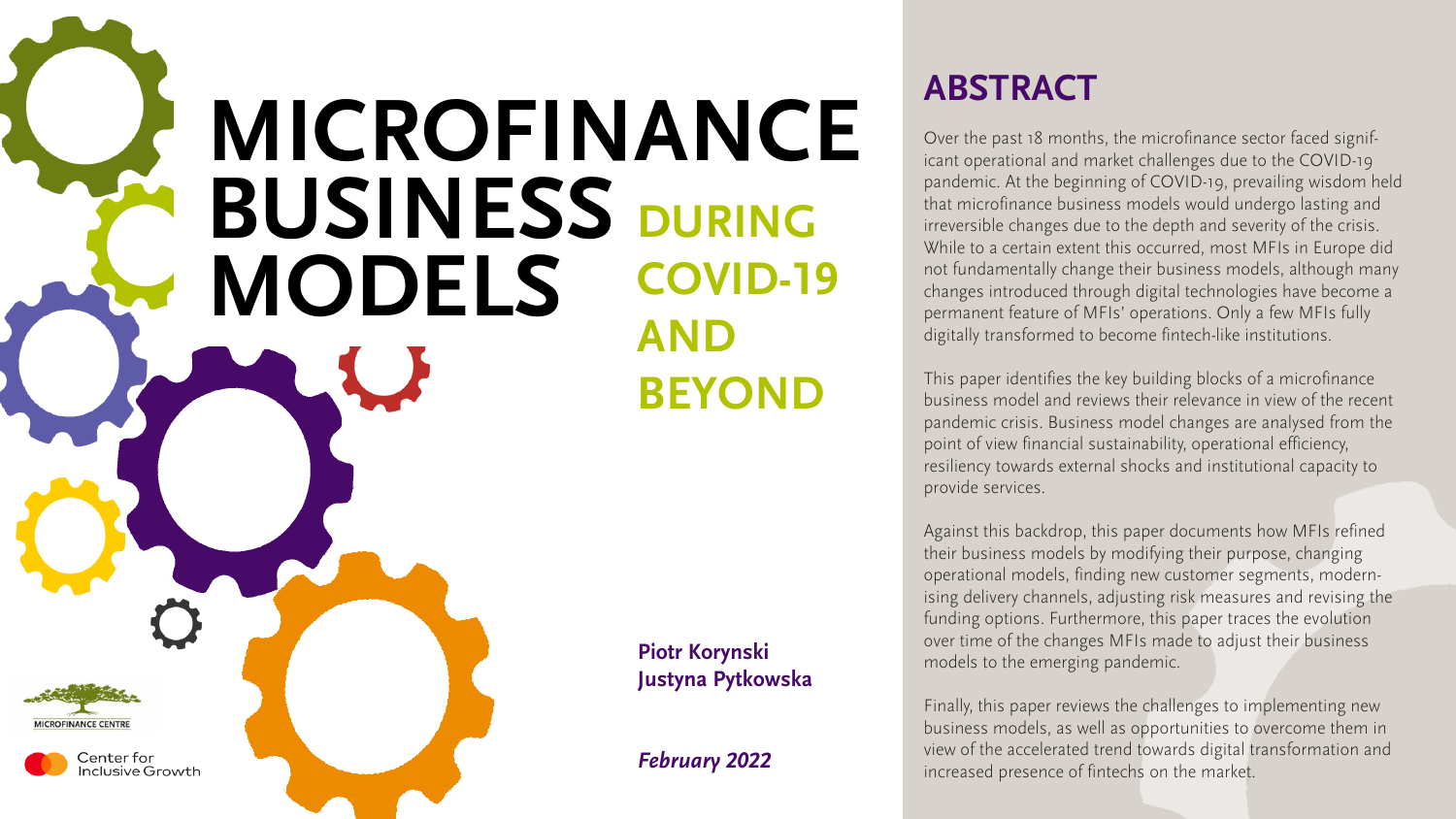- **2 Summary**
- **4 Introduction**
- **8 Building Blocks of a Microfinance Business Model**
- **11 MFI Business Models and COVID-19**
- **20 MFI Business Models and Technology**
- **21 Digital Maturity of MFIs**
- **26 Digital Opportunities for MFIs**
- **31 Next Steps**
- **38 Conclusions**
- **40 Annex A: Bibliography**
- **40 Annex B: List of Interviewed MFIs**
- **41 Annex C: Guidelines for MFI Interviews**
- **42 Annex D: Typology of Microfinance Models in Europe**

# **summary**

This paper explores microfinance business models and, as such, is a part of a wider global debate about the future of microfinance sector and its role in advancing financial inclusion.

Despite differences of views and ideas in relation to the depth and speed of business model innovation, the latest evidence shows that increasing financial inclusion through digital channels has never been more urgent. Microfinance institutions (MFIs) have a critical role to play in supporting the most vulnerable people and equipping them with the tools they need to enter the digital economy—however their own digital readiness lags the needs and requirements of their increasingly digital-savvy clients.

# **CON TENTS**

Many microfinance institutions still use their original "low-tech high-touch" models to reach unsophisticated low-income clients. These models are becoming increasingly obsolete and inefficient, and MFIs must find digital ways to reach and interact with their customers, use data for better credit management and product design, and build more flexible core systems that support adaptability. This requires MFIs to coordinate across every aspect of their business to achieve a fully digital-enabled business model.

As shown by global initiatives such as NYU's Sentinel project and Accion's Digital Transformation Initiative (supported by the MasterCard Center for Inclusive Growth), digital transformation is a continual process that is driven by many factors, not least of which is the digital literacy of clients and digital readiness of small businesses to transact using digital financial services and channels. In that sense, the digital transformation is a process of gradual adjustment—the speed of which is often defined by unpredictable circumstances such as the COVID-19 pandemic which, by all accounts,







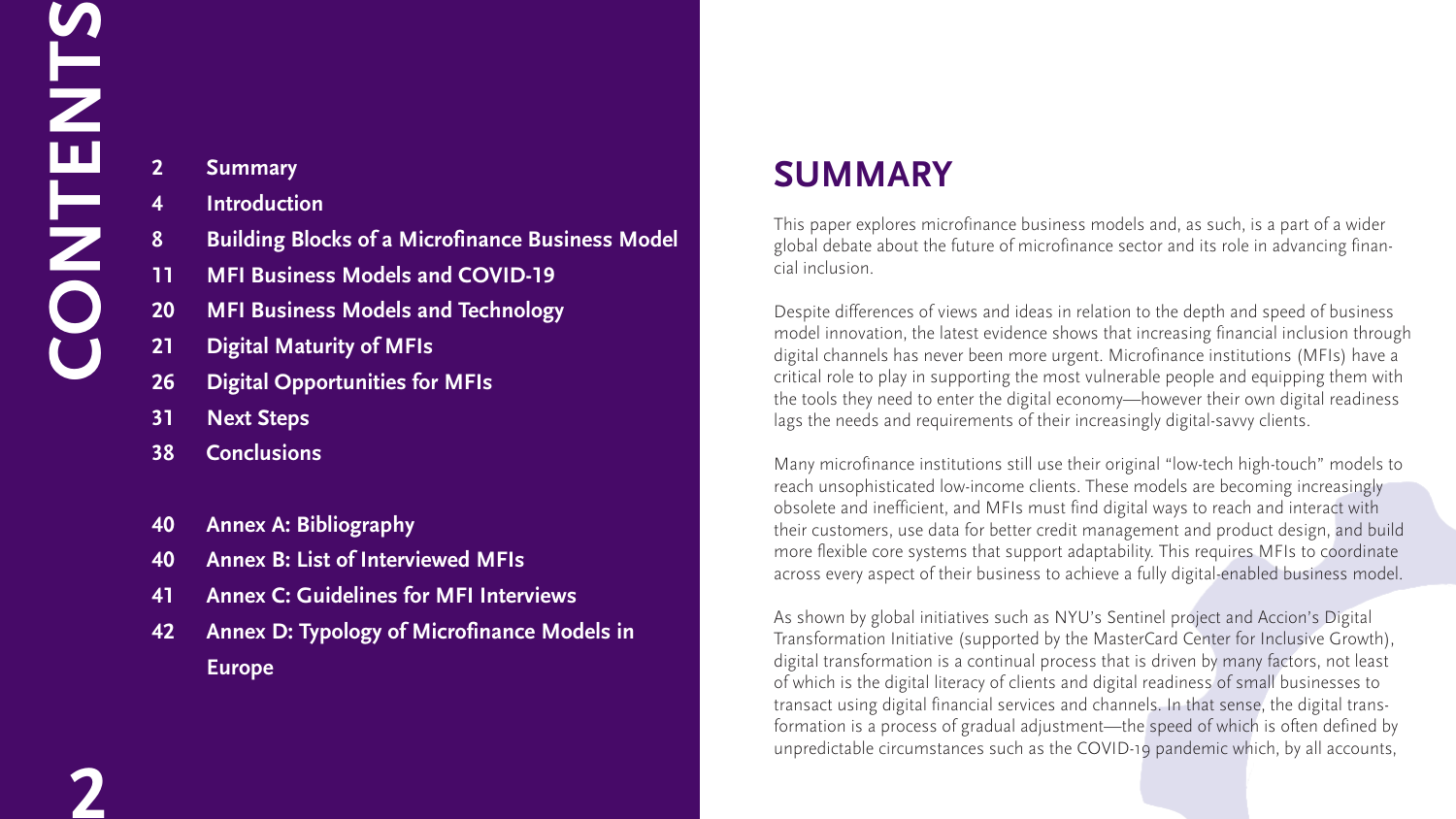has given a major boost to digitalisation of financial services and delivery channels. Yet much remains to be done, both by individual institutions and the industry at large.

This paper analyses the structure of business models of European MFIs to better understand how MFIs create value for customers, position themselves in the market and finance their operations. Specifically, this paper explores MFI business models in the context of the COVID-19 pandemic, which challenged the viability of MFIs and offered opportunities, at least for some, to adjust their operations in response. The COVID-19 pandemic offered MFIs the opportunity to accelerate their digital transformation efforts that, by and large, had been initiated prior to the onset of the crisis. The initial assumption was that the crisis would change the business models of MFIs in a fundamental way and move them towards applying new technologies and adopting fintech-like operations.

As our field assessment shows, many business model changes have been introduced as a reaction to the evolving pandemic situation, and some of them became new permanent features of the MFIs' operations. However, there was no fundamental change to how MFIs operate and their business model structure. Despite this, the recent crisis experience was an excellent launchpad for deeper changes that were superimposed on the various adjustments to the business models introduced during the COVID-19 pandemic.

This paper begins with a brief review of the debates at the beginning of 2020 that tried to predict possible changes to the microfinance business model in the following months, of which only some turned out to be realised. The section following defines a business model in the context of an MFI and analyses the key building blocks of an MFI's business model. Using these building blocks, this paper further categorises the prevailing six types of business models seen across Europe.

Subsequently, this paper reviews in detail how the various components of MFI busi ness models evolved during the pandemic. In general, the changes were mostly of an adaptive rather than disruptive nature and allowed MFIs to quickly and effectively adopt to a rapidly changing landscape in 2020–21. This paper then examines the relationship between business models and technology (particularly digital innovations). This serves as a backdrop for a discussion of the opportunities and challenges for digital repositioning and transformation of MFIs that may lead to new forms of business models and operational arrangements.

The analysis of the changes that were recently undertaken by MFIs leads to the assessment of the digital maturity of MFIs in Europe, broadly catego rised in three types: 1) traditional MFIs with some digital adjustment, 2) hybrid institutions that retain traditional relationship lending approach while digitalising internal operations, and 3) fintech-like MFIs that operate as digital-only lenders.

Finally, this paper reviews the opportunities for alternative MFI business models that can take advantage of digital technologies through outsourcing, partnerships, and collaboration with various digital platforms. To meet the digital chal lenge and keep pace with customer expectations, MFIs need to digitally reposition their operations and move towards more inclusive and collabora tive business models enabled by ecosystems that address customer needs in a holistic and seamless manner.

Our analysis demonstrates how all MFIs made some incremental adjustments and vital oper ational changes, but none went so far as to









**SUMMARY**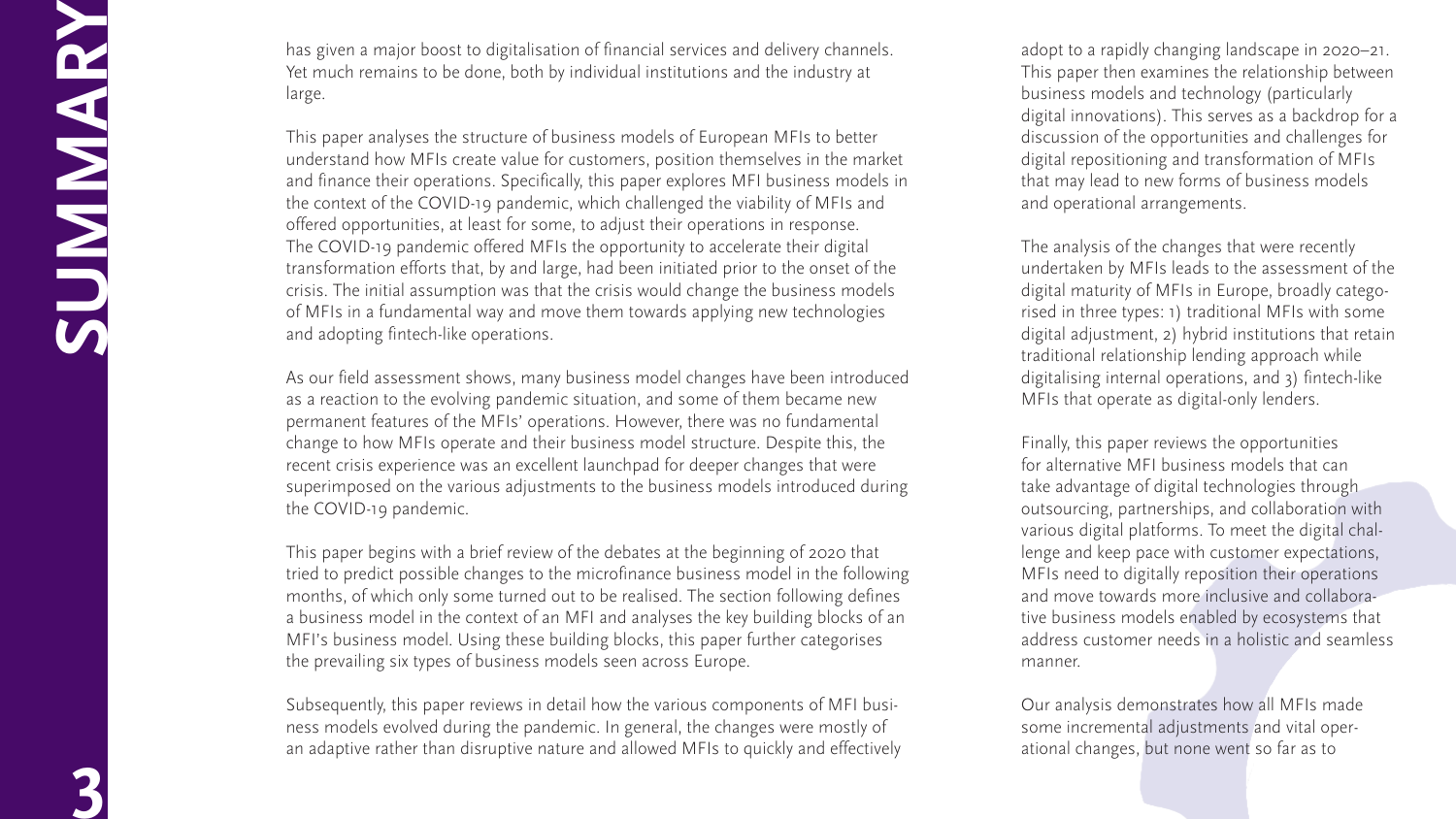fundamentally rethink their business model and introduce new ways of doing business. Microfinance institutions survived the emergence of fintechs, which so far do not operate extensively on the traditional microcredit market in Europe. However, this situation may change as new social finance fintechs enter the market and new business models emerge that combine the microfinance methodologies with fintech solutions and offer opportunities for growth and scale that MFIs so far have not managed to grasp. These opportunities can emerge through the digital repositioning of current MFI business models and through an ecosystem-enabled digital transformation of MFIs. These two processes can occur sequentially or simultaneously, depending on emerging trends in the financial services market and other comple mentary services for micro- and small-business clients.

This paper concludes with a review of changes induced by COVID-19 to MFI business models and the challenges to introducing alternative busi ness models in future. The latter relate to the scale and scope of operations, use of data, adapting technology, and developing a new interconnected ecosystem in which MFIs are just one part of a larger network of suppliers of services.

# **INTRODUCTION**

# **Objectives of This Paper**

This paper explores the structure of MFI business models to better understand how MFIs create value for customers, position themselves on the market and finance their operations. Specifically, this paper explores the business models in the context of the recent COVID-19 pandemic, which tested MFI viability and offered a potential opportunity, at least for some, to adjust their operations in response to the crisis. Understanding MFI business models helps institutions and investors have a clear and transparent picture of the organisation's ability to provide services and remain viable. As such, they provide a high-level view of the organisation's building blocks and their role in maintaining the institution's good financial and operational standing.

Business models are not set in stone; they evolve in response to new challenges and opportunities and provide guidance for organisations to redefine how they do busi ness. Examining the constituent building blocks of business models offer important insights on how they can be adjusted to a changing market or funding environment. Often, changing one component of a business plan leads to adjustments in others, even if the overall change is not a radical one.

The goal of this paper is to explore the range of business models applied by European microfinance institutions and examine how these enable them to provide financial services to their target markets. The findings and questions raised in this paper will be useful to MFIs' leaders, investors and funders—as well as policymakers supporting the microfinance sector.







**INTRODUCTION**

**4**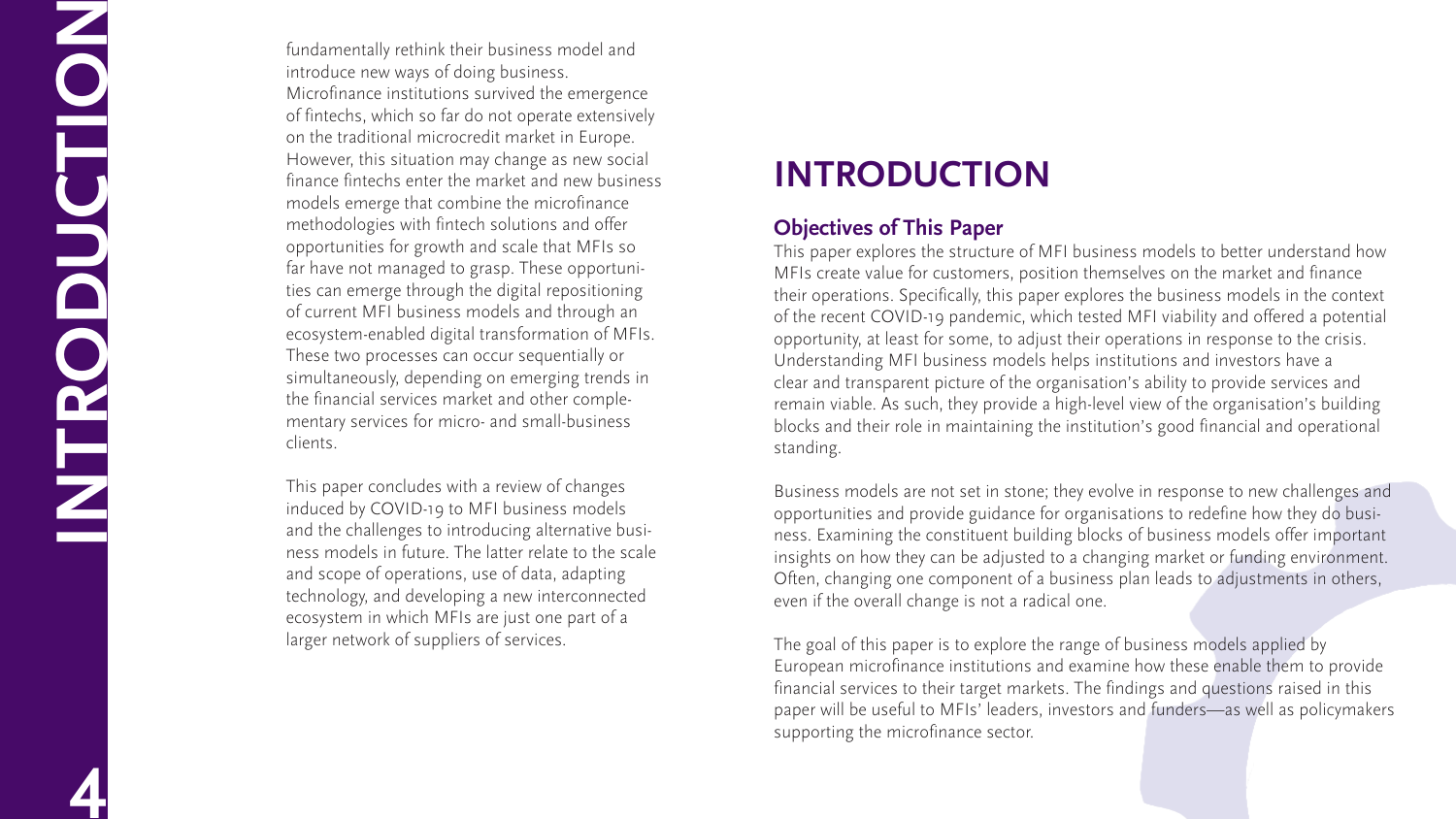While the discussion about microfinance models is not new, this paper is different in that it is the first, to our knowledge, that explicitly analyses the building blocks of an MFI's business model and proposes a categorisation of business models of MFIs present across Europe. It also defines potential scenarios for MFIs to follow in future as the digitalisation and virtualisation of financial services continues to prevail in the sector.

# **Methodology**

This paper draws on an extensive literature review' of market trends, interviews with 16 institutions<sup>2</sup> in early 2021 (at which point the impact of the pandemic on MFIs and their clients started to come into focus), and MFC's previous research on the effects of the pandemic on microfinance. The interviews were conducted using a semi-structured questionnaire with CEOs and senior managers of MFIs. These interviews were supplemented with short case study analyses to illustrate different aspects of the business models' building blocks.

# **Business Model Debate During COVID-19**

The onset of the pandemic sent shockwaves through the business world, and MFIs were no exception. Recognising the implications of the lockdown and other limitations on doing business, many experts and practitioners in the sector started to speculate around the potential impact of the pandemic on microfinance business models, which were predicted to drastically change due to digitalisation, virtualisation of services and diminished lending activities. Three strands of debate related to microfinance business models emerged during COVID-19: a pundits' debate, a crisis watch initiative and an action-research approach, each providing insights into the evolution of microfinance operations and sustainability.

> Other opinions<sup>4</sup> were less positive, and even suggested that the inherent weaknesses of MFIs exposed during the COVID-19 crisis justified suspending funding to weaker institutions to force











## *COVID-19 and the Microfinance Pundits*

See Annex A for bibliograph 2. See Annex B for the list of interviewees

**INCLES** 

Some of the early predictions articulated by microfinance experts and pundits were quite radical, namely that MFI business models would need to change completely

within a short period of time. However, it soon became clear that day-to-day management activities ensuring business continuity took priority over rethinking the business model. It is also important to note that, although early voices advocating the change in business models were quite prominent, they rarely offered specific guidance for MFIs to weather the difficulty of the global health crisis.

While MFIs were adjusting to the new circumstances, the debate over microfinance business models has become more specific and focused on the need to consolidate smaller MFIs and digitalise internal processes and customer interface. As noted by Greta Bull, a leading microfinance industry expert,<sup>3</sup> the pandemic revealed fundamental weaknesses in the business model itself, including weak governance, difficulty attracting technical expertise, inadequate resources, rigid business models, and a heavy reliance on manual processes, to name a few. Over the last ten years, many MFIs have experimented with digitalisation, in the main using donor funds and in ways that studiously avoided challenges to the core business model. Yet Bull remains optimistic about the role of MFIs in the new reality, assuming they will be able to catch up and transform their processes to match the new digital reality.

**5**

**ODUCTION** 

F

- 3. [www.cgap.org/blog/](www.cgap.org/blog/after) [after-](www.cgap.org/blog/after)storm-how-microfinancecan-adapt-and-thrive
- 4. [www.cgap.org/research/](www.cgap.org/research/covid-19-briefing/microfinance) [covid-19-briefing/microf](www.cgap.org/research/covid-19-briefing/microfinance)[inance-](www.cgap.org/research/covid-19-briefing/microfinance)solvency-and-covid-19-call-coordination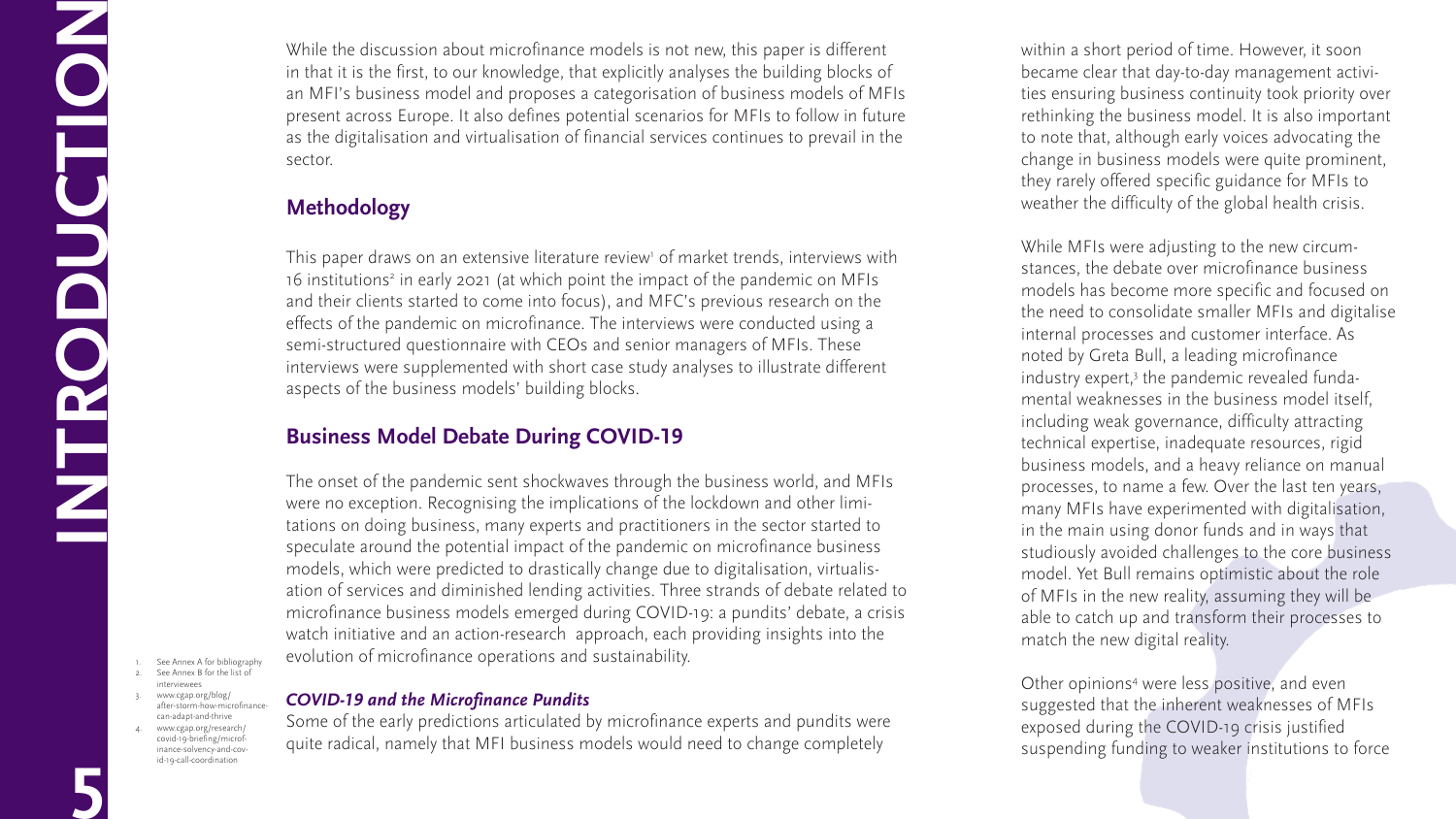consolidations or mergers with stronger MFIs. The authors noted "It can be difficult to distinguish microfinance providers that have inherently weak business models but strong capital support of shareholders from those that have fundamentally sound business models but lack such capital support. Furthermore, as regulatory-imposed repayment 'holidays' are lifted, previously undetected portfolio quality issues in those microfinance providers may surface." According to this line of thinking, microfinance needs some form of "clean up," and the crisis could serve as the ideal opportunity. However, the authors did not offer criteria how to assess the weaknesses that would disqualify the MFIs from further funding nor provided any practical ways how to proceed with such a consolidation. As the pandemic evolved, the discussion about MFI business models became more toned and focused on the actual feasibility of digital transformation and adaptation to the new reality.

## *Microfinance COVID-19 Crisis Watch*

Another strand of the debate is a crisis watch approach as evidenced by the Sentinel Project (implemented by the NYU's Financial Access Initiative<sup>5</sup> in partnership with the Mastercard Center for Inclusive Growth) to observe how MFIs tackled the crisis and adjusted their business models in real time in response to the evolving pandemic events.

While the existence of these three groups is not surprising, it is more interesting to understand what factors determine which category a particular MFI will belong to. There seem to be three key variables that differentiate these institutions, and interestingly, the distinguishing factor is not necessarily the quality of MFIs' response during the crisis.

The project followed a dozen or so large and medium-sized MFIs, around the globe across a range of markets and contexts, that were willing to report on their situation monthly. The purpose of this case study action research initiative was to document and understand choices made by microfinance leaders as their institutions negotiated the pandemic. Of particular interest were any pressures and demands on institutional leaders, the decisions they had to take and what trade-offs they faced to balance external developments with the internal need to manage their organisations. The project is also trying to monitor how the organisations fared compared to their competitors, and what constraints and prospects they faced for rebuilding the scope and scale of their operations after the crisis.

**INTROPERED** 

The Sentinel's blogs reveal how MFIs fall in three groups in terms of their fate during the COVID-19 crisis: (1) Some organisations have been doing very well, almost thriving—using the pandemic to deepen their relationship with customers, build out new operations (especially in the digital area) and generally put themselves in a position of strength for the post-pandemic period; (2) Others struggled to survive through the end of the year; (3) Those in between were coping, but with a limited ability to leverage the crisis as a means of reinventing themselves into stronger and more resilient organisations.

The first factor is the underlying strength of the institution before the crisis, both financially and operationally—combined with the quality of relationships with investors and funders who can provide support during a crisis. The second factor is the "luck" the institution has had in terms of the pandemic, including the prevalence of the virus, degree and length of lockdowns, regulatory response, and level of financial support provided by the state to financial institutions and/or their clients. The third factor is the degree of an MFI's innovation and adaptability in response to the crisis.

**6**

**ODUCTION**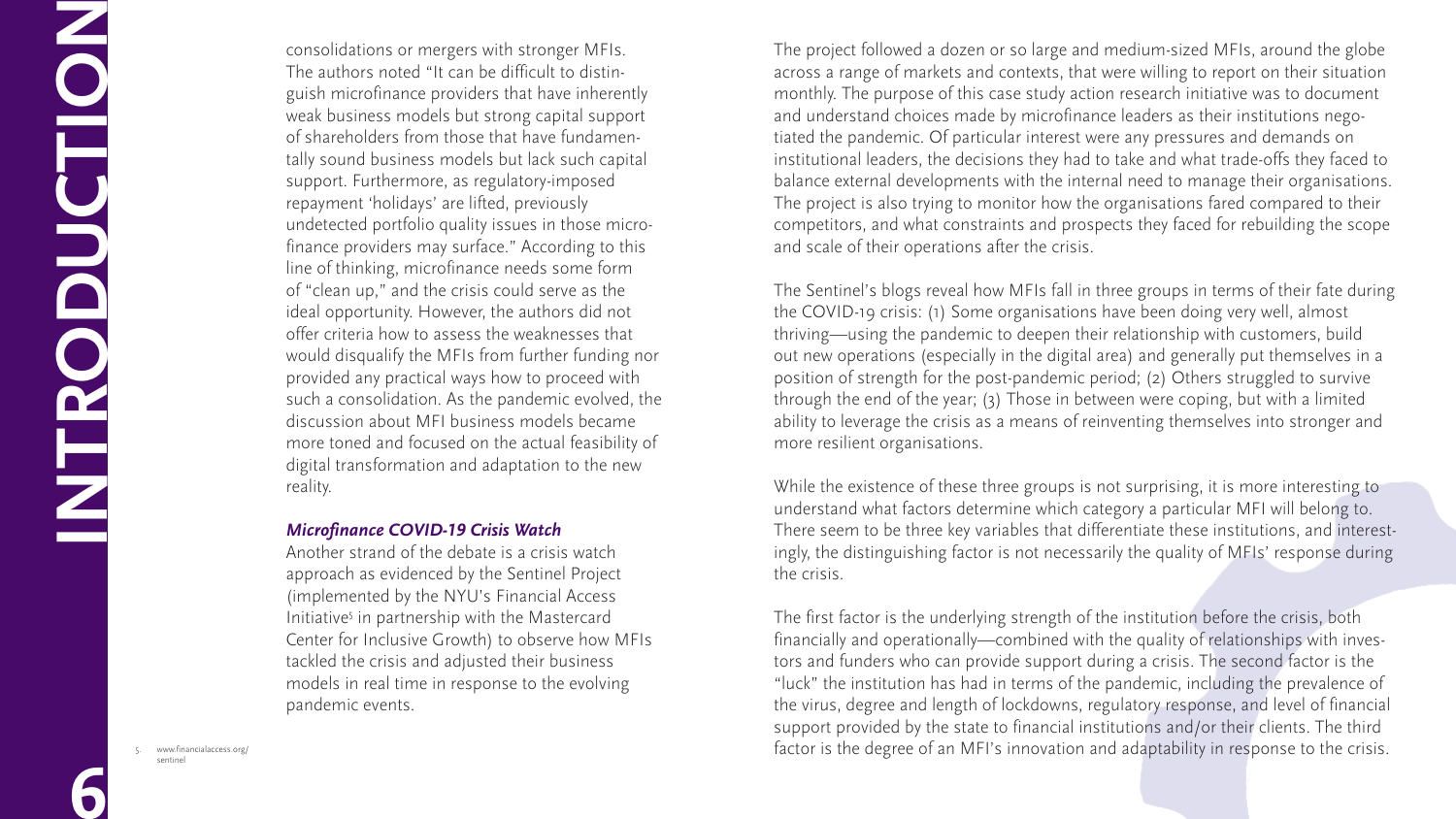While none of the institutions under observation continued business exactly as before, some have made major investments and changes in their operations. Many have introduced new products or services in response to changing client needs as well as HR changes. However, the degree of these changes varied and several MFIs made only modest adjustments.

# *Microfinance Digital Transformation Action-Research Initiative*

In 2018, Mastercard Center for Inclusive Growth launched a first-of-its-kind partnership with Accion to leverage global networks and resources of both organisations to develop new solutions for underserved micro and small businesses to help them to grasp the benefits of the digital economy. The partnership combined technological innovation, digital transformation, research and professional engagement to create tools for small businesses and the financial service providers who serve them.

The project proved to be very timely during the pandemic and offered interesting insights into MFI business models that experimented with new digital innovations and solutions that can serve as guidance for other MFIs to reform their business models. The 2021 report,<sup>6</sup> which was based on the experience of MFIs participating in the project, proposed six strategies to support digital transformation on multiple levels of the digital divide. The overall conclusion was that, irrespective of the current level of digital maturity of clients and institutions, there are viable strategies that can help MFIs advance in their digital transformation journey. The experience of the Accion Network points to several important paths to digital transformation. First, MFIs need to acknowledge the importance of the legacy high-touch approaches and find creative ways to modify the lending processes such that they retain key human contact elements while digitalising other parts that do not require a hightouch approach. At the same time, MFIs need to recognise that a new generation of customers demand modern, digitally enabled solutions—which may require MFIs to run two parallel systems, at least for the foreseeable future.

The Digital Transformation Guide: Six Strategies to Scale Financial Inclusion: [www.](www.accion.org/the) [accion.org/the](www.accion.org/the)-digital-transformation-guide-six-strategies-to-scale-financial-inclusion

**INTERNATION** 

Another important lesson from the field is that there are many ways to approach digital transformation and that there is no single "gold standard" in terms of an MFI becoming a fully digitally transformed institution, apart from whether such a thing

is desirable and practicable. Many MFIs take intermediate steps, such as creating digital centres of excellence, which serve as in-house incubators of solutions that can be evaluated within a controlled environment before applying them throughout the whole organisation. Less frequently, some MFIs have even launched a separate digital entity to complement their more traditional operational models. This variety of pathways demonstrates that MFIs can find a solution that meets its needs as an organisation at various levels of institutional digital maturity and clients' digital readiness.

These findings point to the need to rethink the microfinance business models from the perspective of core competencies, specialisation, and operational efficiency, which call for a greater and wider partnership relations with other service providers and stakeholders. The emerging experience shows that MFIs, despite having already numerous partnership arrangements, still operate at a lower level of cooperation and maintaining fee-for-service relations, limited to a small group of vendors providing services to MFIs and/or their clients. Only a minority of MFIs are expanding their understanding of partnerships and move towards the ecosystem-enabled relations where synergies can be created beyond direct service agreements.

# *Business Models in Microfinance: An Evolving Concept*

Despite differences of views and ideas, the debate around business models shows that financial



**7**

**ODUCTION** 

F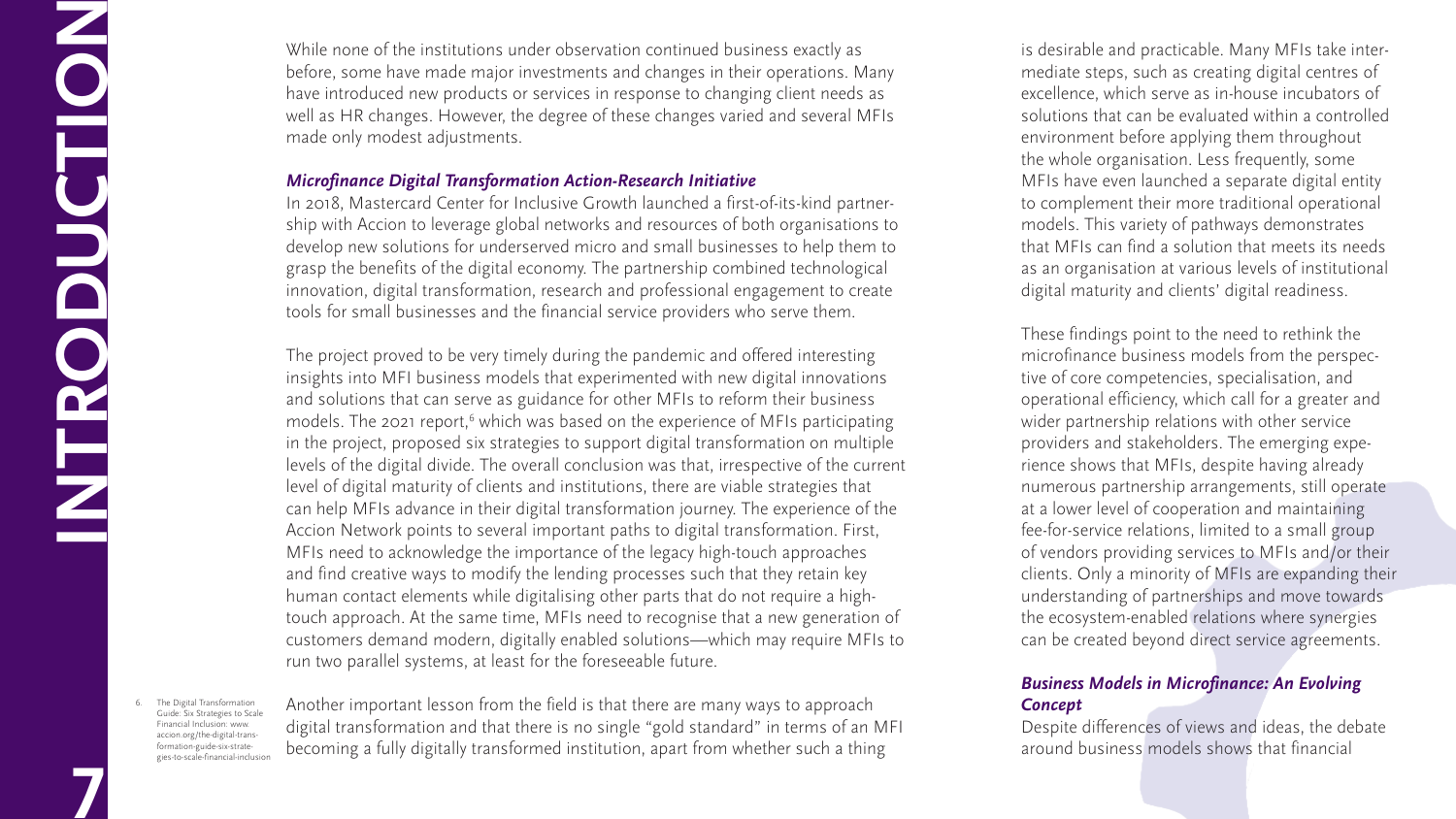inclusion through digital channels has never been more urgent. MFIs have a critical role to play in supporting the most vulnerable and equipping them with the tools they need to enter the digital economy, however their own digital readiness lags the needs and the requirements of the increasingly digitally savvy clients.

Many microfinance institutions are built on low-tech, high-touch models designed during the pre-digital era to reach unsophisticated low-income clients. Now these solutions have become obsolete and inefficient, and MFIs must find digital ways to reach and interact with customers in new ways, use data for better credit management and product design, and build more flexible core systems that support adaptability. This requires MFIs to coordinate across every aspect of their business to achieve a fully digitally enabled business model.

However, transformation is a continual process that is influenced by a number of factors, not least of which is the digital literacy of clients and the readiness of small businesses to transact using digital financial services and channels. In that sense, digital transformation is a gradual process of adjustment, the speed of which is often defined by unpredictable circumstances, such as the COVID-19 pandemic (which, by all accounts, has given a major boost to the digitalisation of financial services and delivery channels). Yet much remains to be done, both by individual institutions and the industry at large.

# **Building Blocks of a Microfinance Business Model**

# **What is a Business Model?**

In its simplest form, a business model is a design for the successful operation of a business, identifying revenue sources, customer base, products and the details of financing.

A business model is neither a business plan nor a revenue generation strategy. Rather, business modelling is about experimentation. Designing and executing business models for a business is akin to designing and running experiments for scientists. However, while a scientist might look for "the truth", an enterprise searches and tests business activities that can work in the marketplace at a particular point in time and in the specific conditions.

A business model requires strategic and deliberate thinking, experimentation, and tinkering of its various components to make it work in given economic and social conditions.

# **Six Building Blocks of a Microfinance Business Model**

A business model can be described<sup>7</sup> as a set of components or building blocks that represent various business activities and processes that combine to determine how an enterprise creates value and positions itself in the market.



**8BU**

**ILDING BL**

**CCS** 

7. One of the recent most popular frameworks – a business model canvas – was proposed by Alexander Osterwalder (see [www.](www.strategyzer.com/canvas/business) [strategyzer.com/canvas/](www.strategyzer.com/canvas/business) [business-](www.strategyzer.com/canvas/business)model-canvas). The business model is a condensed version of the canvas model adapted to the reality of a microfinance institution.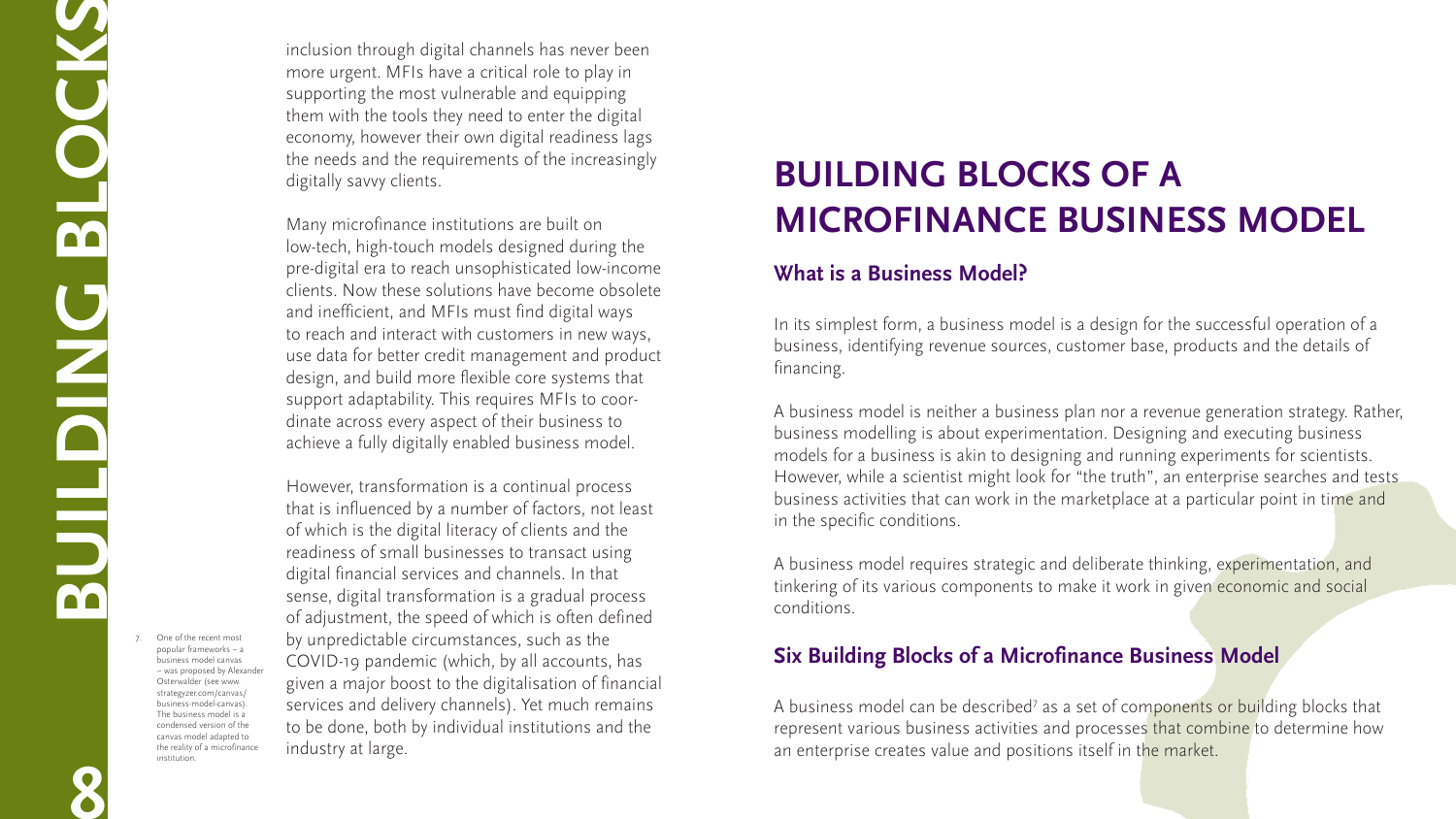# A microfinance business model can be described in six dimensions:

# **Value Proposition: What is the mission of the organisation and how it creates value for its customers?**

The purpose of an organisation refers to its mission (the reason for its existence) and the way it creates value for customers. Broadly speaking, MFIs cater to two distinct segments: socially/economically excluded and economically active micro and small businesses for whom microfinance is an additional (or alternative) source of funding. In terms of value proposition, they provide access to loans that are otherwise unavailable on the market (e.g., personal loans for migrants or self-employed) or offer services that are available in the mainstream market but not for low-income individuals or microenterprises.

# **Organisation: What is the legal form and how does the organisation operate?**

The organisational aspect of the business model refers to the legal form of an MFI (cooperative, private entity, public organisation) and the resulting legal and regulatory regime. It also includes the ownership structure and the level of institutional independence (independent entity, owned by a group of companies or holding, owned, or affiliated with a network).

# **Customers: Who are the customers and the main market segments served by the organisation?**

The customer dimension relates to the types of customers that MFIs serve: businesses, individuals, or both. It also includes the specific segments of the business and consumer market served by the MFIs: specific social groups (e.g., women, migrants) or types of businesses (e.g., self-employed, family businesses).

By "relationship lending" we mean assessing the business viability by personal contact with clients on-site of their business and assessment of character through references, etc. "Transactional lending" refers to making loan application assessment and decision based on data without a need for a personal contact, for example by using credit scoring.

**BUDE**<br>BUDE

# **Activities: What services does the organisation provide and what geographic areas does it serve?**

The activities dimension of the business model relates to the main types of products and services provided by an MFI (financing, business development services) and its geographic outreach. As such, these products and services are the core of an MFI program.

# **Delivery: What lending technologies does the organisation apply and what operational systems does it use to deliver their services?**

The delivery dimension of the business model refers to the lending technologies used by the MFI (traditional relationship lending, transactional lending<sup>8</sup>) and the operational processes (back-office loan processing) supporting the delivery system. These include internal loan management systems and cloud-based loan processing platforms. This aspect of the business model also includes the way an organisation communicates (personal communication, call centres, digital communication) with its customers and promotes its activities to target audiences.

**ILDING BL**

**M** 

**CCS** 



**9**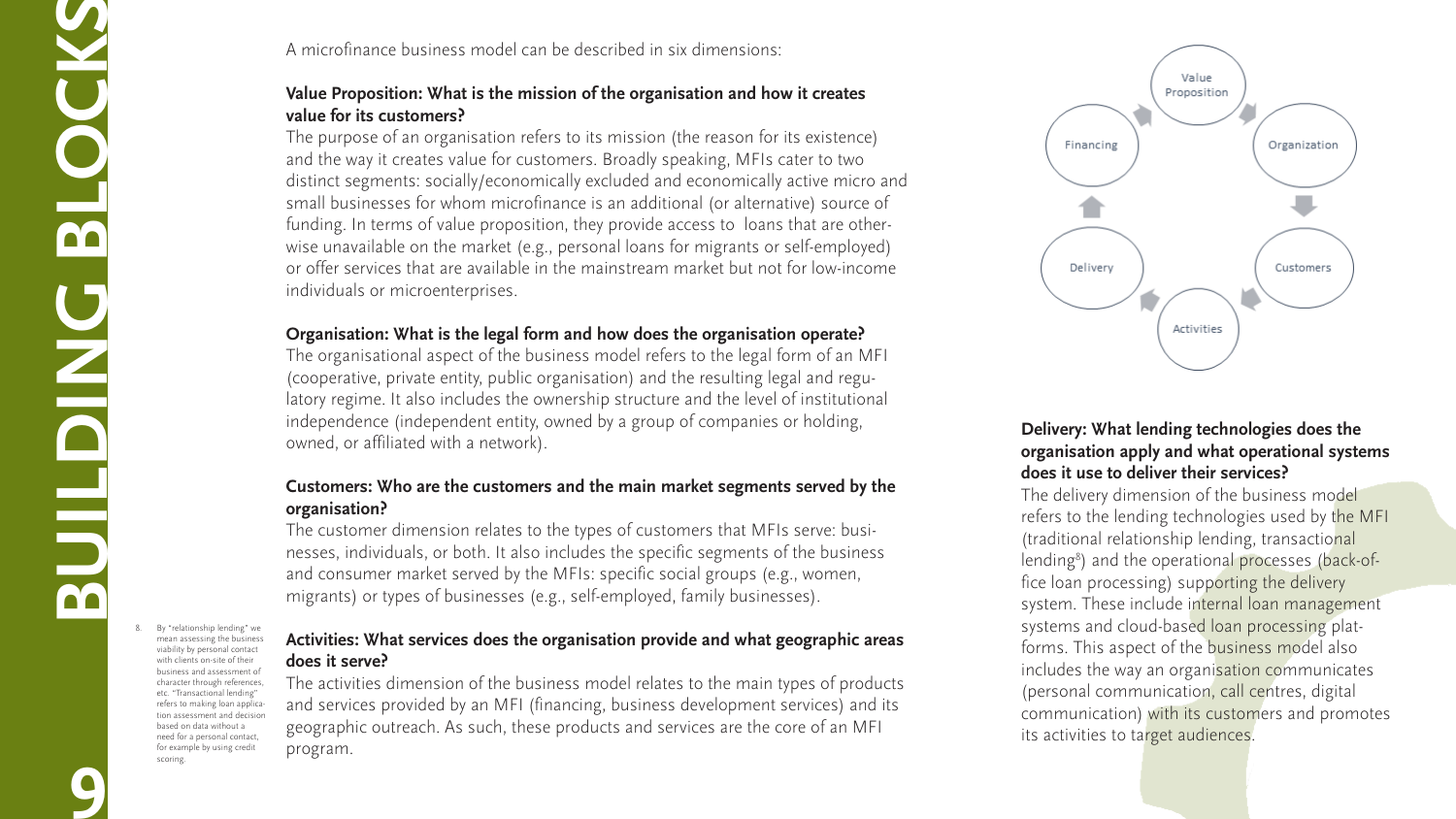# **Financing: What is the revenue model and the level of sustainability, and how does the organisa tion finance its operations?**

The financing component of the business model determines the ability of an organisation to make money, cover its costs and create a finan cial surplus. This includes the revenue model (interest rate, fee for service, grants) and the sources of funding (internal: retained earnings; external: loans, bonds, equity, grants, subsidies). This component of the business model also includes the role of shareholders, investors, and donors that play an important role in securing the financial resources for a successful operation of an organisation. In the EU, there are no depos it-taking MFIs; only banks and credit unions can take deposits. Thus, internal sources of funding are limited to retained earnings. The external sources are loans and grants for some MFIs, but virtually no equity options except for equity from European Investment Fund and private donors. IPOs and other market-based funding are not viable options as MFIs are small.

# **Typology of Microfinance Business Models in Europe**

Using the building blocks framework, it is possible to identify six general business models of MFIs currently operating in the European market, ranging from heavily subsidised social projects to fully commercial microcredit operators:

- **Social Purpose Project:** MFIs operating as a social purpose project work with the most vulnerable clients and typically provide subsidised loans and free business support services. As such, these MFIs are organised as non-profit organisations funded by government projects, charitable contributions and corporate sponsor ship. Some may strive to be operationally sustainable but in general they operate at a financial loss (compensated by a high-valued social impact).
- 2. **Social Fringe Lender:** MFIs acting as a social fringe lender offer loans and poten tially other support services to clients who are in transition from being funded by social purpose projects and more commercially oriented MFIs. Clients of these institutions are typically start-ups and early-stage enterprises, migrants and other marginalised individuals facing access to finance challenges. Like Social Purpose Projects, Social Fringe Lenders are typically non-profit organisations and offer soft funding supported by a portfolio of grants and donations, although the loan capital may be obtained on quasi-commercial terms.
- 3. **Social Enterprise Lenders:** These MFIs provide loans and other financial services (such as guarantees) to social enterprises such as: nonprofit organisations, arts and culture organisations, social purpose businesses and similar entities. Social Enterprise Lenders can have different legal forms (non-profit foundations, coop eratives, non-banking financial institutions, etc.) and typically operate as a social enterprise themselves. They balance their social purpose with financial sustaina bility and are often operationally self-sufficient.
- 4. **Collaborative Finance Organisation:** Collaborative MFIs include credit unions, savings and credit associations and financial cooperatives, as well as smaller cooperative banks. Due to their cooperative principles, they work with clients who are members and typically are limited to specific professional groups or members located in a given geographic area. Cooperative institutions are generally financially self-sufficient and funded by their members, although some may be able to accept external funding. Collaborative finance institutions also include various new forms of crowdfunding platforms that facilitate the sourcing of funds from a

**10BUILDING BLOCKS**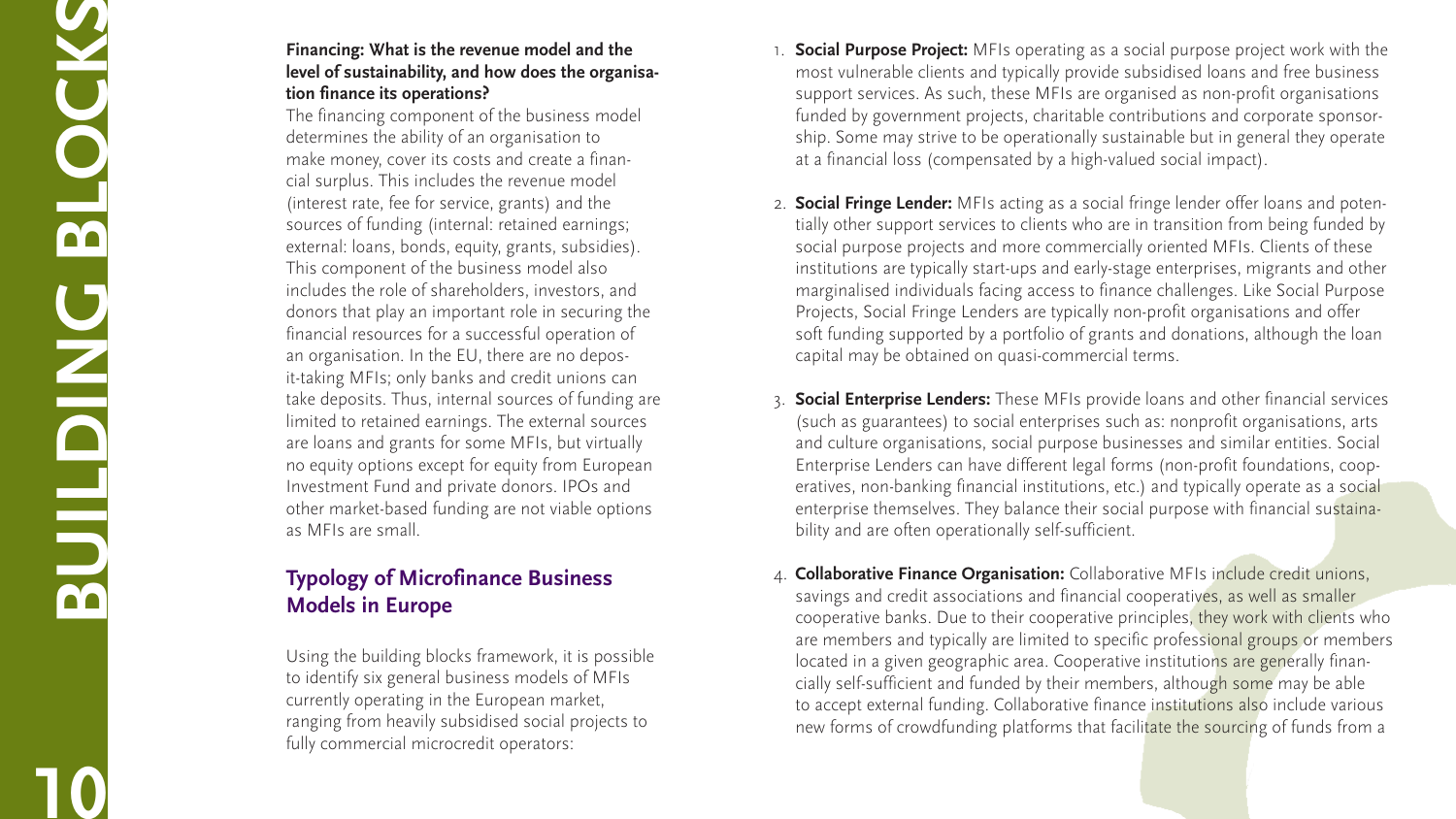larger pool of lenders and donors. However, unlike cooperatives, such platforms are not financially regulated.

- 5. **Market Gap Lenders:** MFIs acting as Market Gap Lenders address gaps in the lending and credit market for micro and small businesses. These institutions may offer loans of a type and size below the threshold for local commercial banks, or factoring and leasing services that are unprofitable for larger providers. Market Gap Lenders are, in general, non-banking institutions with a profit objective, and as such are regulated institutions.
- 6. **Commercial Microlenders:** Commercial microfinance institutions are typically non-banking financial institutions that have emerged at the beginning of the economic transition in Eastern Europe and over time have grown to become major players in the MSME finance market. They operate on purely commercial basis and, to some extent, compete with banks and other credit providers—but typically operate on the lower-end SME market.

A more detailed characterisation of each business model can be found in **Annex D**.

# **MFI Business Models and COVID-19**

The COVID-19 pandemic had impacted different MFI business models in different ways. Generally, MFIs did not fundamentally alter their business models; however, they introduced changes and improvements to some (but not all) building blocks of their business models. Some of these changes are of an adaptive and transient nature, while others are likely to become permanent features of in future. In some cases, the new approaches and features of the business model will function alongside older ones,<sup>9</sup> at least for the time being.

# **Value Proposition**

# *COVID-19 Impact*

Regardless of the purpose of an MFI (social, commercial, mixed) and its value proposition (financial inclusion, access to finance<sup>10</sup>), the COVID-19 pandemic had a profound impact on



**C**

**O**

**V**

**ID-19**

**11**

9. For examples see: Korynski, P. The Tech-and-Touch Mix in Microfinance, Microfinance Centre, 2018. [mfc.org.pl/](mfc.org.pl/the) [the](mfc.org.pl/the)-tech-and-touch-mix-in-microfinance

10. "Access to finance" challenges appear when services do not exist on the market, for example lack of factoring products for micro and small businesses, or they exist but they are not accessible because of their features (too costly, not available in a particular location, etc.), for example high initial balance to open a savings account. "Financial inclusion" challenges appear when services exist on the market, but users are excluded for reasons other than the quality of their business proposition or loan application, such as their personal characteristics, social status, or ethnic background. In that sense, access challenges relate to the incomplete or fragmented financial market offer (supply-side issue) and inclusion challenges relate to potential market discrimination and unfair treatment by financial services providers (demand-side issue).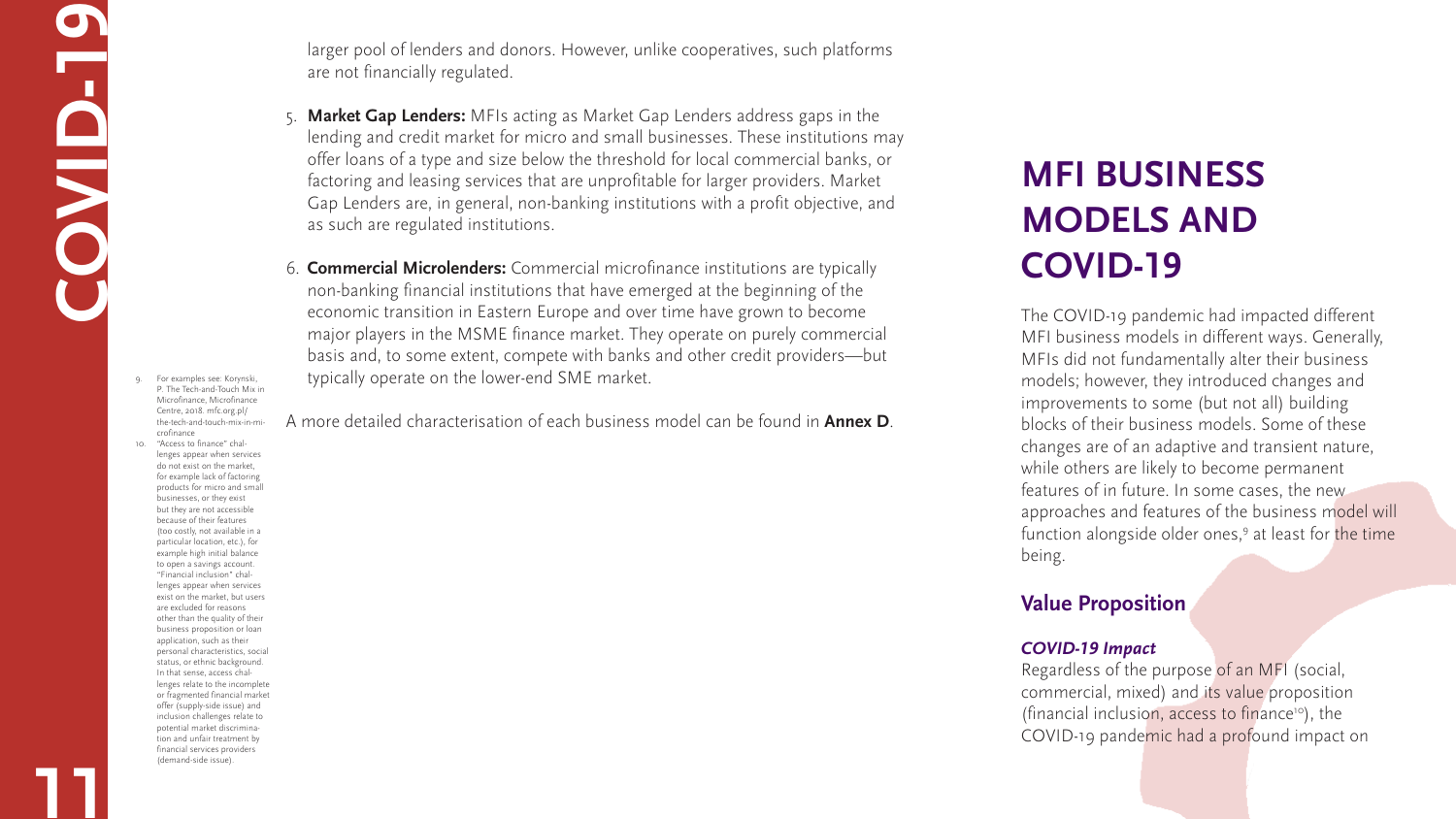how MFIs operated and provided services during the crisis.

In comparison, MFIs working with better established businesses fared better, although not without challenges. Many business borrowers received government support in various forms, which allowed them to keep up with repayments, even if at a minimum level. This relatively satisfactory repayment of loans did not signal a need for revisiting the business model in any significant way.<sup>12</sup> From the MFIs' perspective, the loans were

The socially oriented MFIs that work with more financially excluded customers experienced more negative impacts, inasmuch as their customers' businesses often deliver in-person services to their customers (e.g., restaurants, cleaning, etc.) that were limited during the pandemic because of lockdown.<sup>11</sup> Such clients (for example, migrants, who are generally in a more precarious economic situation) were less likely to receive government support, and some left for their countries of origin, which diminished their ability to meet their loan obligations. Finally, since socially oriented MFIs are considered "lenders of last resort" for financially weaker clients, during the pandemic these MFIs attracted the "wrong" unbankable clients who should not be funded under any circumstance, and not only in the pandemic. MFIs that offer personal loans for professional development and asset building observed an increased interest in this product, but for consumption purposes.

> One action that is related to the organisation is the implementation of a business continuity plan that describes policies and procedures for emergency and crisis situations. These often ignored and forgotten procedures, where they exist, came into their own during the crisis to adjust the organisation to the new conditions and

current and performing, and there was no need for concern for the performance of this segment.

# *MFI Actions to Mitigate COVID-19 Impact*

While it may be too early to draw final conclusions, MFIs did not attempt to change the social purpose of their organisations as a result of the pandemic—by changing neither their mission (for example, to become more socially oriented) nor how they create value. Changing or adjusting the overall purpose was not a priority for MFIs during the pandemic.

# **Organisation**

# *COVID-19 Impact*

There were no systematic differences in terms of the impact of the pandemic resulting from different organisational forms, ownership structures and affiliations. In general, owners and shareholders, especially commercial banks that support the MFIs as part of their corporate social responsibility (CSR), were supportive throughout the pandemic and willing to accept potential operational losses, as was the case of MFIs that rely on subsidies and ongoing financial support. Their continued support was a sign of their commitment to the organisation and the cause that it is pursuing. There were no specific governmental programs for the microfinance sector in terms of operational support.

## *MFI Actions to Mitigate COVID-19 Impact*

As was the case of the purpose component of the business model, MFIs did not change or adjust their legal status during the COVID-19 pandemic. However, this may change as the shareholders may be evaluating the MFI financial needs and their financial exposure in future.

**12**

**C**

**O**

**V**

**ID-19**

11. Dabrowska K., Korynski P., Pytkowska J. Impact of COVID-19 Pandemic on the Microfinance Sector in Europe: Field Analysis and Policy Recommendations. [www.mfc.](www.mfc.org.pl/impact) [org.pl/impact-](www.mfc.org.pl/impact)of-covid-19-pandemic-on-the-microfinancesector-in-europe 12. Ibid.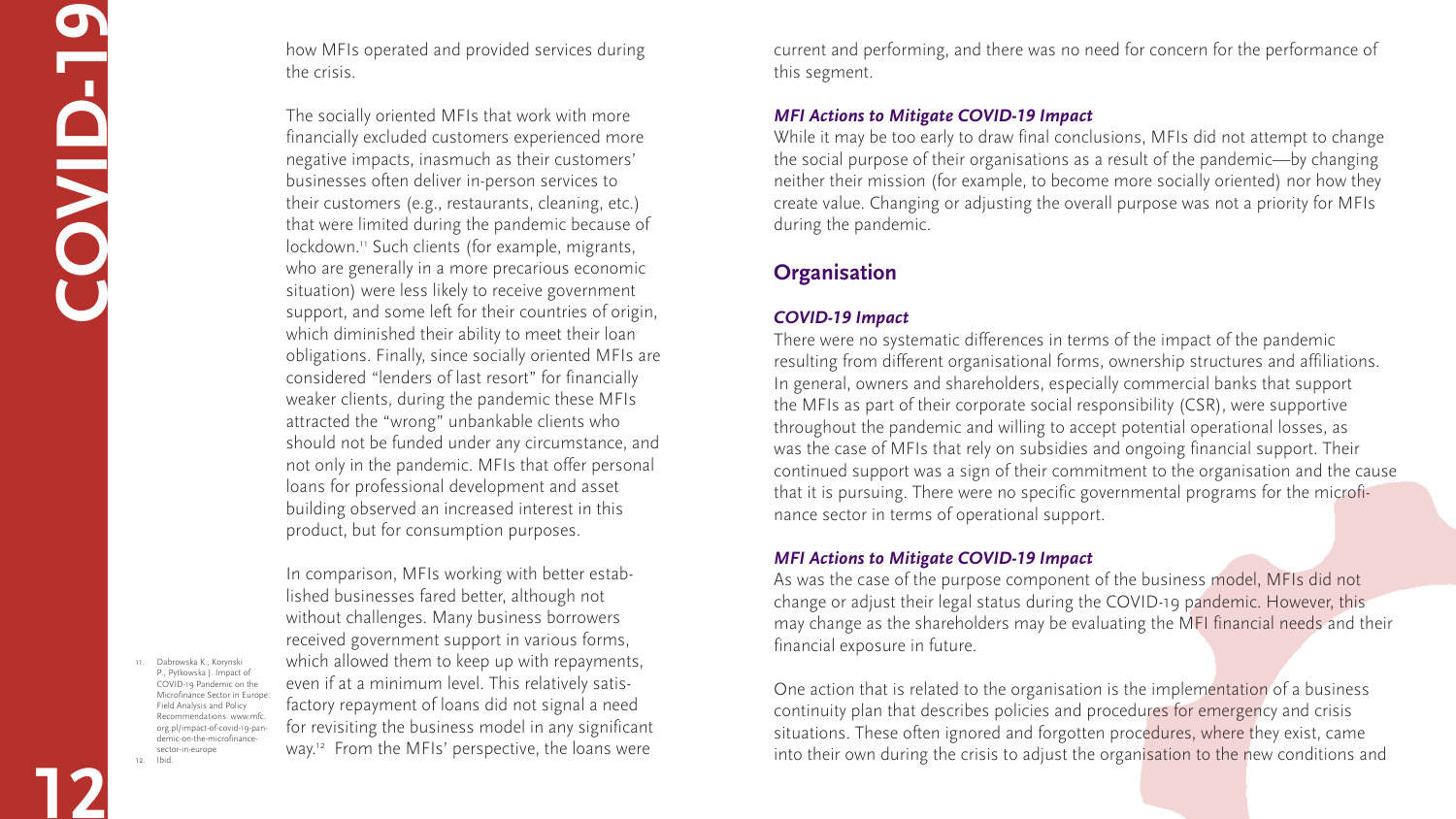reassign responsibilities differently than during normal operations (see the case of Fondi BESA).

# **Customers**

# *COVID-19 Impact*

Some client businesses have slowed down or were temporarily suspended, however relatively few completely shuttered operations.<sup>14</sup> Most had to change their way of working in lockdown, even those that were declared "essential business activities" needed to adjust to new physical distancing procedures and increased sanitisation requirements. Many businesses suspended their activities during the pandemic, the service sector (street vendors, restaurants, hairdressing, beauty salons, tourism business) being the most affected. Shops, market trading activities, personal transport and construction were among the segments that were first to close or substantially reduce the







The COVID-19 pandemic had a strong and negative impact on MFI customers. One of the reasons for this was the relatively low digital maturity and digital transformation of micro and small businesses. According to the recent survey conducted by the EU,<sup>13</sup> half of respondents perceived that before the COVID-19 outbreak the two aspects related to a structural change of the existing business model (i.e. automation and/or digital transformation of the processes, and development of new products and/or services) had been implemented/adopted by only a few SMEs.

**13**

# **COV ID-19**

# **Fondi Besa, Albania: Emergency Readiness and Business Continuity Plan in Action**

Growing organizational complexity calls for a different system of management that includes preparation for unexpected crisis and natural disasters. The 2019 earthquake was a clear signal that Besa needed to be ready for the unexpected "black swan events" that are beyond the routine systems of control and management. This realization led to the development of the Business Continuity Plan (BCP).

The BCP is a comprehensive document that outlines the procedures and actions that an organization needs to implement at the time of a major incident, emergency, or crisis. Here, "crisis" is defined as an abnormal situation or event that is beyond the scope of normal business operations and that poses a significant threat to the organization as a whole or its specific territories, people, property, client relationships, operations and/or brand reputation.

The COVID-19 pandemic fully met this definition of "crisis", and as soon as it was clear that CIVOD-19 was not a typical transient event but an event with long-term and largely unpredictable consequences, Besa shifted its operations into crisis mode and activated the BCP. Based on this plan, the organization invoked the Crisis Management Team (CMT) led by the Executive Director with the involvement of other managers with clearly defined roles and responsibilities.

The Crisis Management Team, thanks to the existence of a clear BCP, was able to quickly reassign roles and responsibilities that were geared towards the appropriate response to the crisis both internally and externally in relation to clients, regulators and other stakeholders. The existence and the timely execution of the BCP helped Besa to ride out the crisis with few interruptions and relatively low losses and be able to return to normal operations much faster.

13. The state of digital transformation at regional level and COVID-19-induced changes to economy and business models, and their consequences for regions, European Commission for the Regions, July 2021. [https://op.europa.](https://op.europa.eu/en/publication-detail/-/publication/3fb4164e-f0dc-11eb-a71c-01aa75ed71a1/language) [eu/en/publication-detail/-/](https://op.europa.eu/en/publication-detail/-/publication/3fb4164e-f0dc-11eb-a71c-01aa75ed71a1/language) [publication/3fb4164e-f0dc-](https://op.europa.eu/en/publication-detail/-/publication/3fb4164e-f0dc-11eb-a71c-01aa75ed71a1/language)[11eb-a71c-01aa75ed71a1/](https://op.europa.eu/en/publication-detail/-/publication/3fb4164e-f0dc-11eb-a71c-01aa75ed71a1/language) [language-](https://op.europa.eu/en/publication-detail/-/publication/3fb4164e-f0dc-11eb-a71c-01aa75ed71a1/language)en 14. Ibid.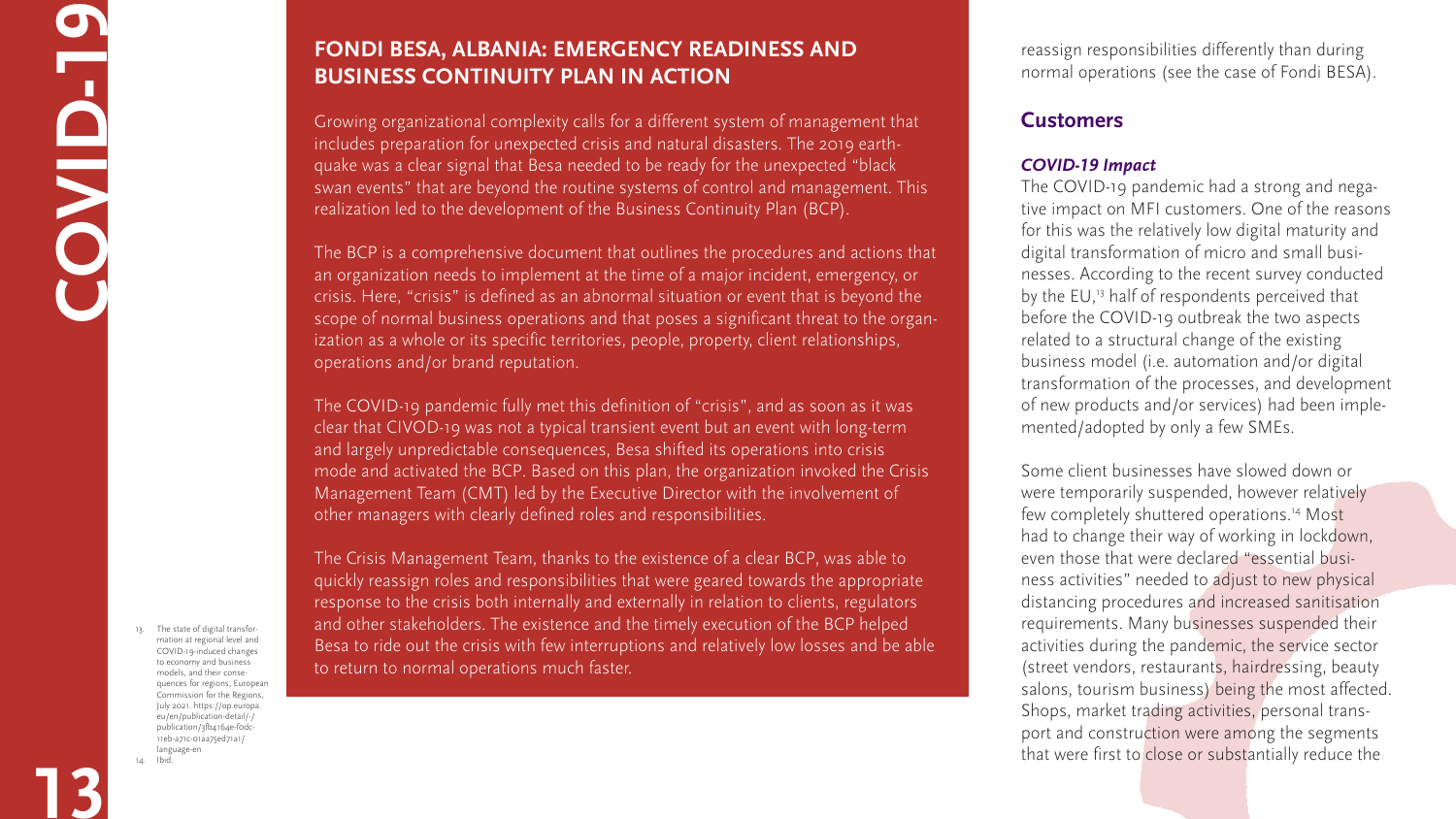scope of their activities. Of those that did not have to close their activities, the majority were in agriculture (where the direct immediate impact was less pronounced), but this may be only a temporary phenomenon due to the nature of agriculture and the time lag between production and going to market. Businesses with multiple business lines fared generally better than single-activity enterprises, inasmuch as not all business lines had to discontinue or slow down at the same time or at the same rate.

Finally, there was a substantial percentage of entrepreneurs and business owners (for some MFIs up to 20% of clients), who voluntarily suspended activities for fear becoming infected or because of their personal situations.

It is also interesting to note that, although the situation may be difficult and, in some cases, the chance of restarting a business or returning to pre-COVID-19 sales levels may be small, the number of permanent closure among the microfinance clients was very small. Most businesses and entrepreneurs remain optimistic about their ability to rebound and continue, even if the way they operate will be different. Many also lack other options for earning an income, and so will make a strong effort to stay in business. For others, a microenterprise is more than a business or source of revenue, it is a part of their life, and they are unwilling to give it up.

One of the main reasons for better-than-expected performance of micro and small businesses is the direct governmental cash support for business owners. While the scope and scale of this support varied by country, the purpose was to prevent broadscale employee lay-offs and sustain small businesses in the short term. These cash subsidies were instrumental in keeping MFI borrowers in good standing despite a fall in revenue from business activities. Finally, many governments introduced mandatory moratoria on loan repayments, which removed immediate pressure on businesses to meet their loan obligations.

Without exception, there was a significant decrease of the activities of MFIs during the pandemic, both in terms of the number of new loans disbursed<sup>15</sup> as well as the range of services provided. In general, MFIs did not alter their core activities, although the mix and type of loan products may have changed during the pandemic. Also, those MFIs that offer additional business development services (BDS) scaled back or suspended these services because of a lack of funding and the difficulty of providing them during the pandemic. Lending decreased sharply for several reasons: lower loan disbursement for business activities that could be funded (there was clearly an increased demand for cash from old and new clients but that posed higher risk of defaults), less liquidity to finance new loans, less reflows from



# *MFI Actions to Mitigate COVID-19 Impact*

Many MFIs, even those that did not provide business support and development services to clients, started to deliver webinars and trainings on business topics to help their clients manage their businesses during the pandemic. Some MFIs that offer mentoring and coaching services also provided training and support to their coaches to help them make the leap to delivering support services virtually. Some (but not all) MFIs provided clients information on funding opportunities and other support programs offered by the national and local governments to ensure that clients could take advantage of available assistance. However, beyond providing information, MFIs did not help their clients with applying for such programs.

# **Activities**

# *COVID-19 Impact*

**14**

**C**

**O**

**V**

**ID-19**

15. For instance, according to the Microfinance in Europe: Survey Report 2020 edition (EMN/MFC, 2020, [www.mfc.](www.mfc.org.pl/overview) [org.pl/overview-](www.mfc.org.pl/overview)survey-2020), as Bosnia and Herzegovina shows, the value of disbursements decreased by 6% in Q1 2020 compared to 2019 and further decreased by 19% in Q2 compared to 2019.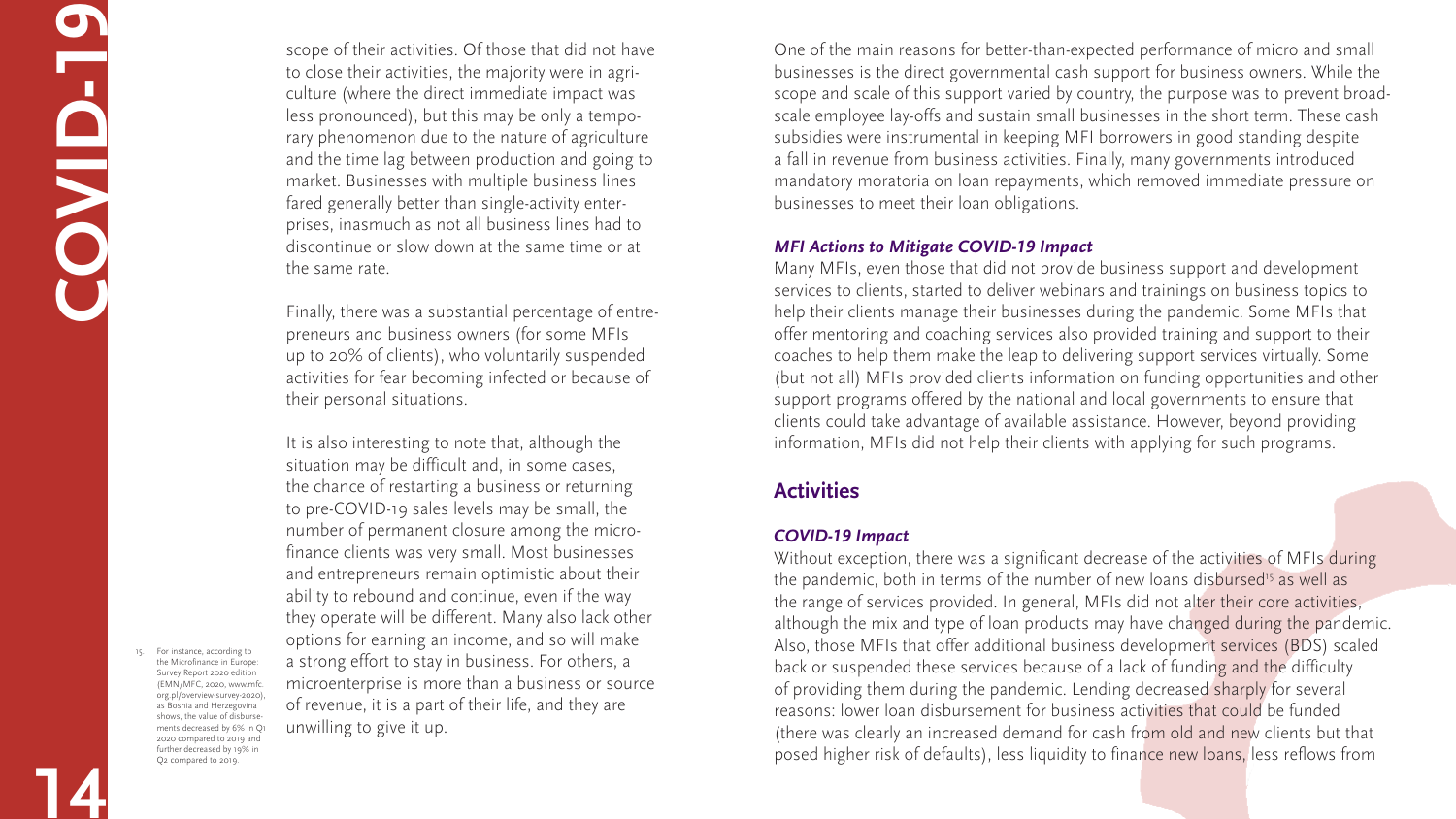loan repayments due to mandatory moratoria—to mention a few. Also, MFIs that operated in a more traditional way needed time to adapt their internal processes and procedures to deliver loans using virtual communication and documentation processes. This included securing digital signatures on loan agreements, digital transfer of various documents, virtual due diligence visits and virtual reference checks of potential clients. In addition, staff working arrangements were changed due to lockdown restrictions, with loan officers and administration staff working from home. As mentioned, BDS suffered an even sharper decline than loans, as these services are of the auxiliary type that need to be funded by MFIs, which in a time of crisis was not the priority. Also, MFIs that provided these before the pandemic as in-person services were not ready to offer business training and mentoring services online or through mobile communication.

# *MFI Actions to Mitigate COVID-19 Impact*

Debt rescheduling was the most common reaction by MFIs during the initial months of the COVID-19 crisis, followed by introducing new options for emergency loans. The following options were reported by most MFIs:

- 1. **Loan rescheduling and internal moratorium on loans:** While virtually all MFIs introduced some form of moratorium on loan repayment and loan rescheduling, there were differences as to how this was executed. In rare cases, MFIs offered loan rescheduling to all clients; the majority took a more limited approach offering loan moratoria on a case-by-case basis and only to those who requested rescheduling and made a case for it. Most rescheduling was on a month-to-month basis leaving the MFIs with an option to request loan repayments as soon as clients resumed business activities.
- 2. **New types of loans:** Some MFIs tapped into COVID-19 support funding provided by state agencies. This allowed them to offer new (subsidised) liquidity loans and significantly increase their client base during the crisis. Successful delivery of crisis lending strengthened the relationship with the funding agency, and highlighted new opportunities in distributing state funding to MSMEs. It also allowed MFIs to work with a new target groups or in new locations.

**15**

**C**

**O**

**V**

**ID-19**

# **Crystal, Georgia: Expanding the Customer Base**

For Crystal, the pandemic was an opportunity to reflect on how it provides services. It identified the need for new products, especially for growth-oriented businesses that need a different type of financing. For this reason, Crystal started experimenting with micro-equity as a new form of financing for growth-orientated businesses.

In the long term, Crystal may hive its micro-equity product into a new subsidiary so as to better manage the risks of equity investments separately from its core lending business—in line with its commitment to provide long-term assistance to development-oriented MSMEs within the Crystal Group. Crystal has launched fixed-asset financing (leasing) for MSMEs and farmers in 2020, thereby diversifying its offerings and expanding its customer base.

Crystal has also created "Akido", an e-commerce platform and B2C marketplace that businesses of any size can use to market products to customers using online payment methods or via online installment product offered by Crystal directly. This has simultaneously created an additional sales channel for the MFI. In 2020, Crystal founded Crystal Consulting, another fully owned subsidiary that delivers training, mentoring and digital applications to high-growth client MSMEs.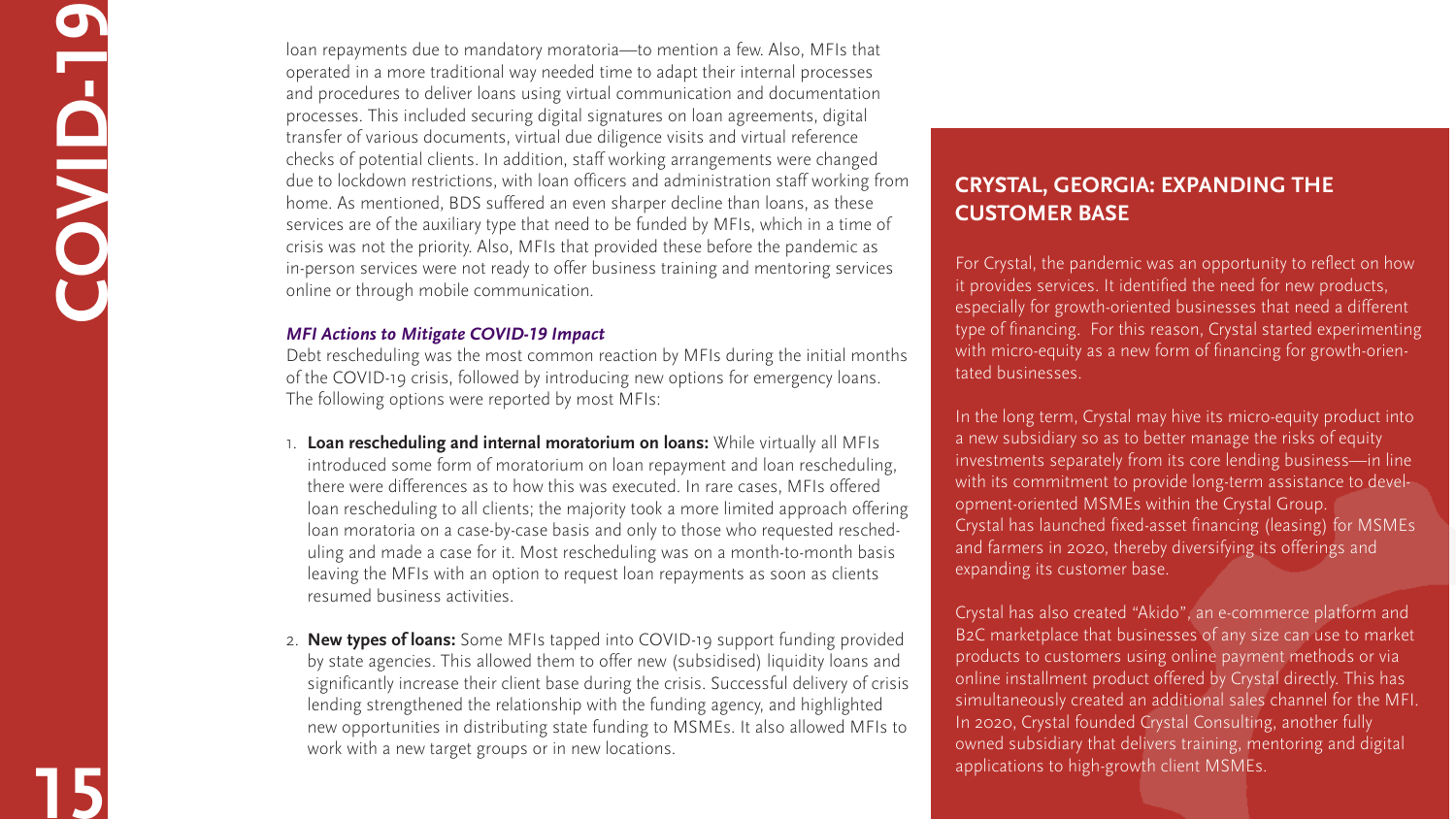3. **Post crisis loan products:** While most MFIs curbed the numbers and amounts of new loans during the pandemic, some launched emergency loan products to support clients with liquidity during the crisis. The demand for such products turned out to be modest, as borrowers may have been unwilling to assume additional loan burdens during these uncertain times.

As MFIs accelerated their internal digitalisation process, the need for branches in the field decreased. Some decided to merge their field offices and transform the existing ones into training centres to provide value-add services for clients (see case of FINCA Armenia).

Since most MFIs in Europe were still using the traditional relationship-lending technologies, and any digitalisation was typically focused on back-office processes, MFIs were caught unprepared for the inability to digitally approve and deliver the loans to customers at the beginning of the pandemic. Efforts were taken to quickly adjust internal processes to go virtual (for example, replacing site visits with virtual contacts through Zoom/WhatsApp/Skype, digital application, and submission of documents by email, digital signatures, etc.), and they were to some degree successful, but there was a lag time in implementation for the organisations, their staff and the customers who had to learn the new way of interacting with staff and applying for loans.



To a lesser or greater degree, MFIs with plans to digitalise before the pandemic often had a budget to do so. Some developed digital tools that were underutilised, and some solutions used were cost-free or free (WhatsApp or Zoom). Many MFIs were a few years into their digitalisation journey,<sup>16</sup> and the pandemic was an opportunity to accelerate the process given that staff were not too busy with lending activities. At the same time, for the past few years the European Investment Bank (EIB) offered development loans to MFIs for the purpose of upgrading internal systems, which also helped with the digitalisation process. Still however, more resources are needed to revamp MFI operational systems to make them fully digital.

# **Delivery**

## *COVID-19 Impact*

**16**

# **CO V ID-19**

# **FINCA, Armenia: Post-COVID Organisational Changes**

FINCA Armenia initiated its digital transformation with the aim to improve the availability and speed of its services. The process started in 2019, and the period of slowdown in the pandemic offered the opportunity to advance and further develop the new approach.

The basic feature of the new approach is fully digital delivery of microloans for farmers and clients who are formally employed (who constitute more than 70% of FINCA's client base). The loan processing time will be as short as 30 minutes, compared to up to 5 days previously.

The second important aspect of FINCA Armenia's development strategy is the transition from pure lender to business partner and strengthening its non-financial services delivery. As most clients will interact digitally in future, it envisions that its branches will be a space for physical delivery of non-financial services such as training for farmers. As farming practices in Armenia are very traditional, FINCA Armenia will organise meeting and workshops with agricultural specialists to present new cultivation techniques, new crop varieties—as well as "green" topics such as renewable energy, energy efficiency resources and green cultivation.

16. Earlier efforts to digitalise MFIs are described in: Korynski, P., Experimenting with Digital Solutions: Initial Lessons from European Microfinance, Microfinance Centre, 2018. [www.mfc.org.](www.mfc.org.pl/experimenting) [pl/experimenting-](www.mfc.org.pl/experimenting)with-digital-solutions-initial-lessons-from-european-microfinance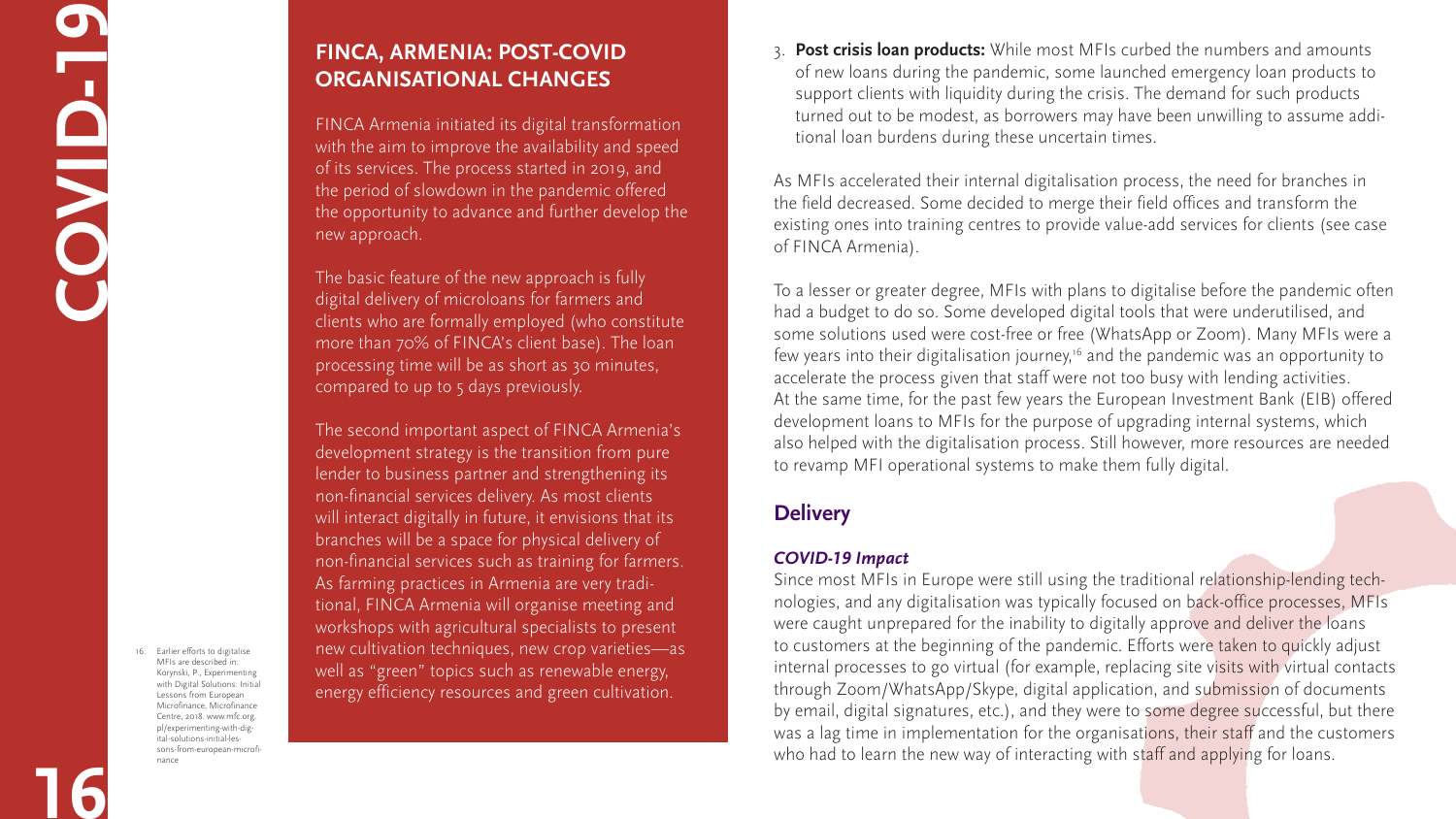# **17COVID-19** O

# **IMICROSTART, BELGIUM: SEARCHING FOR EQUILIBRIUM IN** THE POST-COVID-19 LANDSCAPE

# *MFI Actions to Mitigate COVID-19 Impact*

MFIs almost uniformly accelerated their efforts to digitalise operations, introducing remote communication processes and adjusting lending processes to make them available through digital channels. Some strategies employed by MFIs include:

- 1. **Online loan applications and loan approvals:**  Most MFIs used traditional application processes; although online options existed previously, they were used only by a small number of clients (usually younger ones). The crisis eliminated any possibility of submitting a loan application other than in electronic form, and this forced both institutions and clients to use online and mobile systems that were in place but not extensively used before.
- 2. **Digital disbursements and collections:** Those MFIs that still disbursed cash and accepted cash repayments had to quickly develop online options using banks, mobile phones or credit/ debit cards.
- 3. **Distance monitoring:** Since face-to-face and onsite monitoring was not possible, MFIs turned to technology to monitor clients and their ability to repay loans. Various options were used: Skype, Zoom, WhatsApp, Viber, and other communication platforms—relying in the main on mobile apps as most clients have smartphones with video capabilities.





microStart works through two legally separate but operationally integrated entities (a social cooperative and a non-profit organisation) offering financial and business development services for clients who need assistance with starting and operating a successful small enterprise.

In addition, microStart developed a new distribution model that combines five traditional physical agencies and one digital branch, with the locations for agencies provided free of charge by the business partners of microStart. During the pandemic, microStart instituted virtual monitoring of clients, demonstrating how remote moni toring can be performed in a cost-effective way in the future. Also, its business advisory services received a facelift.

The business model has so far relied on balancing the net positive revenue from the non-profit part (which is funded through grants and donations) and the finan cial operational and credit losses from the social cooperative providing loans to clients. microStart works with more risky clients, and its loan losses are higher than in typical small-business lending operations. These losses (write-off) got even a bit higher during the pandemic as vulnerable clients faced additional challenges during lockdown and with an overall decrease in business activity. As a relatively new insti tution, microStart was on its way to becoming operationally self-sufficient when the COVID-19 pandemic arrived, which pushed the goal of reaching breakeven into the future. If things go well, the target date for the breakeven is between 2025–27.

The pandemic exposed some improvement points in how microStart operates and serves clients and offered an opportunity to rethink the business model going forward if breakeven is to be achieved. One major change was to speed up the digi talization of internal and external processes by migrating to a new operational loan platform, Singlify. The platform created options for remote card readers, digital docu ment management, digital signatures, and credit scoring.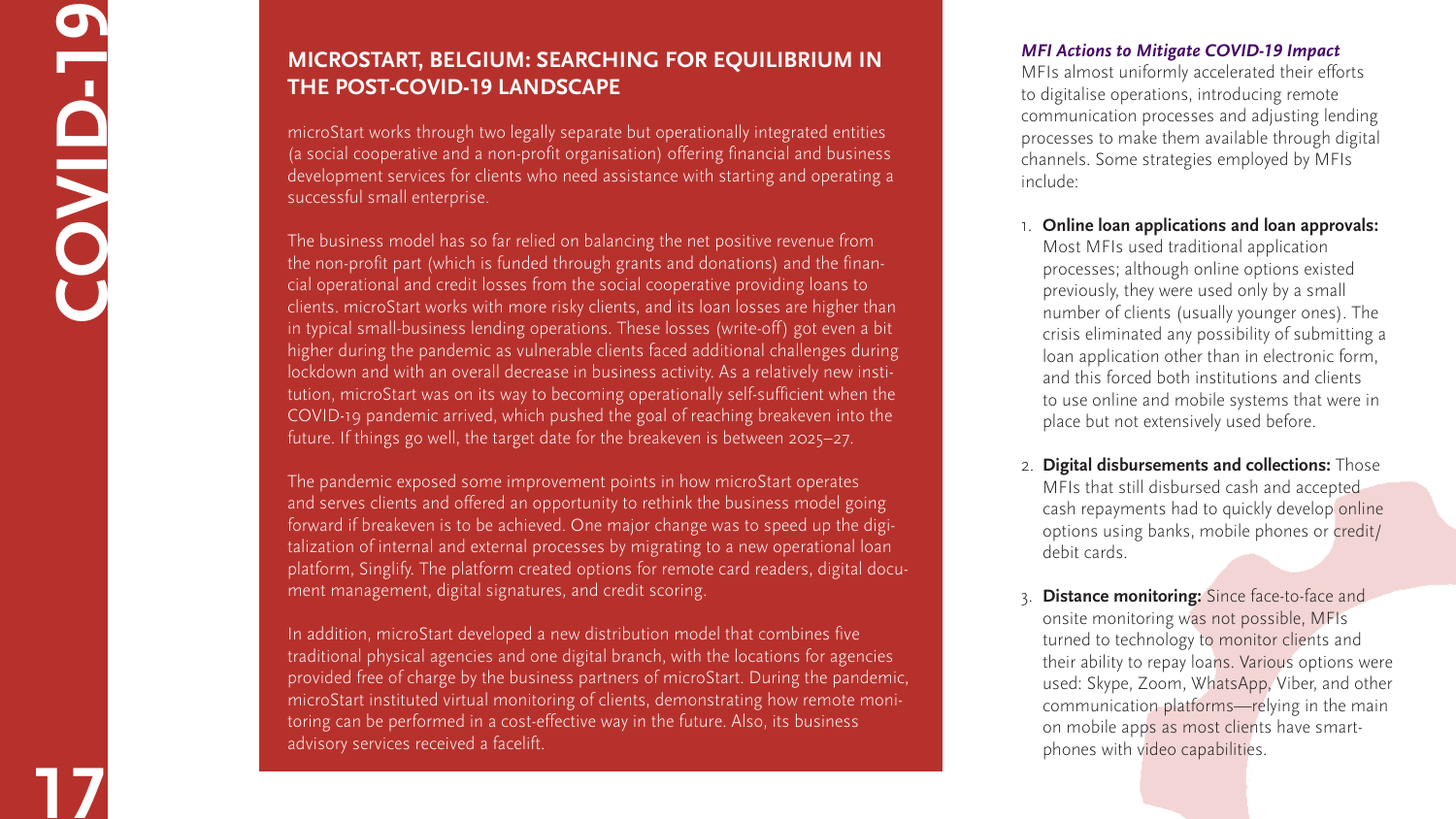4. **Remote work arrangements:** All MFIs moved to remote work arrangements by mandating staff to work from home and use technology to communicate and collaborate. Even with the easing of restrictions on movement and social distancing, most MFIs continue to work in a virtual way although some aim to gradually return to face-to-face contact with clients.

# **Financing**

# *COVID-19 Impact*

Despite initial fears, only a few MFIs reported liquidity problems causing them to reduce, if not completely suspend, lending and reduce expenses in the short term. Some MFIs received emergency funding from their lenders and investors under existing contracts, others had to enter tough nego tiations to receive emergency funding. Larger MFIs were able to obtain cash loans from local banks to cover liquidity shortages to pay salaries and other current expenses. Those MFIs who were unable to access cash had to introduce more drastic meas ures such as reducing salaries or even laying off staff. However, most MFIs entered the crisis in relatively strong liquidity positions, which helped them survive the crisis without major negative consequences.

# *MFI Actions to Mitigate COVID-19 Impact*

The simplest and most obvious strategy was for MFIs to reduce lending and renegotiate the terms

# NOVITI FINANCE, LITHUANIA: EFFICIENT LENDINC **ATTRACTS GOVERNMENT FUNDING DURING COVID-19**

Noviti Finance is a new-generation institution that benefits from the well-developed digital environment in Lithuania. Its fully automated lending process allows micro and small business clients to obtain loans quickly; Noviti's automated client credit risk model allows it to select viable clients and keep risk under control.

Noviti always wanted to cooperate with the government agency, INVEGA, which until the COVID-19 pandemic preferred working with banks. However, the crisis prompted INVEGA's decision to open its doors to non-banks. COVID-19 support funds from government included funds for administration (on-lending) to banks and non-bank institutions. Noviti took the lion's share of the available financial resources (double the amount that the largest bank took).

The global crisis was an opportunity for Noviti to react quickly at a time when tradi tional lenders were passive, inflexible with loan restructuring and slow in disbursing loans because of complicated procedures and risk aversion to small businesses. Noviti used its competitive advantage to expand its lending business during the pandemic.

Being fully digitalised and equipped for virtual communication with clients was a great advantage that other financial services providers did not have. Additionally, Noviti's flexible loan terms and conditions were very helpful during the crisis. For example, unlike other financial institutions, it offered clients the opportunity to delay repayment twice during the quarantine and lockdown (25% of clients used this opportunity and paid only interest for two months) and provided loans to companies with low credit scores.

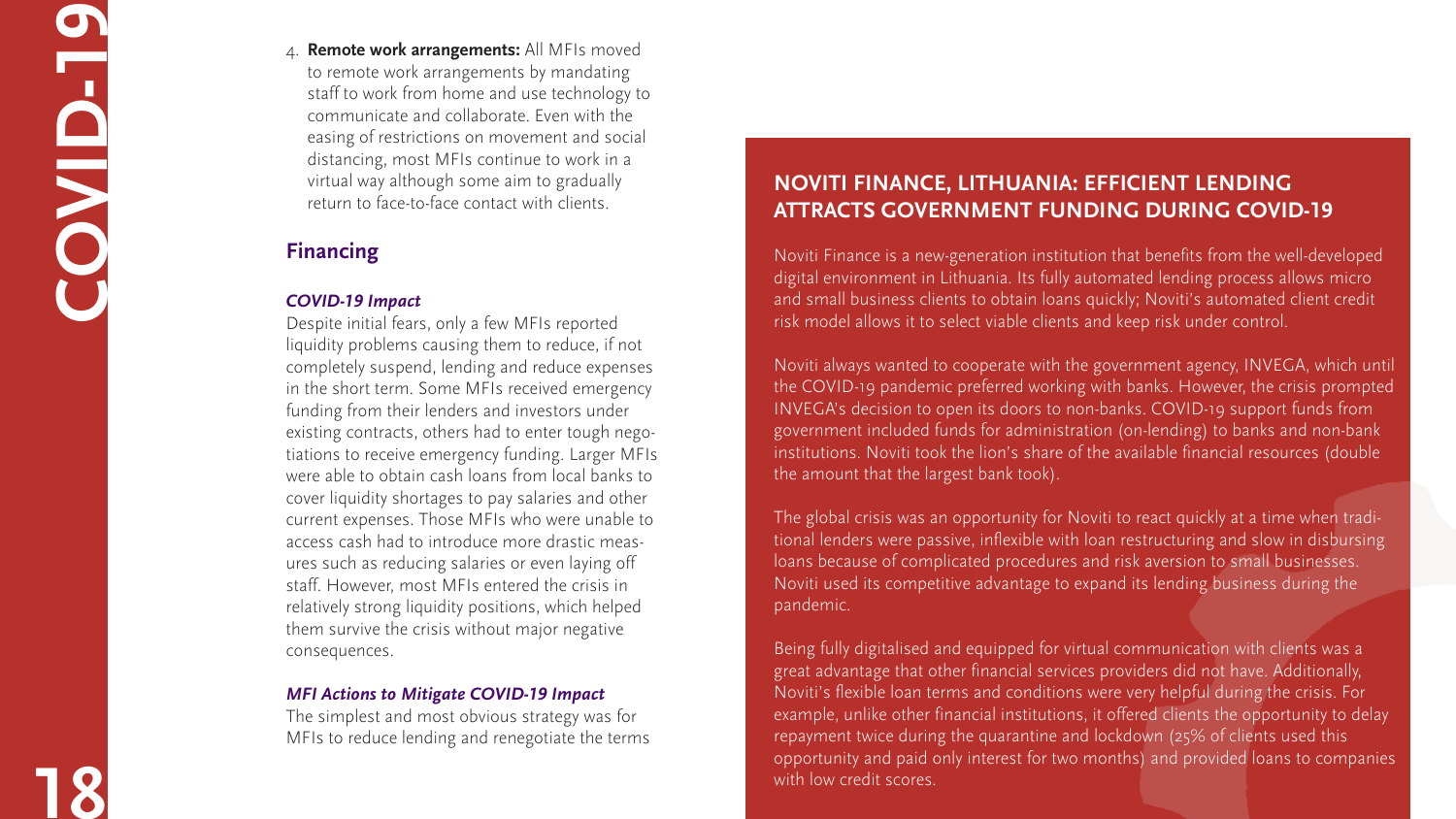and conditions of external funding, both loan capital and grant funding. In addition, MFIs that continued lending reduced their loan amounts and applied stricter approval criteria to mitigate increased risk of lending during the pandemic. Those MFIs that had cash reserves used them during the crisis and others, if they could and qualified, took emergency operational loans from local banks to cover the temporary cash shortages. However, there were no major changes in the type of funding that was available to MFIs as investors and lenders limited their exposure to their current portfolios, and in general did not extend loans to new MFIs.

Some MFIs reverted to project-based funding whereby they apply for available donorfunded programs that are often based on a fee-for-service revenue model. Such programs, for example offering disbursing emergency loans to businesses during the pandemic, provide short-term stability and security for the MFI in the short run but do not allow for developing broader market-based lending programs and limit the organisation's ability to grow.

**19**

**C**

**O**

**V**

**ID-19**

# **PerMicro, Italy: COVID Recovery with Resilient Shareholders**

PerMicro serves underserved segments of entrepreneurs in Italy that are typically unreached by traditional financial institutions. At the beginning of 2020 PerMicro was very optimistic: 2020 looked very promising. For the first time the organization had several months of sustained positive financial results and was hoping that the trend would continue. In February, Italy was badly hit by COVID-19 and by March, many of its clients stopped operating their businesses, repayments were suspended due to a national loan moratorium, and many migrant clients returned (at least temporarily) to their home countries. The organization had little money coming in, little income-generating activities and the only clients seeking loans were those who should not be funded under any reasonable circumstances. As a result, 2020 delivered a significant financial loss that could have put PerMicro out of business.

PerMicro's shareholders came to rescue at this very difficult moment. They clearly understood the situation and they offered to increase the share capital by providing equity. The shareholders showed not only the much-needed financial support to the organization but, more importantly, they demonstrated long-term commitment to PerMicro on the strength of their belief that the pandemic was one-of-the-kind extreme event. The shareholders recognised the social and economic value of the organisation in the longer perspective and its ability to rebound if shareholders show resilience.



# **FWW Poland: New Types of Loans Due to COVID-19**

Before the pandemic, FWW, one of the oldest MFIs in Poland, offered zero percent loans to vulnerable clients using internal resources it accumulated from various donors and sponsors. It also managed small loans for vulnerable groups for Polish Development Bank (BGK) programs. FWW's revenue for this came from charitable donations, internal resources, and fees for administering the BGK programs. When the pandemic hit, its existing business model proved insufficient. Traditional clients were no longer seeking loans and the organisation faced a survival dilemma. Luckily for FWW, in 2020 the BGK launched emergency loans for small businesses. FWW successfully applied for the BGK emergency program. FWW offered internal resources as to co-fund the project, which diminished its ability to continue lending with its own resources. As a fee-for-service, the new BGK program brings modest revenue that allows the organization to continue operating—but at the cost of losing independence in terms of its lending activities (loans and loan recipients are narrowly defined and limited to selected geographical areas). It also entails a huge bureaucratic burden which is costly for FWW necessitated internal changes to comply. More people are now engaged in the program and operational costs have increased.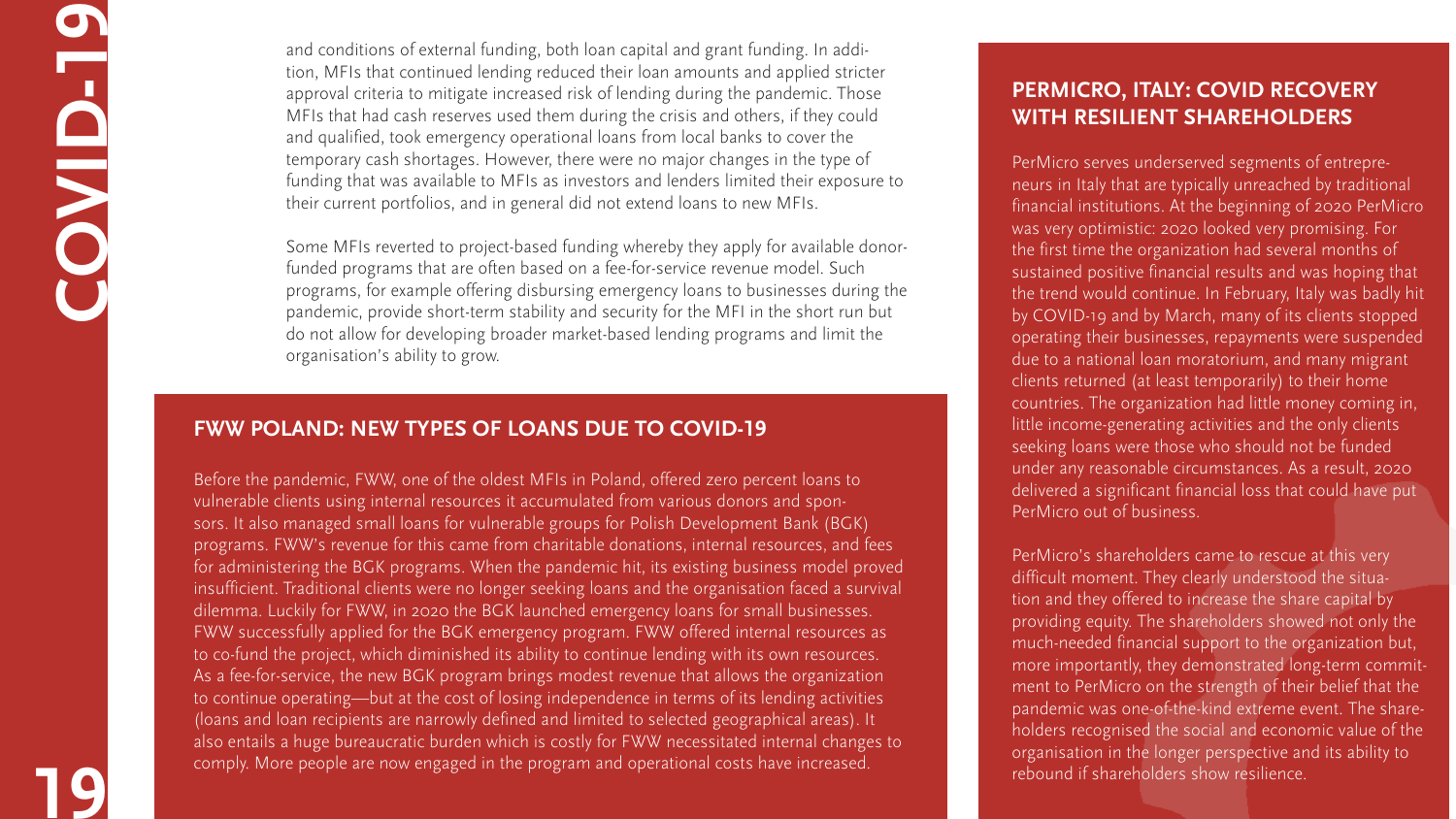path of technological innovation and experimentation that influences how their busi ness models operate.

The old battle cry of "digitalise or die" has proved useful only to a certain degree. As is often the case in life and business, gradual adaptation to the new digital world dominates the rapid shock-therapy changes that some pundits predicted at the beginning of the pandemic. It is also true that, at this point, there is no doubt that business growth and customer satisfaction cannot be achieved without the use of digital tools. Therefore, the challenge is not whether to adopt digital tools, but which ones to select and how to use them to become the best company.

There are at least three different ways in which digitalisation influences and changes companies and their business models: (1) optimisation of the existing business model (e.g., cost optimisation through applying labour-reducing loan processing and redirecting staff effort to value-enhancing activities for clients, etc.); (2) trans formation of the existing business model (e.g., reconfiguration or extension of the established business by acquiring new capabilities, for example, access to new payment systems for clients, etc.); and (3) development of a new business model (squeezing out established market participants, new products/services, for example, capturing new client segments through digital channels that were previously unavail able, etc.).

Typically, the business model is influenced by new technologies through as a series of steps that can also be observed in the digital evolution of MFIs. First comes the digitalisation of products and services (for example, offering online loans, etc.); second:, the digitalisation of processes and supporting decision-making with dataand digital solutions such as artificial intelligence (in the case of microfinance, some processes are being digitalised and some technological tools are introduced, such as chatbots and to some degree AI solutions, cloud computing, etc.); and third, the transformation of the value proposition and operating mod<mark>el of the w</mark>hole organisation, which involves a major overhaul how an MFI operates and is the highest level of the digital transformation.

# **MFI Business MODELS AND** TECHNOLOGY

**20TECHNOLOGY**

All businesses – including MFIs – rely on tech nology to deliver products and services to customers, and technology has become standard even though MFIs may not be fully digital or may have not transformed into a fintech. However, tech nology adds a digital layer onto existing business models and the key question is how a business model is built around technology.

Business models are fundamentally linked with technological innovation and digital innovation in particular, yet a business model as a construct is separate from technology.

Over the past few years, MFIs have engaged in digital transformation, initially slowly and reluc tantly but increasingly in the recognition that the future of financial services is digital, and that the customer experience can be enhanced through digital technologies. COVID-19 accelerated that process and put many, although not all, MFIs on a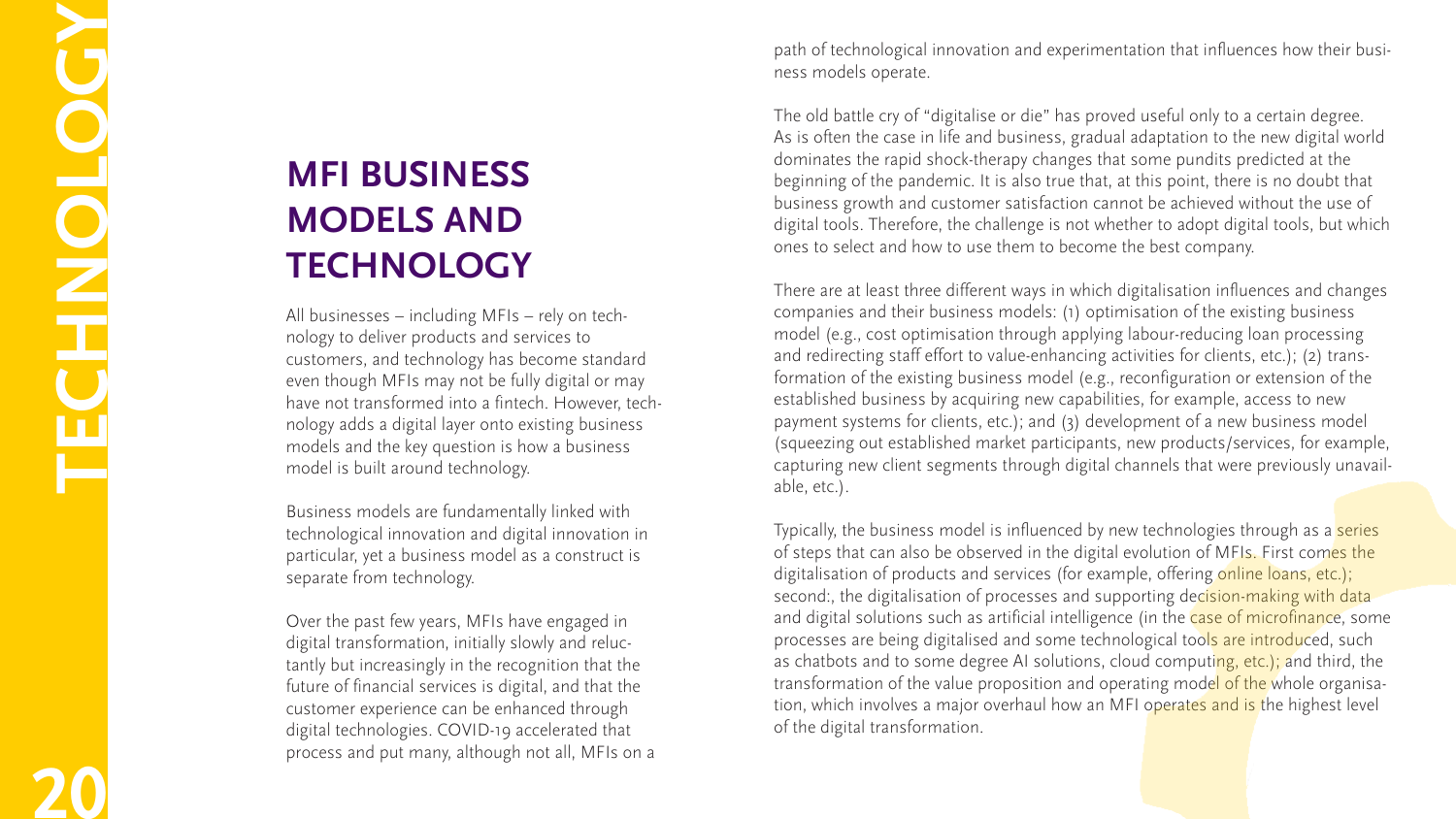# **DIGITAL MATURITY of MFIs**

# **Microfinance Digitalisation**

The relation between MFIs and fintechs in Europe is complex. With fintechs having earned a bad name, MFIs avoid calling themselves "fintechs" for fear of being equated with predatory payday lending and strive to retain their image as respon sible lenders. This negative reputation of fintechs has contributed to the slow adoption of fintech technologies by MFIs and has largely eliminated any potential partnerships with fintechs, as there are few good candidates for creating a partnership or a strategic alliance. Moreover, most fintechs operate in the consumer lending business, which is a marginal line of activity for MFIs.

However, this is changing as the fintech sector has grown and expanded, offering other services that can provide useful solutions for MFIs without being in direct competition for their lending business.





**21DIGITAL MATURITY**

**HALLANDRANDRANDRAND** 

The pandemic experience demonstrated that most changes introduced by MFIs occurred by integrating and adapting digital tools, except for fundraising—which still follows a traditional investment model. Better customer experience, communication, talent attraction, more loyal customers, brand awareness, internal collaboration—all these can be achieved with the use of technology (although not without challenges and limitations).

At the same time, it is important to understand that innovation is not limited to technological innovations and high-tech solutions, but also includes marketing inno vation, management innovation, process innovation and product innovation. Trying out different ways of doing things in the business and rejecting conventional wisdom means innovating with the business model, even though these innovations may not be high-tech.

This confirms the view that business models, while closely related to technology and innovation, are more than digitalisation and digital transformation—even as MFIs become more technologically enabled and move towards fintechs. Both internal factors (such as the organisation's digital readiness) and the external environment determine the scope, scale and speed of digital transformation, and how the busi ness models embrace the technological changes to create value for customers. To take advantage of digital opportunities and innovate their business models, organisations must have the ability to sense business model opportunities, seize them through the development of valuable and unique business models, and recon figure the organisation's resources and capabilities accordingly. These capabilities are not a subject of this review, however they are likely to add value in explaining why certain organisations operate more successfully than others, and why, for example, there were differences in performance of MFIs during the crisis, as observed by the Sentinel research.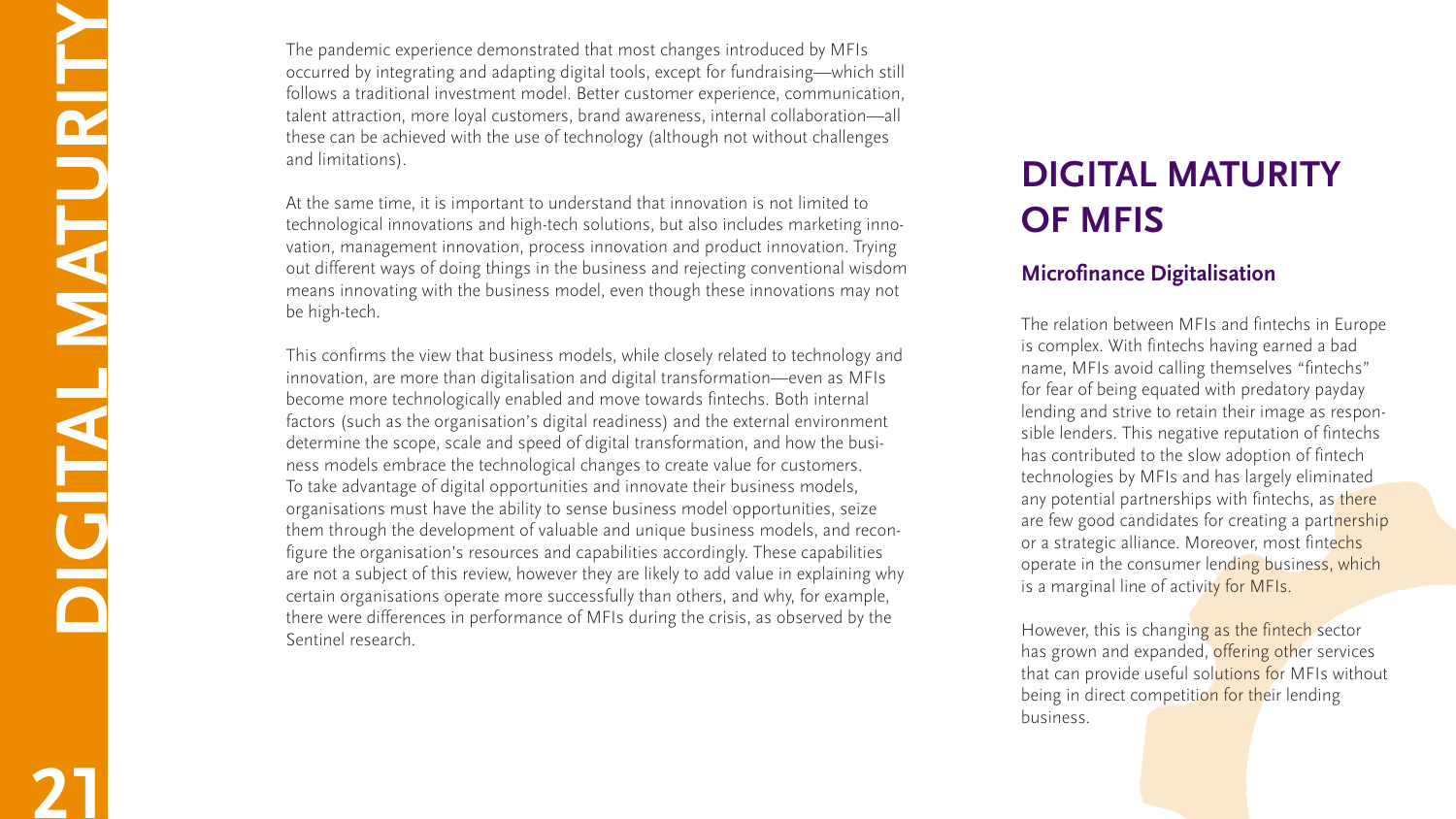have succeeded in enterprise lending, especially on the lower-end microenterprise and self-employment segment where MFIs are still very strong. However, fintechs engaged in enterprise lending and other services (such as factoring or leasing) are emerging, offering direct competition to MFIs at the lower end of the market.

New entrants, such as Noviti Finance in Lithuania, operating as an MFI fintech have the advantage of entering the market at a point when technology has greatly advanced, such that they do not suffer from legacy problems. Noviti also fares better than other MFIs because overall levels of digital maturity of borrowers in Lithuania is higher than in other countries, especially in Southern Europe.

# **Three Levels of Digital Maturity of Microfinance Business Models**

The Analogues are the social finance and entrepreneurship projects and social fringe lenders that, due to their small scale and strong social inclusion mission, find it difficult to introduce digital solutions on a large scale. The services provided by these organisations rely on personal relations with clients who often have challenging backgrounds and difficulty connecting with social and financial infrastructure. These organisations have limited options to expand their services or make them more efficient through company-wide digitalisation. However, they introduce various solutions, in particular communications tools and loan management tools that increase operational efficiency and lower costs.













There is a great variety of operational business models of microfinance in use across Europe. In general, European MFI business models find themselves on three levels of digital advancement. Some remain mostly unchanged with only minor necessary adjustments, acting as if they remained in the analogue era ("Analogues"). Others – most MFIs at present – have digitalised some parts of their business (mostly internal operations) but retain the relationship with clients in the traditional way ("Ambidexters"). And lastly, there is a small but growing number of MFIs that are becoming full-fledged digital organisations ("Fintechs").

## *Analogues*

Many MFIs are still hesitant to "rip-and-replace" their legacy core systems—data storage on their own servers, loan transactions using "DIY" programs, customer management systems, etc. These systems seem to still work well and meet MFIs' needs. Any serious digital transformation would require substantial financial investment and funds for this are lacking.

**22**

**D**

**G**

**ITAL MATUR**

**T**

**Y**

There are also many credit unions and cooperative finance institutions in Europe that provide microfinance services, but they still do so in a traditional way. They also have adapted to new financial market conditions, but continue to enjoy the loyalty of their members, especially in rural areas where they play an important role. Of all MFIs, credit unions are in the best position to digitally transform and digitalise through a shared loan processing platform. While technically feasible,<sup>17</sup> the main barrier is the organisational culture of the credit unions who want to maintain their independence, in addition to the high cost of implementation and servicing the common operational platform.

At the same time, the new fintech lenders have encroached on the traditional microfinance market, luring some MFI clients with a fast and easy loan approval process that comes at very high interest rates. Therefore, competition between MFIs and fintechs has created a challenge for MFIs, especially on the consumer segment of the market. So far, there are not many examples of fintechs that

17. Banking software groups such as Temenos offer credit union processing platforms which could digitalise the operations of credit unions on a country or regional levels: [https://www.](https://www.temenos.com/us/solutions/credit) [temenos.com/us/solutions/](https://www.temenos.com/us/solutions/credit) [credit](https://www.temenos.com/us/solutions/credit)-unions/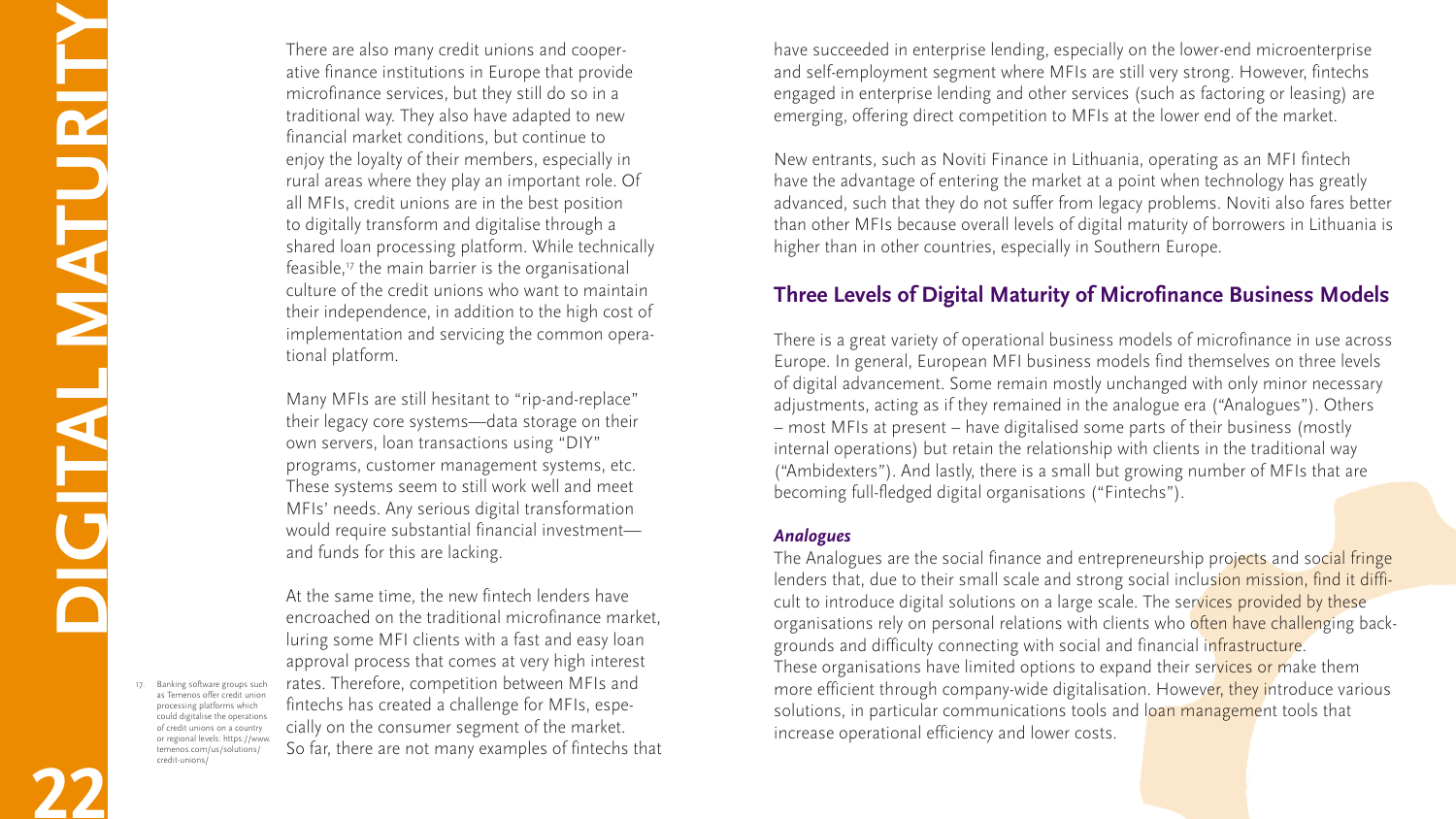# *Fintechs*

There are also new entrants in the enterprise lending market that do not yet serve the lower-end microenterprise market that MFIs occupy but will be able to downscale and threaten the position of MFIs in this segment. Fintech companies such as SMEFinance (Lithuania),<sup>19</sup> Kredyt Market (Poland)<sup>20</sup> and Brutto (Poland)<sup>21</sup> offer digital loans and other financial products for SMEs using a fast and easy onboarding process that is attractive to entrepreneurs. These services, however, are only available to existing small businesses, meaning that when it comes to early-stage enterprises-MFIs retain a competitive advantage.







Some MFIs are beginning to deepen their digital transformation towards becoming a fintech or digital-only MFI.<sup>18</sup> For example, FINCA Azerbaijan transformed into a fully digital organisation to provide services through digital channels only, virtually eliminating human contact with clients. Another small MFI in Bulgaria, Mikrofond, is also developing a digital only operation to reduce costs and better compete on a very competitive lending market in the country. These examples show that MFIs can digitalise to a high degree, but they will not be able to service certain segments of the markets in the same way as before, for example start-ups and vulnerable individuals who still need a personal touch service in addition to access to capital.

**23**

**Digital transformation strategies:**

- 1. Use available digital solutions such as communication tools that are ubiquitous and used by the target audience.
- 2. Purchase a digital service on a subscription basis, i.e. existing platforms to manage loan portfolios if the volume of loans justifies the cost and effort.
- 3. Create partnerships with other organisations and platforms to outsource some digital services.

# **Opportunities for scaling:**

- 1. Create a European-wide social finance organisation (as a collaborative network or through a merger of country-level programs) to create scale and explore synergies; such a network or enlarged organisation to deploy digital applications efficiently because of the expanded scale (and likely scope) of their operations.
- 2. Off-load select functions to a shared knowledge and resource platform to feed the social finance organisations with information and knowledge support without the need to develop these resources on their own on a limited basis and scale.

# **Digital transformation challenges:**

- 1. Small scale of operations that are typically limited to regional if not national level and to specific target groups.
- 2. Lack of investment resources to finance digital transformation or create a common operational/support platform.
- 3. Perceived cultural and organisational differences between social finance providers maintaining a unique approach to working with vulnerable clients.

If they continue their operations as is, these organisations will have little to gain even if they digitalise internally or via outsourcing or partnerships. The limited scale will not allow them to reap the potential efficiency gains from the technology. Therefore, Analogues need to find ways to increase their scale and scope of operations to make digital transformation a viable investment.

- 18. This trend has been initiated a few years ago by ProCredit Bank, which decided to exit the microenterprise lending market and transformed itself into a digital-only bank whose customers have little in-person contact with the institution. 19. <www.smefinance.eu/en>
- 20. <www.kredytmarket.com>
- 21. <www.brutto.pl>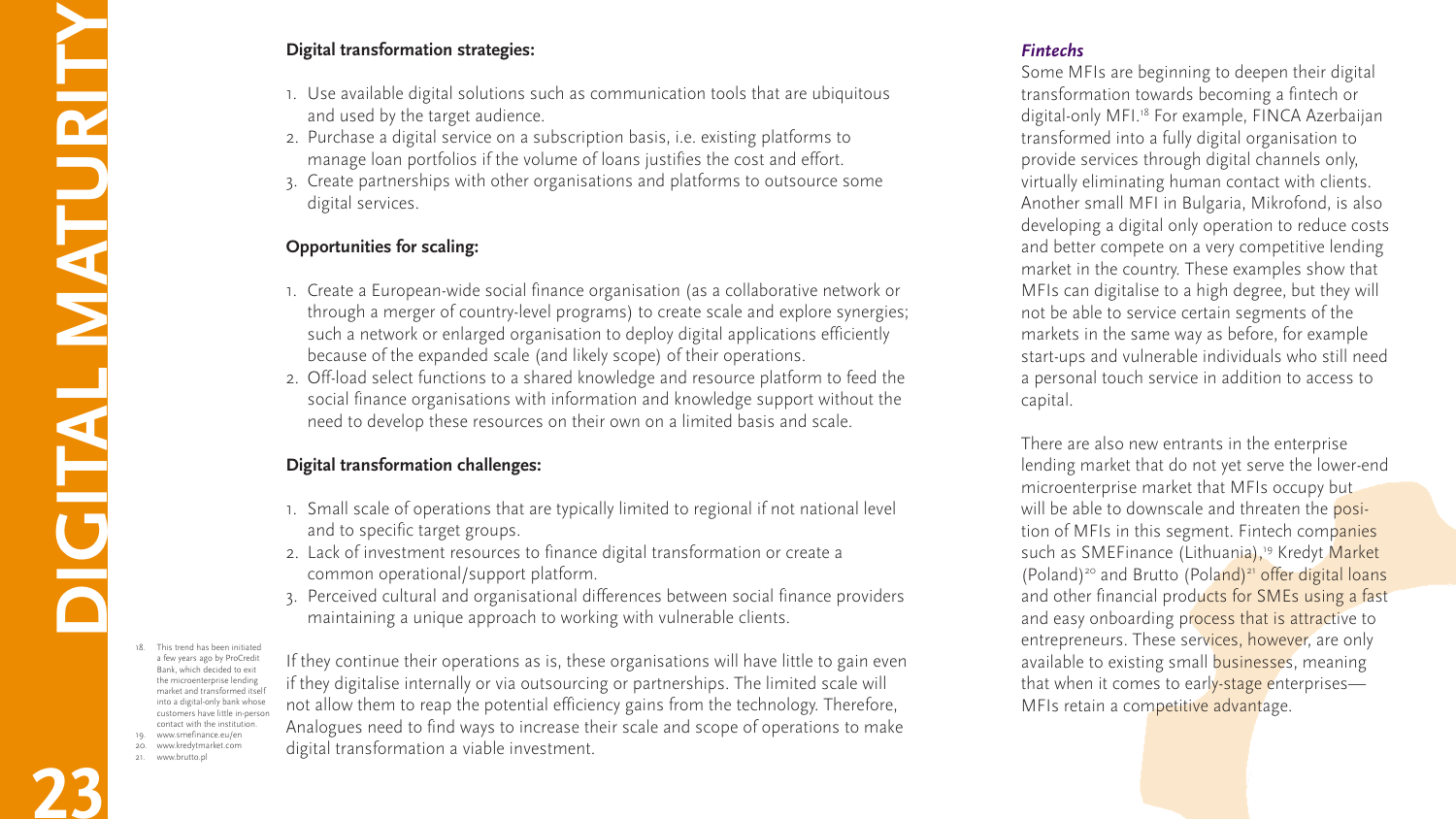# **24DIGITAL MATURITY** NEW STATES

# *Ambidexters*

Ambidexters represent the largest and growing number of MFIs in Europe. They have initiated digital transformation to various parts of their organisations but largely retain relationship lending and direct contact with clients. By doing this, they combine the best of two worlds (at least for now): the increased efficiency thanks to the digital technology of the back office and the time-proven personal relationship lending with clients. Decisions are still made based on the loan officer's assessment of the business' viability, while loan processing is automated (to varying degrees depending on the size and scope of the MFI). These organisations have a good opportunity to expand operations in both the traditional and digital market segments. By retaining the tradi tional approach, they continue to serve less digitally advanced borrowers. By developing digital capabilities, they can enter the new segments, and if opportune, they can pivot to a fully digital mode.

# **Digital transformation strategies:**

- 1. Develop internal digital operational processes by building or acquiring more sophisticated digital operational systems.
- 2. Outsource the internal operations to specialised digital platforms.
- 3. Retrain staff to prepare them for potential pivot towards a fully digital organisation.

# **FINCA AZERBAIJAN**

Once the largest institution in the Caucasus with over 165,000 borrowers, FINCA Azerbaijan and its clients were hit hard by the devaluation crisis in 2015. Due to economic challenges and uncertainty, many clients struggled to make repayments and loan demand plummeted. With rising client delinquencies the institution strug gled to maintain its operations and had to pause loan disbursements for 2 years and drastically reduce cost by laying-off over 1,000 employees and significantly down scaling its national branch network. During this time, FINCA Azerbaijan concentrated on implementing radical organizational change and development of a new more efficient and centralized digital business model which then became the genesis of the institution's later rebirth.

Rising again after this challenging period, FINCA Azerbaijan continued building out and developing this new strategy for rebuilding its operation as an almost fully digital, centralized, and lean institution. Clients must apply for loans through the call center, only visiting branch offices to sign final loan contracts and for answers to basic questions. Digital acquisition strategies are used to reach new clients. Clients receive loans using FINCA-branded plastic cards issued in partnership with local banks and are encouraged to make cashless repayments via repayment kiosks, on-line, or through partner banks. The entire lending process is centralized and organized around a head office call center, including sales, recoveries, and collec tions. Digitalization of processes produces a lot of transactional data which are used by FINCA Azerbaijan for assessing credit risk of repeat clients.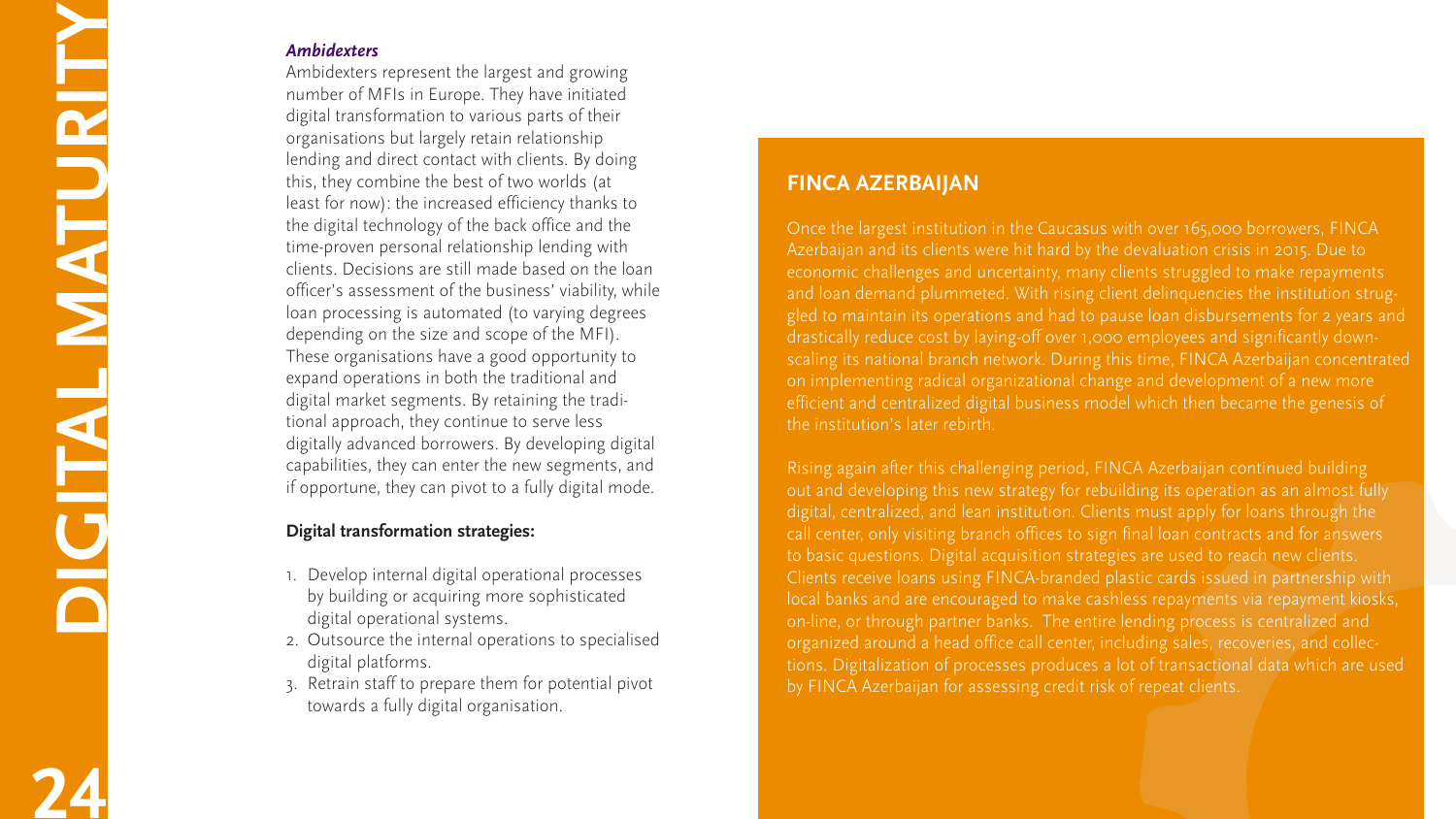# **Opportunities for scaling:**

- 1. Increased capacity to process loans faster, offering a competitive advantage while retaining the quality of loan approvals thanks to the personal due diligence.
- 2. Ability to introduce new digital products alongside traditional enterprise loans to micro and small businesses.

# **Digital transformation challenges:**

- 1. Necessity of maintaining two lending systems (traditional and digital operational platform) and potentially not utilising the capacity of the digital platform to its full potential.
- 2. The partial digital transformation may slow the digitalisation process as field staff may not be willing to engage in further changes in their roles and jobs.

Mikrofond is a small business lender that faced increased competition from consumer lending fintechs that, for the last 10 years, have dominated the credit market in Bulgaria. Entrepreneurs who previously were loyal customers switched to using online lenders for financing their businesses; the fast and simple loan process was far more appreciated by customers than the lower interest rates offered by MFIs.

The majority of MFIs in Europe are moving towards digitalising their internal processes and back-office operations while retaining the human touch and personal relationships with clients. This hybrid model has thus far proved resilient to external shocks and is still appreciated by clients who value personal contact with loan officers. When MFIs layer new technologies over existing personal relationship systems, customers get the best of both worlds: a person-centric model of service that they value and the digital infrastructure that allows MFIs to process transactions efficiently and compete in an evolving technological market.

# **MIKROFOND BULGARIA**

Mikrofond decided to catch up with the competition and bought a new fully digital loan management software in 2015, but its suppliers were slow to deliver and given the pace of technological change, the software (with its poor flexibility) soon became obsolete. The hybrid model of partially digital and partially personal lending process was cumbersome for both the institution and its clients.

The COVID-19 pandemic accelerated the decision of Mikrofond management to embrace fully digital lending using open and flexible applications. Soon, all clients, including start-up and new enterprises will apply online, receive a loan, and repay through digital channels.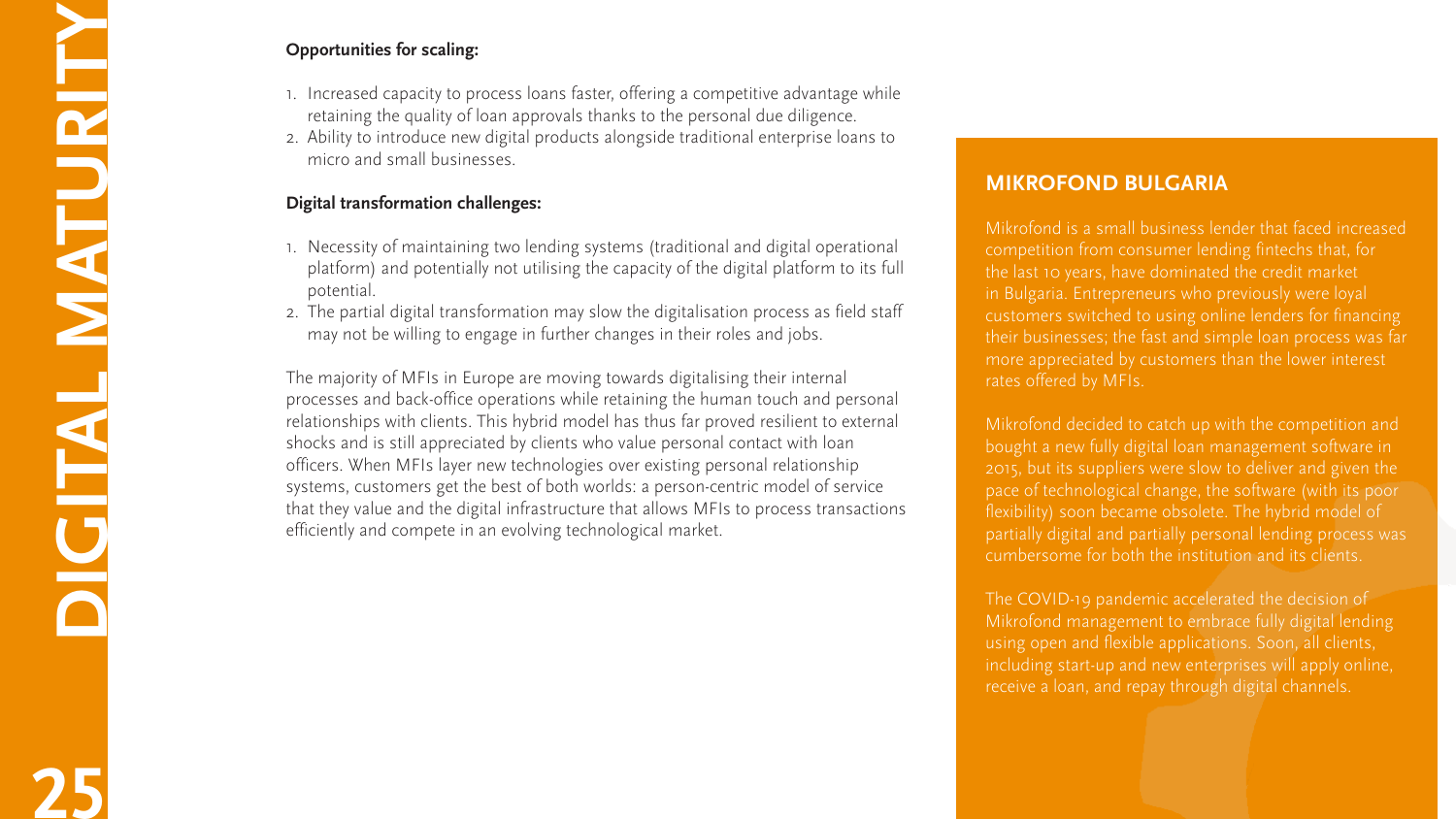**26**

**OPP** 

**DRUGINI** 

**TEERS**<br> **TEERS** 

**S**

# **Digital Opportunities for MFIs**

# **Digital Potential for Microfinance**

The future of finance is digital, and increasingly MFIs are understanding that sooner rather than later they need to invest in new digital platforms. However, it is expensive and complicated to develop new solutions with sophisticated algorithms, origination capabilities and processing efficiency that third-party providers offer. Therefore, MFIs may need to leverage the capabilities of fintechs in this area. This is especially important when the consumers want to have a simple and seamless experience managing their financial needs across various providers through secure technology. MFIs that are isolated from the larger financial system are at a huge disadvantage and vulnerable to competition from fintechs.

Such investments and strategies make sense if MFIs have sufficient scale and scope to reap the benefits of technology. However, most MFIs in Europe are small, which limits the opportunity for organic growth or creating partnerships with fintechs. Going forward, as some MFIs already experiment with digital-only services, it is likely that the European MFIs may bifurcate into: a few larger organisations (likely through mergers among smaller MFIs<sup>22</sup> or through strategic alliances) that can deploy technology at scale—and a larger number of smaller social finance projects that cater to the vulnerable and unbanked individuals and enterprises.

# **NOA and EasyPay, Albania**

When the lockdown began in March 2020, NOA's branch opening hours were cut back to only a few hours per day. Loan repayments and collection become a major challenge within the cash-centred Albanian economy. With close to 30% of its customers living in remote and rural areas and with little access to alternative bank branches, NOA identified a more convenient solution: a new partnership with EasyPay. Licensed by the Central Bank of Albania, EasyPay is a recognised payment institution working with many state and private institutions. Its activity is based on a dense network of 460 physical offices, covering almost every commune in the country based on a "franchise/partner agent" strategy, at an affordable price and with quality customer service. In less than two months, despite the full lockdown regime, the two institutions were able to align their information systems and launch this new repayment channel to all NOA customers. The solution would enable them to repay either at NOA's offices, partner bank branches, or the large EasyPay network through a real-time recognition of their payments.

Since its introduction, EasyPay has come to account for 30% of payments overall (approximately 1,300 per month), and the preferred method for payments during evenings, weekends or holidays.

<sup>22.</sup> This assumes that MFIs would be able to operate across the national boarders within the EU, which is not the case yet and may not be so for some time.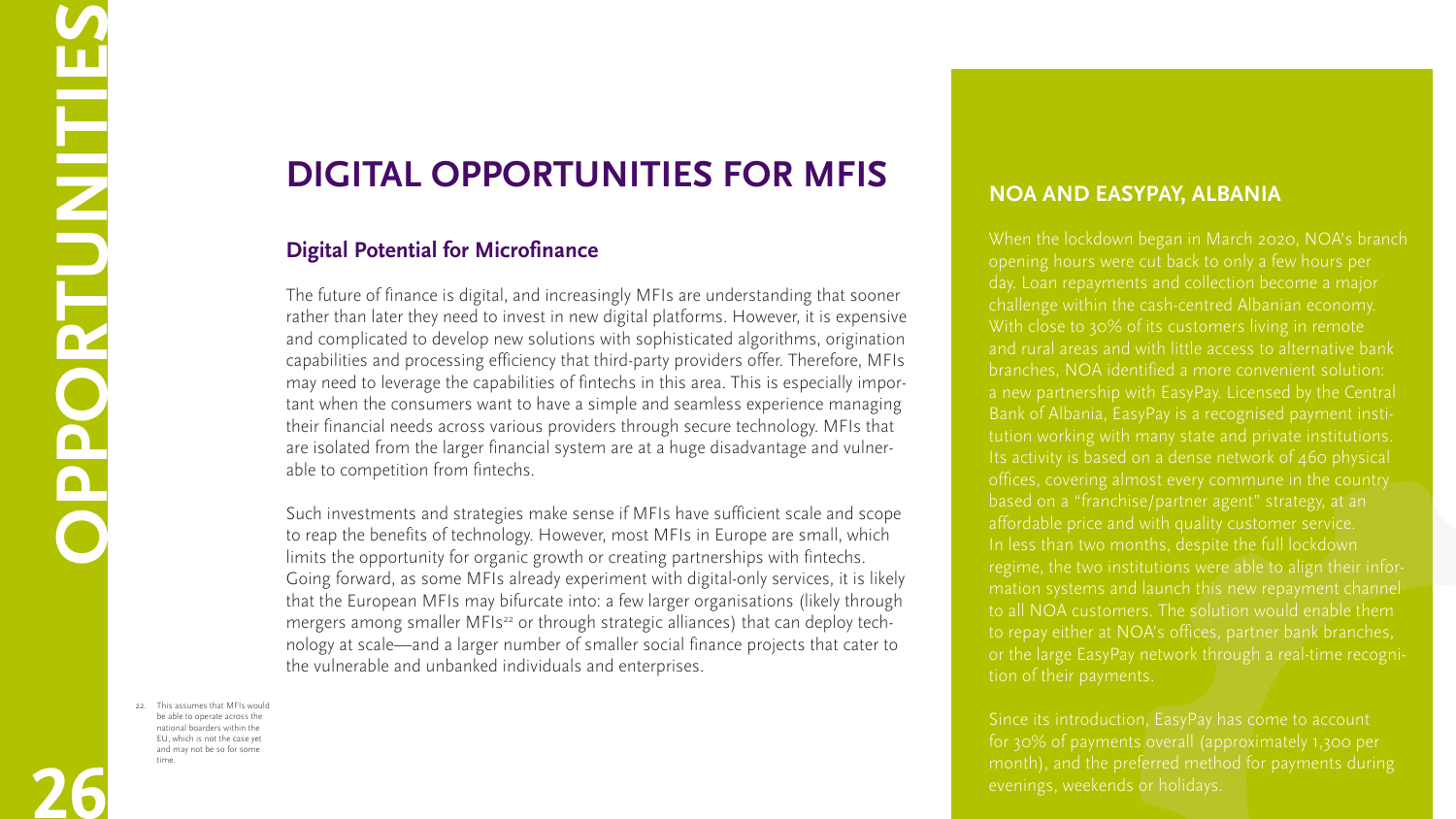third-party provider) creates a lean MFI model whereby the institution performs the necessary operational and legal functions (as required by the law and regulation), but operationally is an integrator of various external solutions. Such a model has the advantage of being flexible, adjustable to the changing market situation and readily scalable—although technical integration may be a challenge and fees for using various services may not always create the desired cost structure for the MFI.

# **Strategic Partnerships**

Most MFIs internally procure all the support functions they need to deliver their financial services, and only a few may subcontract or partner with other organisa tions such as fintechs or training companies. A lack of partnerships is a weak point in the development of European microfinance and an under-explored opportunity to make operations more efficient and customer experience better. The partner ships can provide numerous benefits such as lower cost, better service, new delivery options—and create win-win solutions for all participants.

An emerging trend is where MFIs create strategic partnerships with service providers in order to offer an entirely new service to clients, for example, payment or money transfers. While such services are provided under the brand of the partner organisation, they are available, physically or virtually, for clients of the MFI, thus enhancing the service menu and increasing convenience for customers.













# **Outsourcing Operational Functions**

Some MFIs that work with marginalised and vulnerable clients seek strategic partner ships with specialised organisations and institutions that provide support services for such clients. This includes employment agencies, non-profit organisations offering services to migrants and refugees and training organisations working with the MFI's target group.

Another example here are strategic partnerships that some MFIs, especially in Western Europe, create with commercial banks. The banks often provide corporate support and financing for MFIs as well as refer clients who fall below the threshold of the banks for finance.

Not all functions and operations that are neces sary to run an MFI must be procured internally. It is feasible, practical and economical to outsource certain parts of the value chain to third-party specialised services providers.

In rare instances, MFIs have begun to outsource functions that they performed internally. The initial outsourcing was limited to independent collection agencies that collected on bad debt on behalf of the MFI in line with a predefined revenue and costsharing agreement.

Recently, outsourcing trends have slowly expanded to include other services such as loan repayment. Instead of managing repayments on its own, an MFI enters into a partnership agreement with a payment company that handles all loan payments for clients. This removes one complex function from the MFI's responsibility while allowing the partner organisation to expand its client base. With the right pricing arrangement, this partnership may be a win-win option for both partners. The partnership between NOA and EasyPay in Albania is one such example.

# **MFI as an Operational Integrator**

The outsourcing model, if taken to the extreme (wherein all functions are performed by a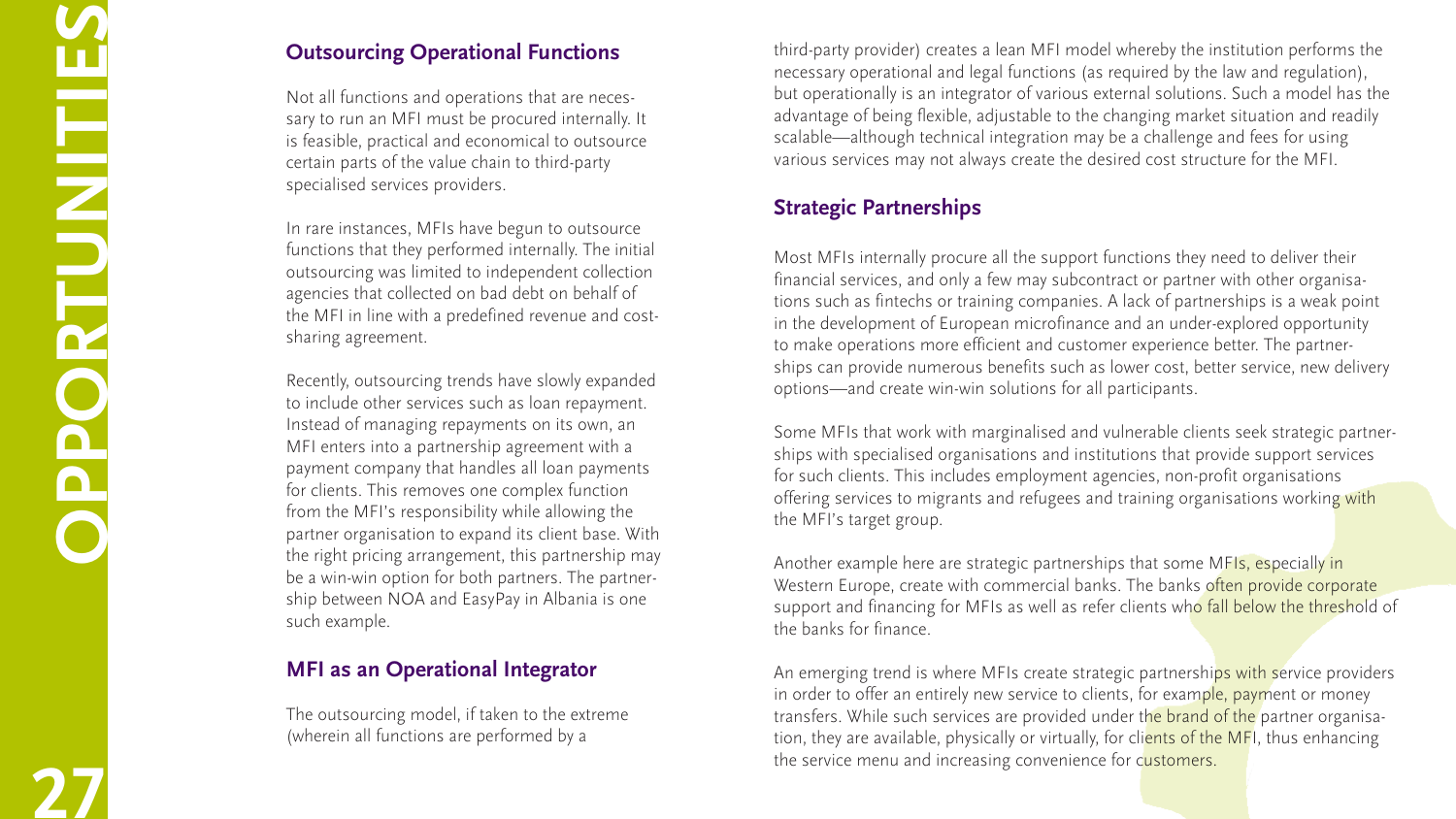constraints, such as the need to service the system and update it periodically. One recent example of this kind of arrangement is Singlify, whose platform is being adopted by some MFIs as their operational platform.

**28**

# **MFI as a Platform-Based Business**

As mentioned earlier, some MFIs are in the process of digitally transforming to become hybrid or fintech-like organisations. However, there are other options for digitalisation that the microfinance sector should explore, namely: platform business models.

Platform business models offer shared technology infrastructure for various users (for example, MFIs) and can help to facilitate interactions across many participants and offer shared services. These interactions could take the form of short-term transactions (such as connecting MFIs and their clients) or they could involve the formation of longer-term collaboration to achieve a shared outcome or sustained effort to accelerate performance improvement of participants by helping them to learn faster together.

Platform-based business models may offer an attractive alternative to the otherwise small and fragmented MFIs in Europe that operate independently and with little connection with other relevant business and social networks. This fragmentation became evident during the pandemic, when every MFI was left to solve their problems in isolation limiting their ability to transform their business models. Several options and modalities for a platform-based business model seem to be feasible and should be explored in the future.

# *Transactional Platforms*

Using operational platforms to manage a portion or the entirety of back-office operations can offer many benefits to MFIs. Instead of developing internal systems or customising off-the-shelf solutions, an MFI may use an external operational platform that has the functionality needed by the MFI. Increasingly, there are operational platforms that offer services that are tailored for the microfinance industry or can be easily adjusted to be used by MFIs. While there is risk in placing internal operations on an external platform, developing and maintaining one's own operational system is both complex and costly. An external platform eliminates many internal

# **Qredits (Netherlands) and Singlify (UK)**

The leading MFI in the Netherlands, Qredits, has used advanced IT systems since the beginning of its operations, and its hybrid model of tech and touch model has been supported by several in-house built solutions. Separate, although interlinked systems have been specifically designed to include features specific to the context of the Netherlands.

Qredits entered into partnership with Singlify, a provider of Salesforce, a cloud-based end-to-end system for microfinance providers. With Qredits inputs and know-how Singlify is expanding and improving their platform enabling smaller MFIs to manage their lending processes from applications, assessment, contracts, loan management and impact reporting. Additionally, there will be a module for coaching matching and relationship management - the BDS pillar of many MFIs. Qredits plans to transfer their operations to Singlify as well in the future once it can accommodate its many sophisticated options.



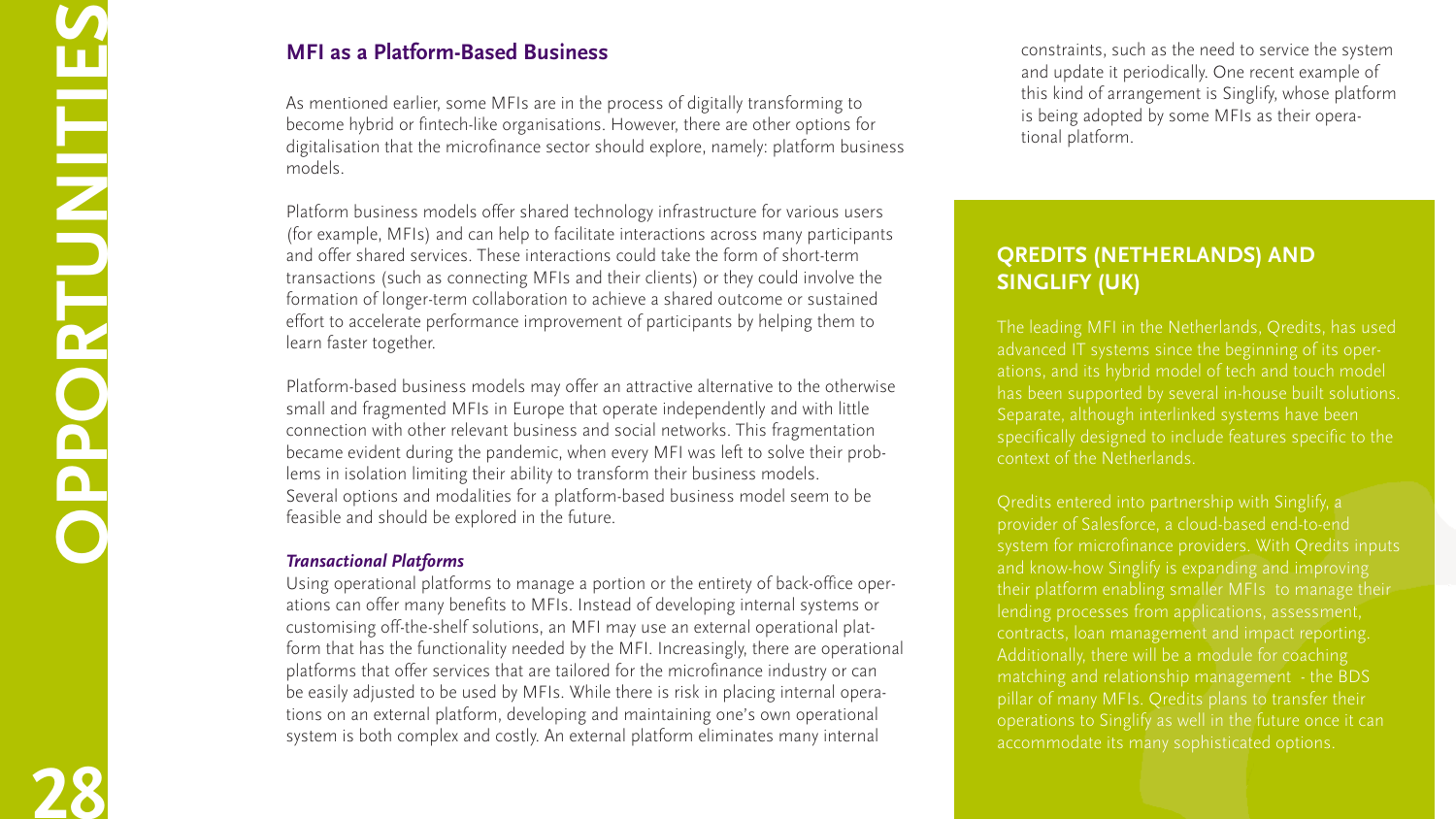# *Learning platforms*

In addition to social inclusion services, many European MFIs offer entrepreneurship and business development support for their clients, especially those starting their business or are in the early stages of launching their small ventures. With very few exceptions, each MFI has developed its own system to support its clients through training, mentoring and other services. Since developing these in-house services is expensive, most are limited to very basic ones and inevitably there is a lot of overlap and duplication of effort between institutions that can be avoided. A broader entre preneurship learning portal could assume some of these functions that MFIs now perform on their own and could even be larger in scope and scale and offer more learning and development opportunities.

# **29OPPORTUNITIES CONTROLLED**

Given the current trend, digital platforms will likely become the preferred business model for MFIs in future. For MFIs, this means a new higher level of operational efficiency and digital readiness, and will call for new strategic and operational partnerships and even collaboration with competitors. Currently, apart from the UK-based Singlify, there are no efforts to provide MFI platform financial and non-fi nancial services to microbusinesses in Eastern Europe.





# *Network Collaborative Platforms*

One example of a potentially disruptive business model is the new initiative of the European Ethical Bank, which gained significant impetus during the COVID-19 pandemic. It attempts to connect various social finance initiatives through a pan-Eu ropean cooperative governance structure and use fintech solutions to achieve scale and efficiency. As this is still a work in progress, it is unclear whether this new initiative will be a bane or a boon for microfinance, but it clearly sends a signal that the current MFI business models need to change faster than they have so far if they do not want to be made obsolete by new business models such as the one of the European Ethical Bank.

# *Aggregation Platforms*

Many MFIs in Europe cater to socially disad vantaged and vulnerable individuals and microenterprises—and therefore need to help their clients resolve social and personal issues in addition to helping them start and operate a business for which they provide funding. One of the main challenges is to have access to appro priate information and social networks. Compiling this information on one's own is challenging and expensive. There are economies of scale to be had in a pan-European resource platform that can provide broad support for social lenders by off-loading some of the tasks and responsibilities from MFIs. Such a platform could serve a public utility funded by the EU and/or local governments.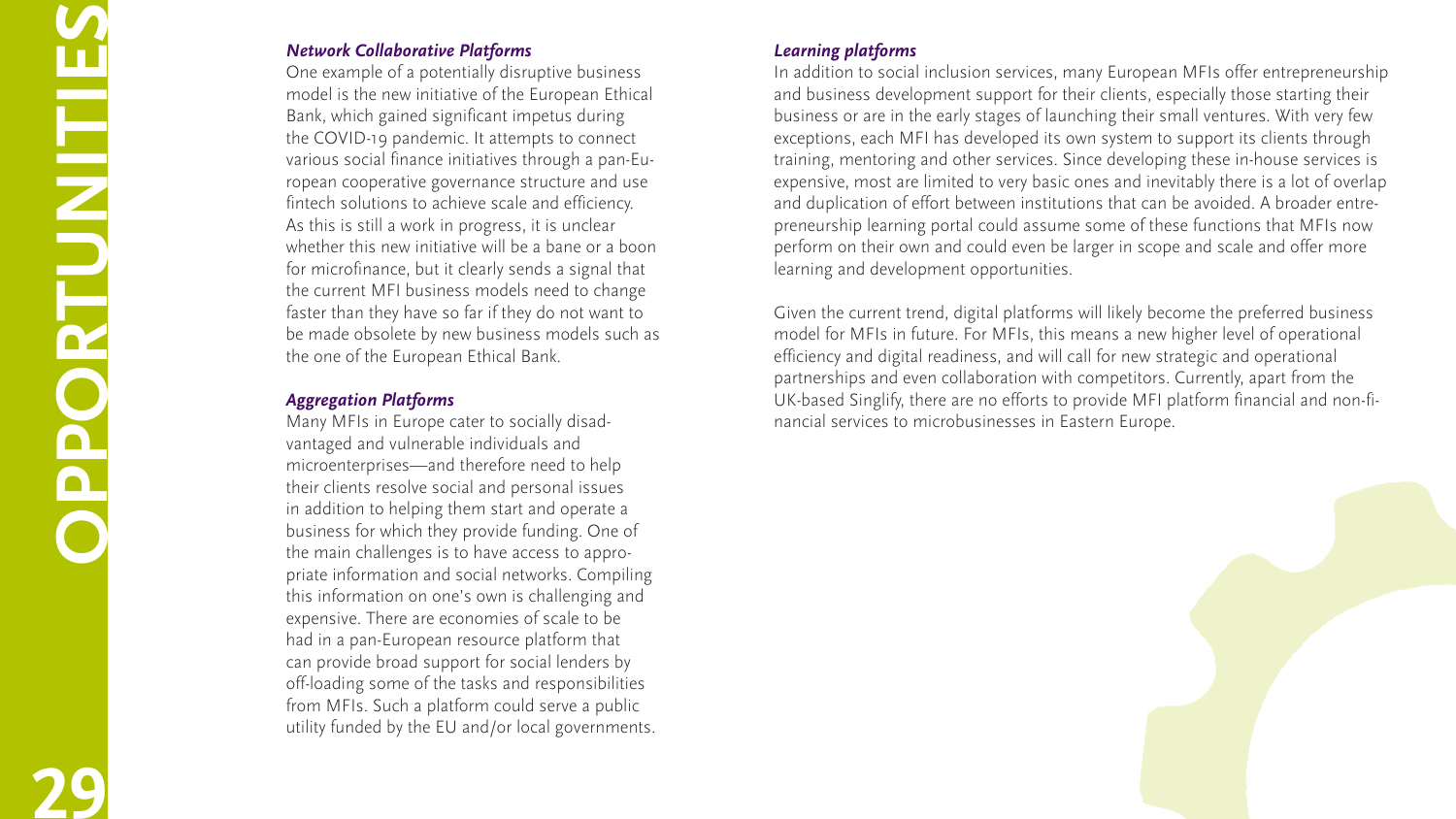**30**

# **European Ethical Bank: A New Bank with a Social Purpose and Fintech Backbone**

The key objective of the European Ethical Bank is to create a financial system for a sustainable future, namely the first pan-European ethical bank with an ability to scale up and replicate. The distinguishing feature of this new initiative is the focus on local communities with centralised shared services to minimise costs and efficiently expand to new geographies.

The new institution will work not only with individuals and firms, but also with various types of institutions to help them use their assets most efficiently to achieve their mission. Thus, non-bank financial institutions such as MFIs will be able to get access to banking as a service and digitalisation services.

Typical clients of the bank will be: (1) Individuals, aiming to have transparent control through mobile banking over their assets in a bank (with underlying objective that all their investments will be supporting projects with positive social and environmental impact); (2) SMEs and social enterprises looking for a bank to support their businesses, operations and investments by reasonably priced loans, with thorough understanding and support for their individual business models while facilitating their expansion and growth on local and international markets; (3) Ethical and impact-orientated financial institutions and intermediaries seeking a bank to help them access cheaper financing, lower transaction costs and modern state-of-the-art financial tools and services, and (4) Impact-orientated NGOs looking for a financial institution to provide leverage for their activities, (5) Fintech companies that aim to launch their services with a bank who understands technology and is able to support them with required regulatory services.

The bank will be registered and organised as a joint-stock company, with the majority shareholder to be held by a fair shares company (<fairshares.coop>) called ECHOS that will gather project partners and raise capital. Minority shares will potentially be offered to international and local development financial institutions. Owners' interests will be represented by the president of ECHOS through the joint-stock company's general assembly. As the model is compatible with the standards of the International Cooperative Alliance, the word "Co-op" will be used when referring to the institution. Thus, the European Ethical Bank will be a kind of a "cooperative fintech".



The bank's operations will be fully digitalised, offer mobile and web apps using the latest and most advanced technologies for digital onboarding, personal financial management, customised reporting. The core banking system design will easily integrate with a variety of other financial applications allowing users to create a highly personalized experience. In the background, smart database structures will use a unique combination of SQL relational databases for transactions, non-relational documents for maximum flexibility in data collection and processing. A legacy free software stack will allow for easy adaptability and new functionalities, AI engines to support quick and smart decision-making in all operational processes.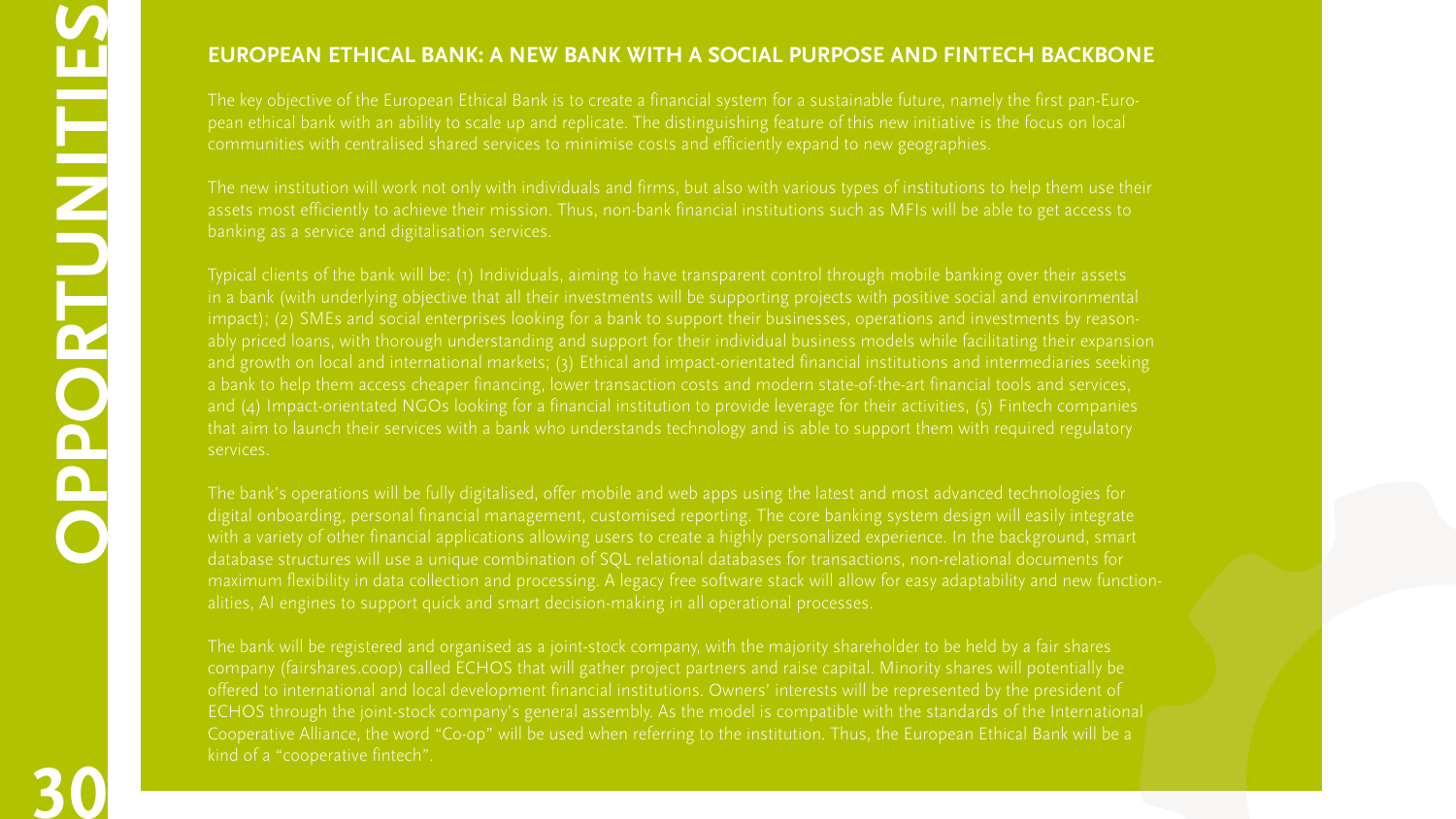recent years—although primarily in the consumer lending market. Operating in this limited and difficult fringe market does not offer many opportunities for business model innovations, although there is space for improvement in some respects.

Also, it is interesting to note that some changes were of reactive and adaptive nature, for example changing the communication channels with clients and introducing a different way of loan monitoring using various technological tools that replaced the face-to-face and on-site meetings. Some of the changes are temporary and some MFIs indicate that they will be returning to the "old" ways of doing business. On the other hand, some changes to the business models introduced during COVID-19 may become a permanent feature of MFI operations. For example, the classic micro finance feature of frequent client monitoring is taking a new form and will likely rely more on technology.

# **Changes to Business Model Building Blocks: Work in Progress**

Business models have been a preoccupation for many MFIs' boards and investors for a long time, although during the COVID-19 pandemic their focus was on success fully surviving the crisis. It is thus no surprise that the broader discussion about business models has taken a back seat and may resume when the pandemic is over. In general, MFIs were faced with three options in relation to their business model during the COVID-19 pandemic: (1) change the current business model to a new one, (2) adjust the business model to match the evolving external environment, or (3) do not change the business model at all. So far, there were no cases where MFIs either radically changed their business model in response to the COVID-19 crisis or have not changed anything in the way they operate and do business.

All MFIs, without exception, adjusted their business models to adapt to the new restrictive conditions caused by the pandemic. These adjustments related mostly to core activities (provision of financial services) and the delivery mechanism (client onboarding, loan assessment, disbursement) and communication (internal and external). MFIs also changed their work arrangements and office practices to accom modate the requirements of social distancing and the lockdown rules.

**31NEXT STEPS**

DE LA

# **NEXT ST EPS**

# **General Observations**

As mentioned, business models are not set in stone; rather they constantly evolve to deliver better operational efficiency for value creation in response to evolving external conditions. Changing a business model in any significant way is signifi cant undertaking for any organisation and a risky endeavour under any circumstance, let alone during a global health crisis. Therefore, business model changes take place incrementally on a continuous basis addressing different aspects and dimensions of the business model as needs arise. This is one reason why we should not expect busi ness models to change even during the pandemic. Specifically, the ability for MFIs to operate in a radi cally different way and change their business model is limited. With the increased financial inclusion and improved access to funding for micro- small and medium businesses (MSMEs) in Europe, MFIs mostly operate on the fringes, serving customers that fall outside of the target market of traditional lenders. Increasingly too, MFIs face a challenge from fintechs that have mushroomed in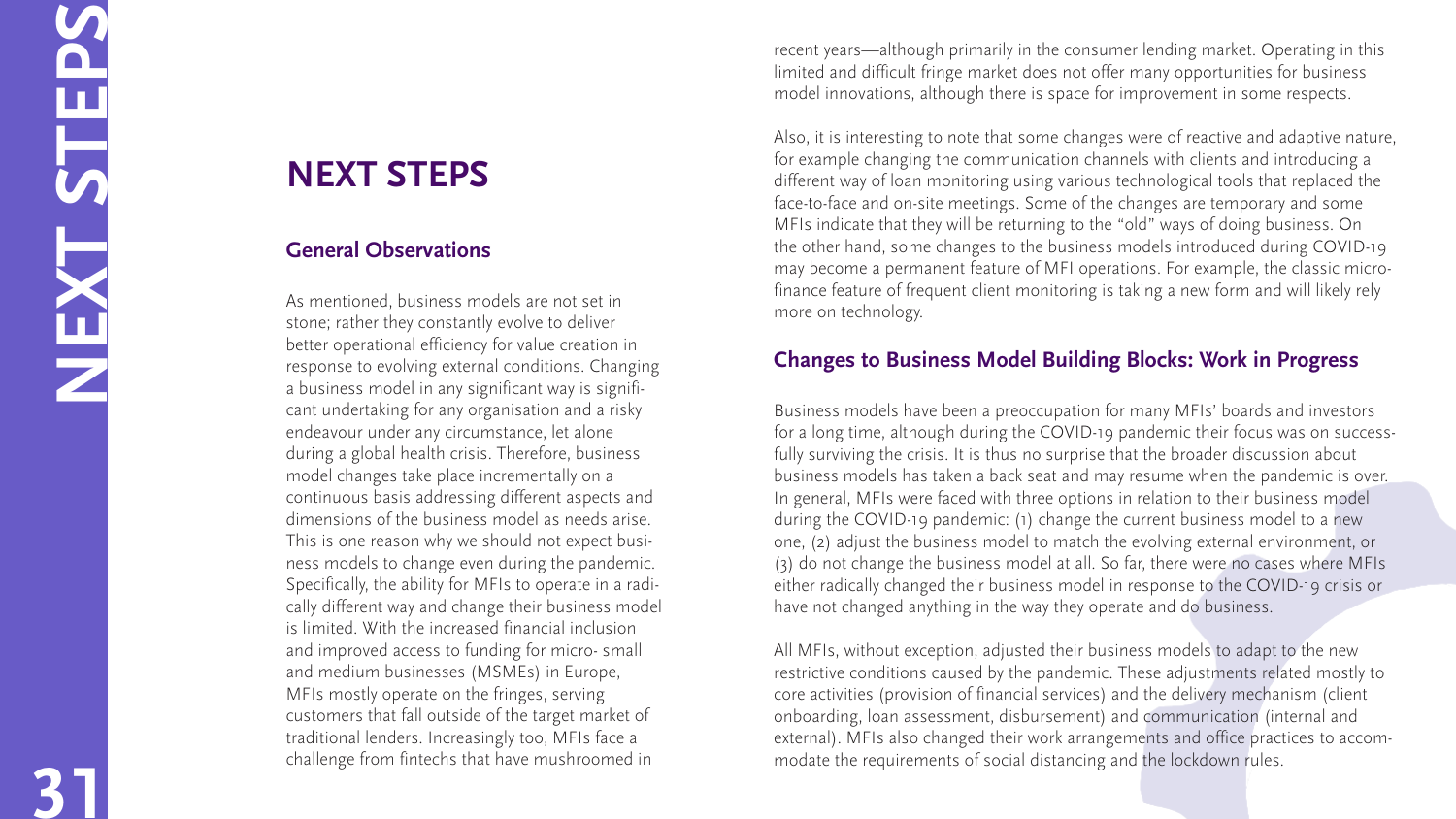- 5. Investors were accommodating and did not advocate major changes in the business model that could potentially create unwelcome disrup tion during the crisis and pose additional risks.
- 6. MFIs were busy with the current operational issues, there was no time available to plan and execute major strategic changes.
- 7. There are few alternatives to the current busi ness model that can be easily applied to the microfinance sector.
- 8. The new reality after the pandemic is as yet unclear, and it is too early for making major deep changes to business models.
- 9. The crisis directly or indirectly affected all busi nesses and all parts of the society; therefore, all MFIs were in a similar situation, therefore there was no pressure from competitors to make any radical changes.

# **Opportunities for a Paradigm Shift**

Every crisis, and in particular a global such as the COVID-19 pandemic, creates opportunities for radical changes and a shift away from the current paradigm. This may be the case for the current landscape of microfinance in Europe.

As the analysis of this paper shows, all MFIs made incremental adjustments and neces sary operational changes, but none ventured to fundamentally rethink their business model and introduce new ways of doing business. MFIs also survived the emergence of fintechs, which to









**32NEXT STEPS**

The changes to the business model can therefore be summarised as adjustments to certain components of the business model without changing the overall way that MFIs operate, make money, or realise their social mission. As discussed, the most common changes to the business model were seen in the Activities, Delivery and Financing parts of the business model. There were no changes with regards to the Purpose of the MFIs (their objective and value creation), Organisation (legal form and affiliation) and virtually no change in relation to Customers.

In that respect, the popular assumption that the COVID-19 crisis would lead to deep and permanent changes in the way MFIs operate proved unfounded, although it may be too early to make the final call on this, as the scope and scale of COVID-19 impact is still largely unknown. It may well be that MFIs are in "wait-and-see" mode wherein they have made the minimum necessary adjustments to the business model and are delaying major decisions until such time as all the outcomes of the COVID-19 pandemic manifest themselves in full.

# **Reasons for Limited Change in Business Models Thus Far**

Potential reasons for a lack of change to MFI business models during the COVID-19 pandemic are the following:

1. The microfinance business model, as it is implemented in Europe, is still valid and resilient in its basic design, although gradually evolving and adapting to the new reality.

- 2. Government intervention meant that the financial stress was not as acute as it would have been in the absence of support for businesses and to some extent to MFIs.
- 3. Government funding for enterprises meant there were few defaults, only tempo rary delays in repayment; most of the restructured portfolio is back on track.
- 4. Older MFIs had experience in dealing with previous crises, notably the 2008 finan cial crisis, which was much deeper and had a stronger impact on the operations of MFIs.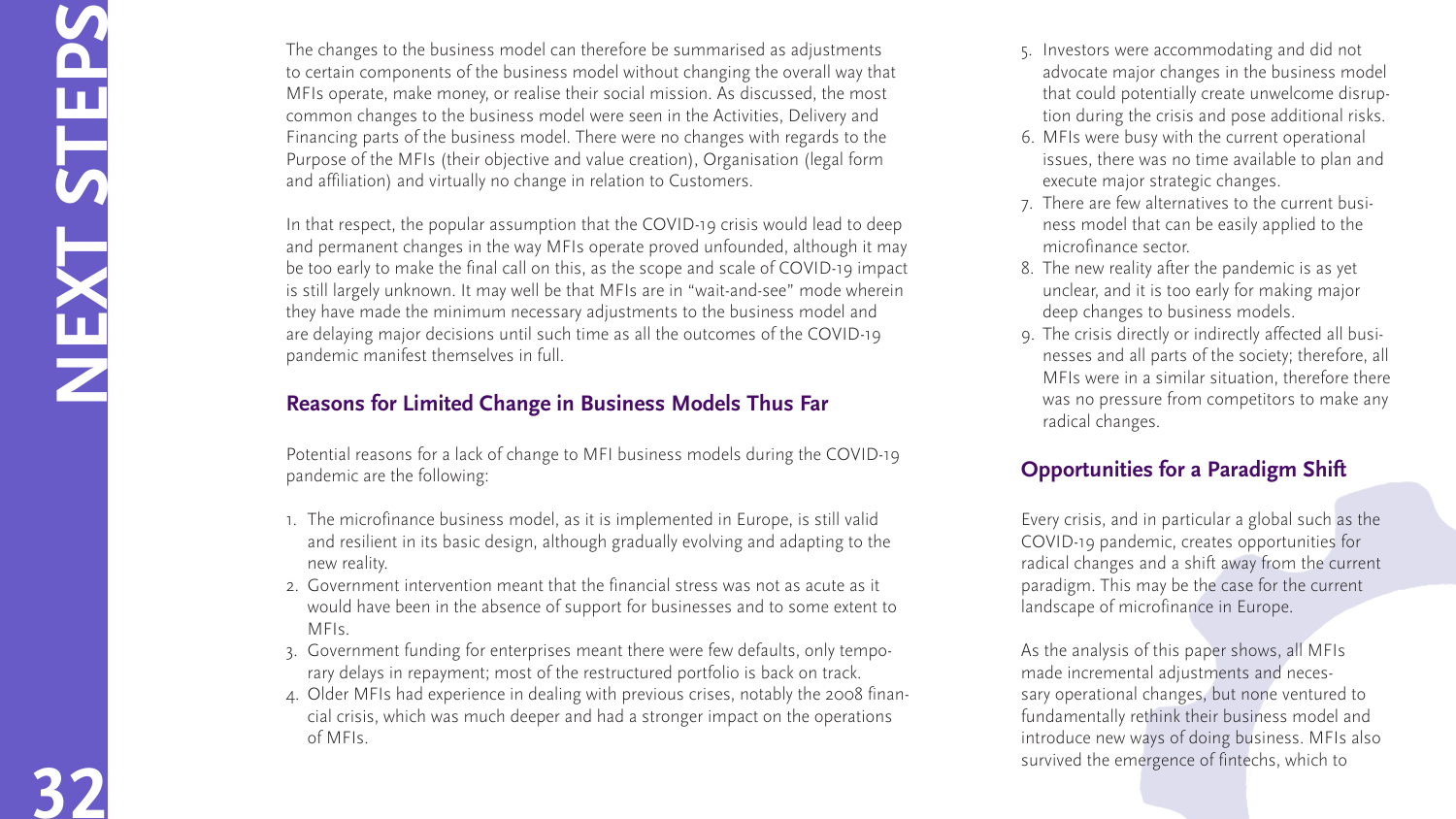# **1. Business development finance organisations**

These include the Analogue organisations previously mentioned, which operate on a small scale as individual organisations under the guise (and often regulation) as MFIs. However, their scope and modus operandi do not fit into the typical framework of a financial institution, and they should be reframed as business development finance organisations with a different legal capacity. Making this change will clarify the role of those organisations involved in entrepreneurship-type activities that also involve financing and will allow them to streamline operations—for example by creating a common operational service platform or merging into a larger organi sation with a presence across many markets in Europe. At the same time, this will clarify the definition of microfinance and microcredit in Europe and will help the 'true' microfinance institutions to clarify the status of an MFI as a financial institu tion. For these organisations, the social purpose and mission will remain the driving force for their activities.

# **2. Hybrid digital MFI s**

These are the larger MFIs that have been operating for a longer period and have focused solely on financial services. They have operated using a "relationship lending" approach that they will retain, at least for some clients and types of prod ucts, while digitalising and automating most internal operations. This model is likely to be followed by the market gap lender and commercial lenders identified earlier. These MFIs span the social mission and the commercial objectives of the older MFIs.

# **3. Fintech MFI s**

These are MFIs that are ready to fully digital transform, and the new generation of MFIs that launched operations recently when new technologies were already available to create a new type of institution. These also include new entrants into the microfinance space who may focus more on their commercial objectives while still adhering to the socially responsible lending principles.











**33NEXT STEPS**

date do not operate in the traditional microcredit market in Europe.

However, this situation may change as new social finance fintechs emerge and new business models are created that combine the microfinance market with fintech solutions and offer opportunities for growth and scale that have been unavailable to MFIs to date. These opportunities can emerge through the digital repositioning of current MFI business models and through an ecosystemenabled digital transformation of MFIs. These two processes can occur sequentially or simul taneously, depending on emerging trends in the financial services market and other complementary services for micro- and small-business clients.

# *Digital Repositioning*

At the same time, the relatively low levels of digital technology applied by the majority of MFIs in Europe, have not changed even during the global pandemic and offer an opportunity to radically rethink MFI business models and financial inclu sion in the post-pandemic reality when MFIs could spend time on developing new strategies.

Excluding the credit unions and credit coopera tives that operate under different rules, in future three types of MFIs are likely to emerge in Europe replacing current business models: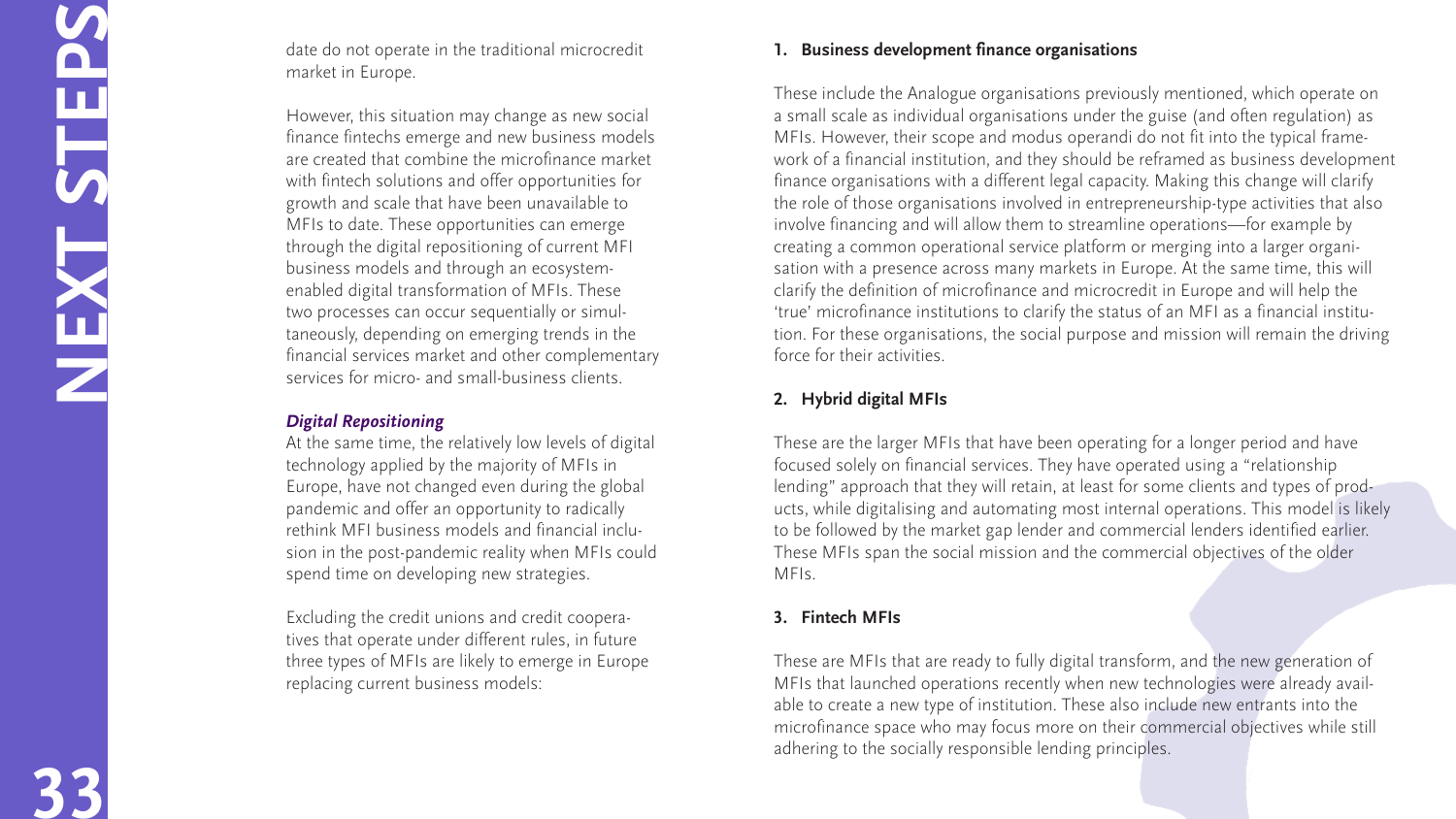inclusion, SMEs in the retail sector, green business and ecological investments, etc.

Services may be offered through a differentiated services model, reflecting different customer preferences and differing service provision costs. Some services might be provided free of charge, others through paid subscription packages and some made available on-demand on a pay-per-use basis. Another feature of an ecosystem approach is that it allows an MFI to participate in several platforms at the same time, which can greatly enhance their outreach and build scale—one of the limiting factors for European MFIs. For instance, an MFI can simultaneously be a part of a start-up ecosystem, green finance ecosystem, social inclusion ecosystem, etc.

# **EPS**<br> **EPS 34NEXT ST**

There are at least three different ways how MFIs could launch or participate in an ecosystem platform. An MFI can be a "builder", whereby the MFI would develop and own the platform and provide all the products and services across an end-to-end customer journey for a specific need. MFI can also be an "integrator", owning the ecosystem platform but offering a mix of its own and third-party products from collaborating partners. Finally, an MFI can be a "service provider", offering its products and services to digital platforms owned by third parties. In all these cases, MFIs must offer digitalised financial products to be able to connect with clients through the digital platform.



# *Ecosystem-Enabled Digital Transformation*

While digital repositioning will offer MFIs a clear picture of their digital needs and capabilities, it can only take them forward for a relatively short period of time. The technology dynamics in the financial services market and the emergent trend toward ecosystem-based financial services trace a development path that MFIs need to adopt to keep abreast of technological innovations and customer expectations. An ecosystem approach aims at offering customers a seamless and extended service offer by bundling services beyond the core lending products (such as microloans).

These service bundles could focus on different aspects of the target customers' needs, such as social inclusion, entrepreneurship, housing and financial health. An ecosystem approach is a radical departure from the current system of independent MFIs offering a limited range of services regardless of their level of digital maturity—although the more digitally advanced an organisation is, the easier it may be able to form or join an ecosystem that centres around specific aspects of customer needs or customer segments.

In an ecosystem offering, the customer is at the centre serviced by several vendors providing complementary products and services that are integrated on a single digital platform.23 Taking an ecosystem approach would allow MFIs to continue providing their core financial services while creating new entry points of access to their financial products. They could also improve their strategic positioning by providing non-financial services (as some MFIs already do) but through digital partnerships with the collaborating specialised providers. This would allow MFIs to focus on their core business and still offer services to clients.

Different customer needs can be addressed through ecosystems. For example, a digital ecosystem can support new entrepreneurs and early-stage business customers who seek a multitude of support services in addition to loans. The platform could allow the customers to access various services for the development of their business and join a supportive network. One way of describing this type of platform would be the traditional "one-stop shop" for business start-ups, but taken to a new digital and connected level. Other types of ecosystems could focus on social

23. <Impulso.site>is an example of a platform that provides a variety of solutions for entrepreneurs at different stages of development.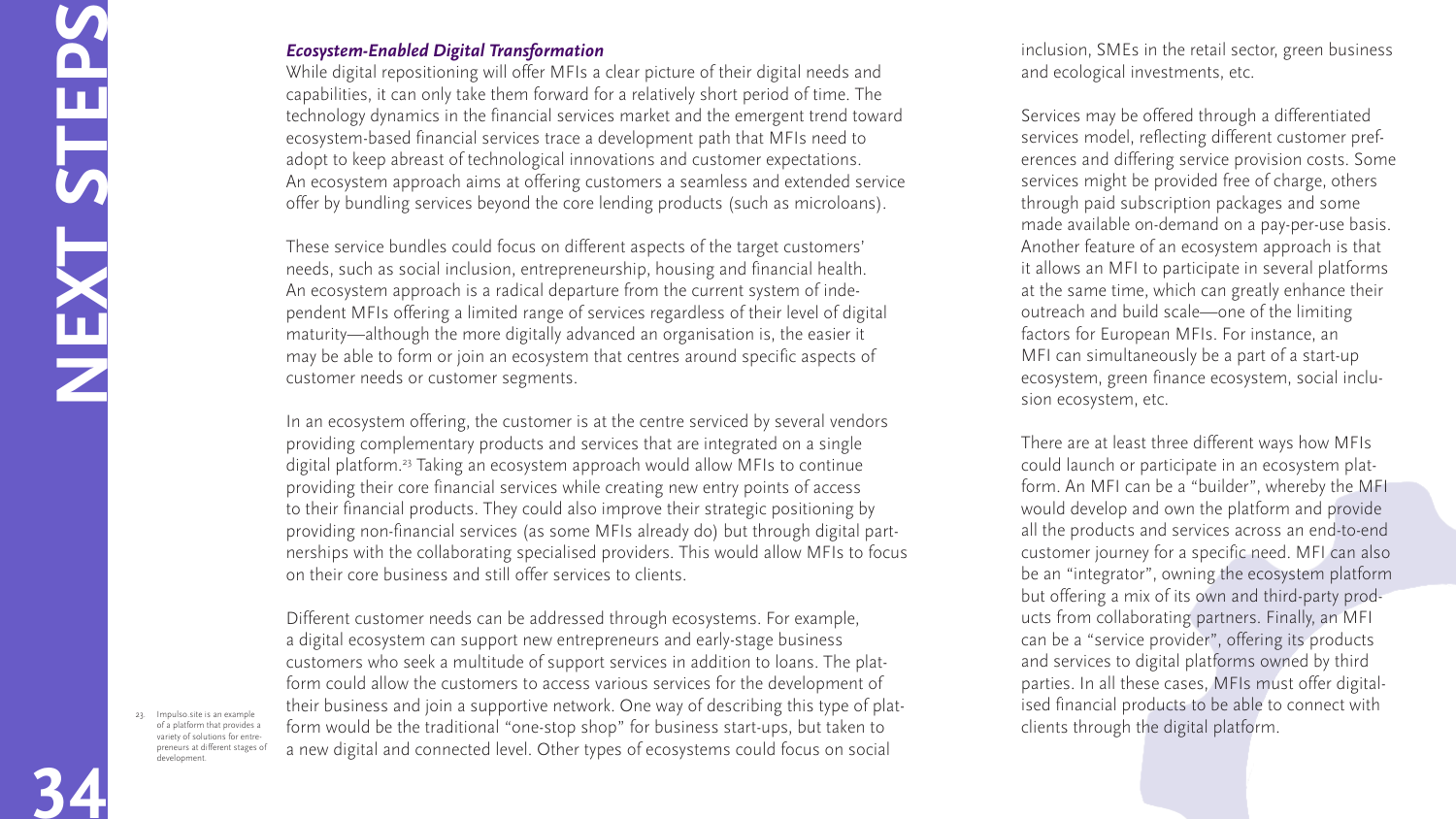• **Customer-centred ecosystem:** This is the most advanced ecosystem, one which radically changes the MFI business model and requires changes in the overall surrounding environment forging new types of relationships with the broader ecosystem participants. The customer is the focal point of this ecosystem, and the role of an MFI is reduced to its core function of providing microfinance services, while other services are provided by other participants of the ecosystem.

The various ecosystem options are summarised in Table 1.

|                 |                                             | Ecosystems            |                        |
|-----------------|---------------------------------------------|-----------------------|------------------------|
|                 |                                             | Traditional           | New                    |
|                 | No or some<br>incremental<br>adjustments    | Solo MFI model        | Process-centric ecosys |
| <b>Business</b> |                                             |                       |                        |
| models          | Major changes<br>and model<br>reformulation | MFI-centric ecosystem | Customer-centric ecosy |

### Table 1: Microfinance Business Models and Ecosystems: A High-Level Framework



**35NEXT STEPS**

It will be a matter of time and effort to engage MFIs in the ecosystem-enabled approaches, and some initial smaller-scale experimentation is warranted before scaling up.

Moving away from the traditional solo opera tions business model, MFIs have at least three options leading to creation of an ecosystem-based approach to providing services:

- **Process-centred ecosystem:** This is the easiest and the most traditional approach, and is based on disaggregation of the MFI's lending value chain into distinct components that can be subcontracted to specialised service providers, for example, loan collection, payment processing and management, etc. This approach does not require major changes to the current business model, only some internal adjustments, wherein the core business model unchanged.
- $\cdot$  **MFI-centred ecosystem:** In this instance, MFIs build their own ecosystem by creating their own platform that connects diverse services from the traditional ecosystem. This requires major adap tation and changes to an MFI's business model; however, it does not require major changes to its relations with its immediate environment. An MFI connects various relevant services and providers in one place for the benefit of their clients, for example, payment system, training, and entrepreneurship advisory services, etc.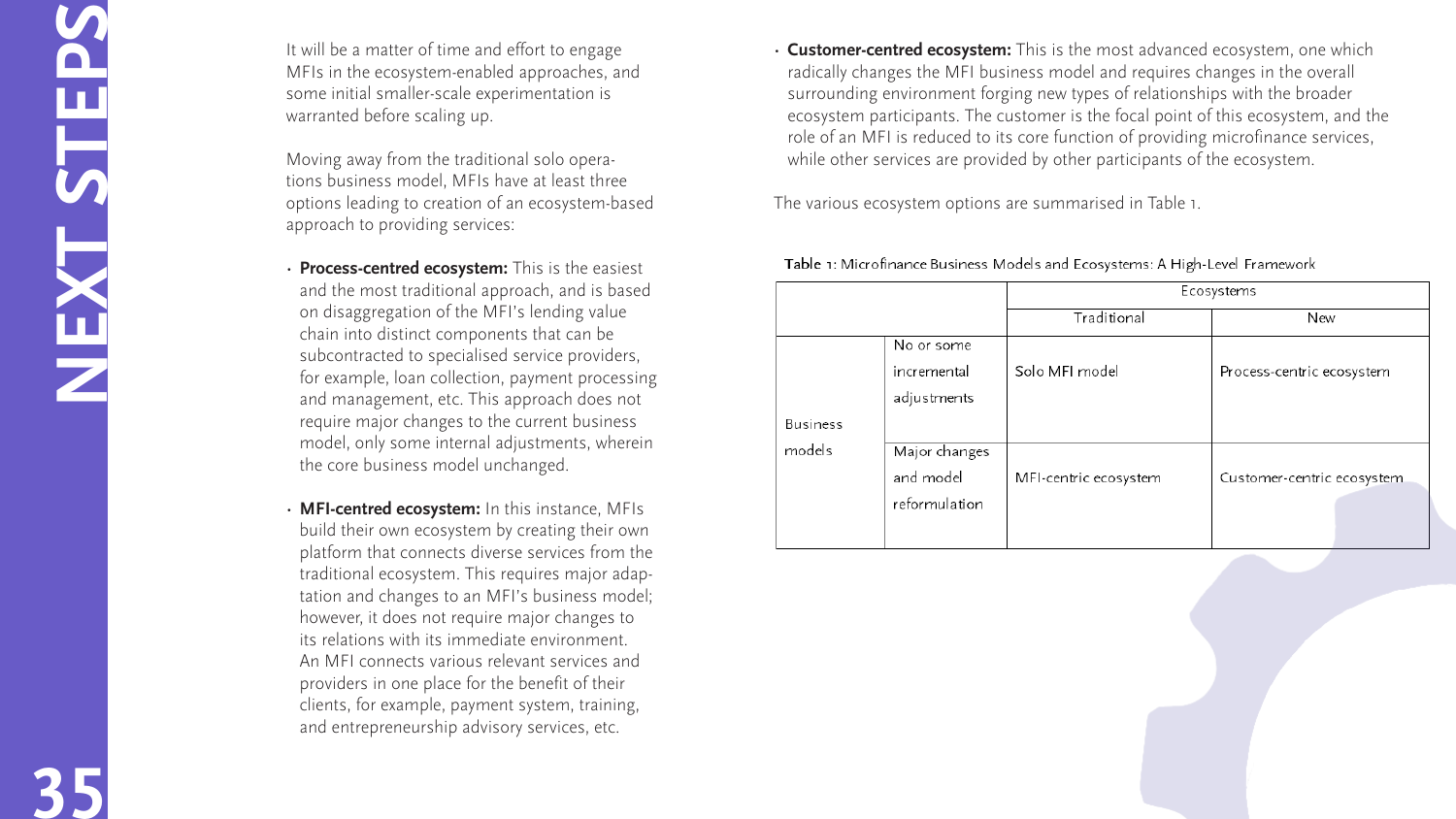The following are the key challenges in future:

# *Scale*

With only a few exceptions, MFIs in Europe are small (and many are very small). The size of an MFI's operations limits its ability to digitally transform and take advantage of what the new technology can offer. There is a need for increasing the scale of the organisations through mergers and other forms of partnerships, collaboration on oper ational platforms and developing other models such as franchises.

# *Scope*

Scaling opportunities, for many MFIs, are limited by their scope, which sometimes includes non-fi nancial services for the borrowers. Providing these services alongside financial services means MFIs need two different types of operational processes that are difficult to scale at the same time.

# *Data*

The microfinance sector has traditionally strug gled to use data to generate customer leads and improve the bottom line. Despite collecting a lot of data, most of it is used (and only to a small degree), to make loan decisions. Moreover, MFIs rarely, if ever, seek other customer data beyond checking the credit history of applicants. New developments in cloud services and the open banking system in Europe open new oppor tunities for data-based loan decision-making. Furthermore, MFIs could and should use the large











**36NEXT STEPS**

A few projects underway in Europe and Central Asia may be a provide a useful example of what was described above. KICB, one of the biggest banks in Kyrgyzstan, has developed a digital wallet business in the country through their Elsom project (launched in 2014). Today, Elsom is not simply a digital wallet but a rich and complex ecosystem platform that required huge time and financial investment. Through more than 320 integrations (utilities, taxi, education institutions, travel agencies, remittances, etc.) Elsom provides a number of payment options and other financial services (loans, deposits, etc.) to customers. Additionally, Elsom was designed as a multi-tenant platform that can be used by other financial providers that cannot afford a similar investment and that would benefit from the KICB platform. That means that any MFI can become a tenant as a "service provider" and connect to the platform via ready-made APIs giving access to particular back-end functionalities.

Another example is a platform implemented by the Bulgarian Development Bank and its subsidiary MFI. The platform is focused on the MSMEs, and offers information about production inputs, tools and access to other vital information. The platform also gives MSMEs access to different options to finance their business by directly applying for loans through a self-service portal. In the next phase of the project, these functionalities will be extended to include other MFIs in the country that would like to benefit from a shared platform.

# **Future Challenges**

Taking microfinance business models to another level in Europe in the context of rapid digitalisation of financial services and transactions requires several bold steps on the part of MFIs, industry stakeholders and policymakers. As has been noted in this analysis, MFIs are slow in digital transformation but need to adapt to the new conditions sooner rather than later. However, there are several barriers that they need to overcome to be successful in this process.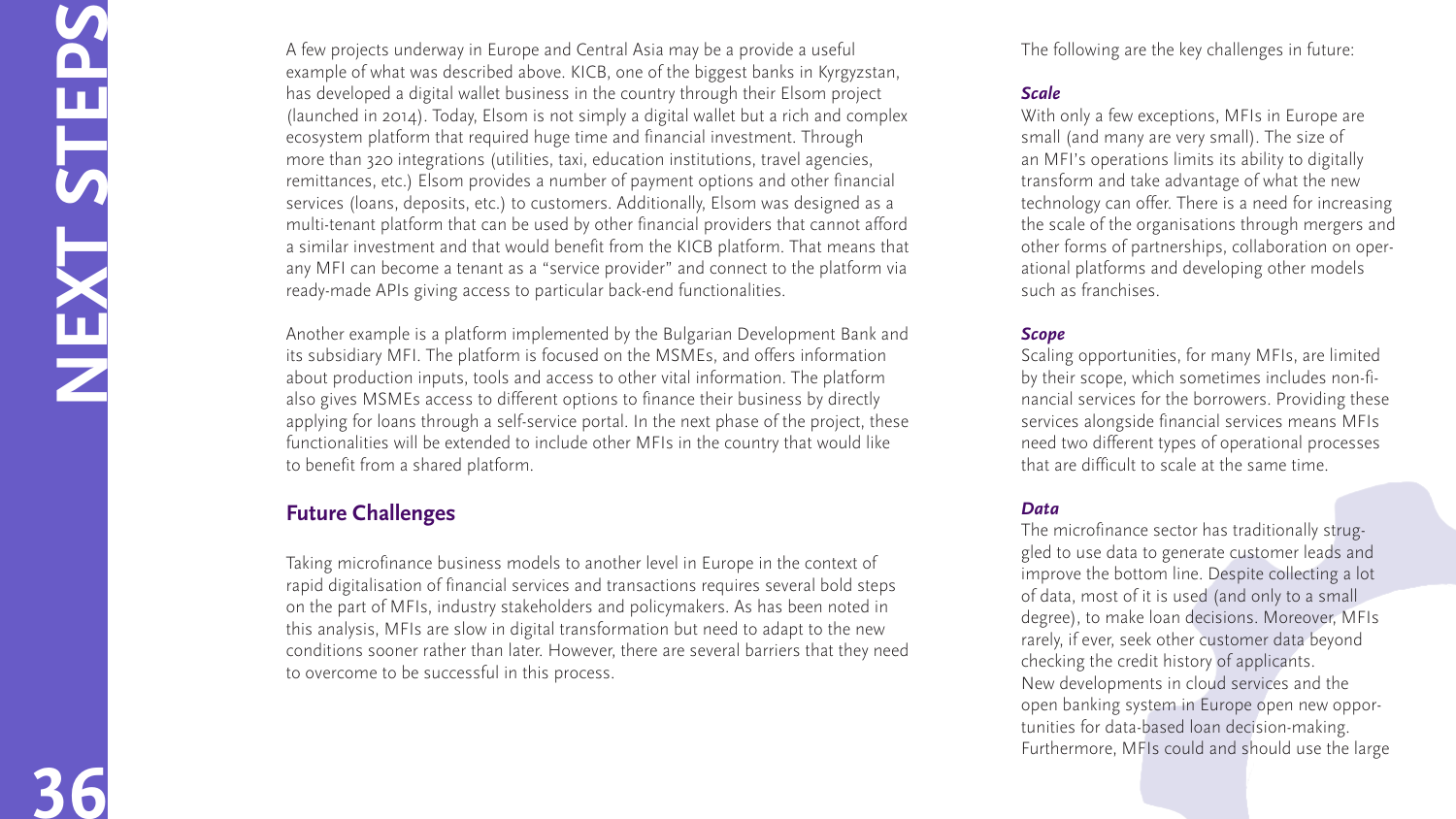investments that may be required for full digital transformation. There is a need for a specialised fund that can support the MFIs in these efforts.

# *Client Digital Maturity*

Digital transformation will yield benefits if clients are digitally ready and mature enough to fully connect and use the digital services offered by MFIs and fintechs. Much more needs to be done on the microenterprise and SME level to bridge the digital divide in Europe.

# *Ecosystem Design Experiments*

As mentioned, the financial sector is moving towards greater integration around specific customer needs, and MFIs would be wise to follow this trend. As a new approach, it requires experimentation and testing. A few small pilots could pave the way towards wider applications. Useful lessons can be drawn from value chain and cluster development projects, as they offer transferable and highly relevant practical experience.



**37NEXT STEPS**

amount of alternative data that can provide a better behavioural profile of a client, even if they lack a borrowing history or have a low credit score. Efforts to use more data, and use it more effec tively, could allow MFIs to offer personalised products or services based on individual data; this could fundamentally change their relationships with customers. It would redefine the concept of "know your customer" from a passive compliance exercise required by regulators to an active oppor tunity identification.

# *Regulatory Environment*

Microfinance is regulated in most jurisdictions in Europe, although there are differences in the extent of the regulatory and supervisory requirements. Two main regulatory challenges exist for MFIs in Europe that make their operations inefficient and limited in scale: (1) lack of a "European passport" for MFIs that would allow an MFI registered in one member state to offer its services in another without the onerous process of registering a new organisation, and (2) inability to connect to and fully participate in national payment systems, as most microfinance licenses are limited to lending operations.

# *Financing*

For older and smaller organisations, one of the main constraints to engaging in systemic digital isation is the lack of funding for new technology. MFIs do not have sufficient internally generated resources to finance major "rip-and-replace"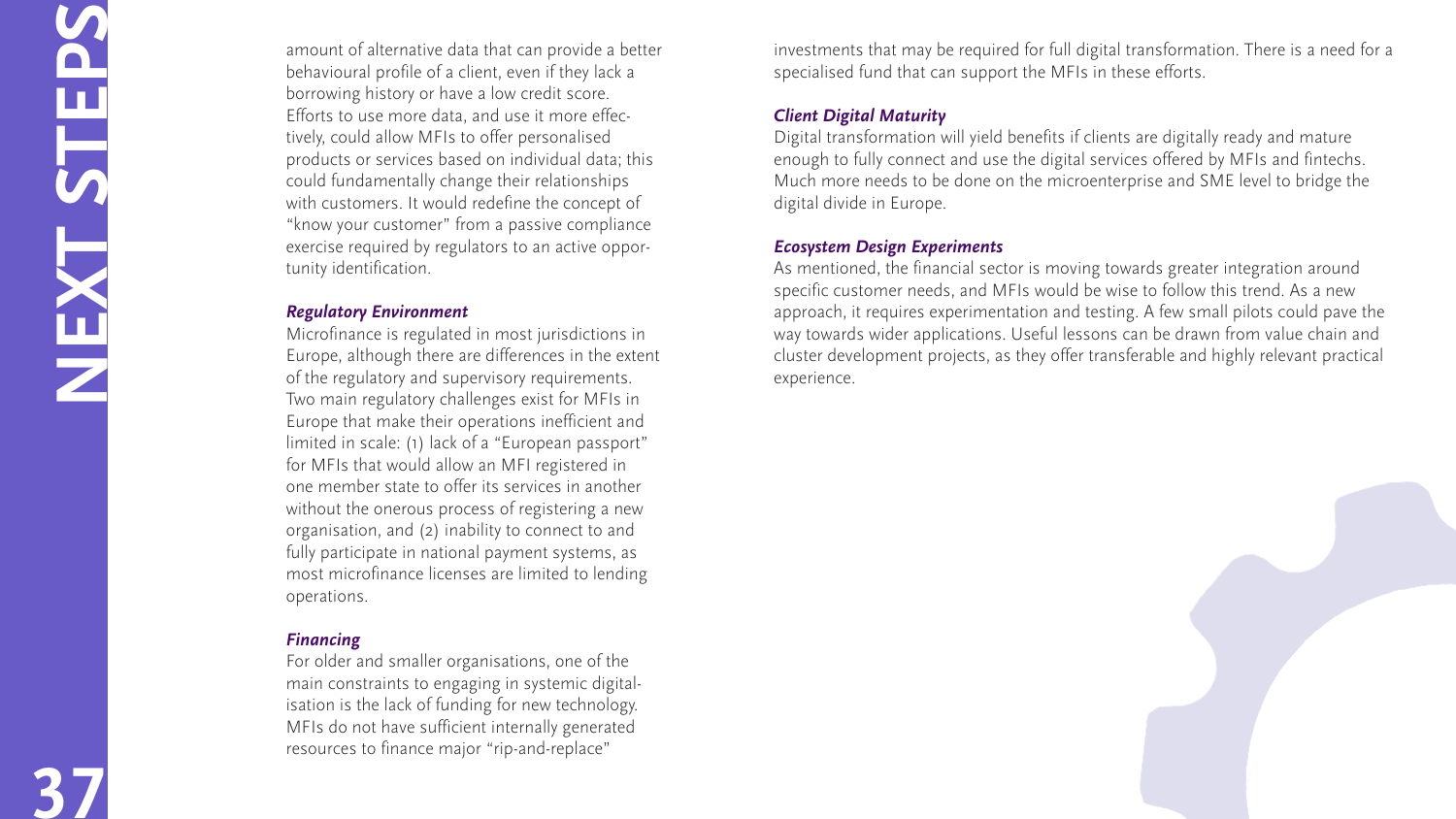flexibility needed to make changes. On the other hand, MFIs that are more socially oriented, that operate on subsidies and depend on external grant support were in a weaker position in terms of manoeuvring through the crisis. Regardless of the type of business model that MFIs follow: share holders, investors and sponsors were supportive of the organisations' needs and offered additional resources to weather the crisis.

In terms of resilience strategies deployed by MFIs during the pandemic, it appears that most organ isations focused on preventive control to ensure they would soon "bounce back" to pre-pandemic levels, and on performance optimisation to adapt internal processes to cope with COVID-19 opera tional restrictions. Less effort, if any, has been put into developing strategies that would allow the MFIs to "bounce forward" and emerge in a better situation than they were in before the pandemic.

The overall conclusion is that MFI business models did not change in any radical way during the pandemic, although some necessary adaptive changes were introduced by most organisations. In addition to the natural tendency to resist major changes, there are several external reasons why deeper changes were not made, not least of which was the generous government support for busi ness during the crisis that allowed borrowers to remain in good standing with loan repay ments. Consequently, MFIs did not experience as profound a shock as during the 2008 financial





**38conclusions**

# **Conclusion s**

Many MFIs are still in "wait-and-see" mode because they do not know the full real impact of the COVID-19 crisis on their operations—however it is likely that MFI business models may undergo deeper changes than those that occurred during the pandemic.

Even where it is possible and desirable to do so, there are few incentives for MFIs to radically change their business models. Microfinance continues to be a "protected" sector because of its social mission and purpose. The EU, national governments, development agencies and the private sector use microfinance as a tool to achieve their social goals, whether these be related to job creation or activities to increase corporate social responsibility. Therefore, in the absence of market pressure and unchanged expectations and priorities of funders and donors, MFIs are unlikely to change their business models any time soon.

Since the impacts of the pandemic are not yet fully understood, it is too early to assess the need for change in business models, and whether MFIs will go beyond the adjustments that they have made by either making them permanent or taking them to another higher level of change. Here we offer general observations on the state of business model evolution during the pandemic.

All MFIs were impacted by the pandemic; however, those MFIs that operate on a more commercial basis and depend less on external subsidies or narrowly defined projects fared better. They had more internal resources and more decision-making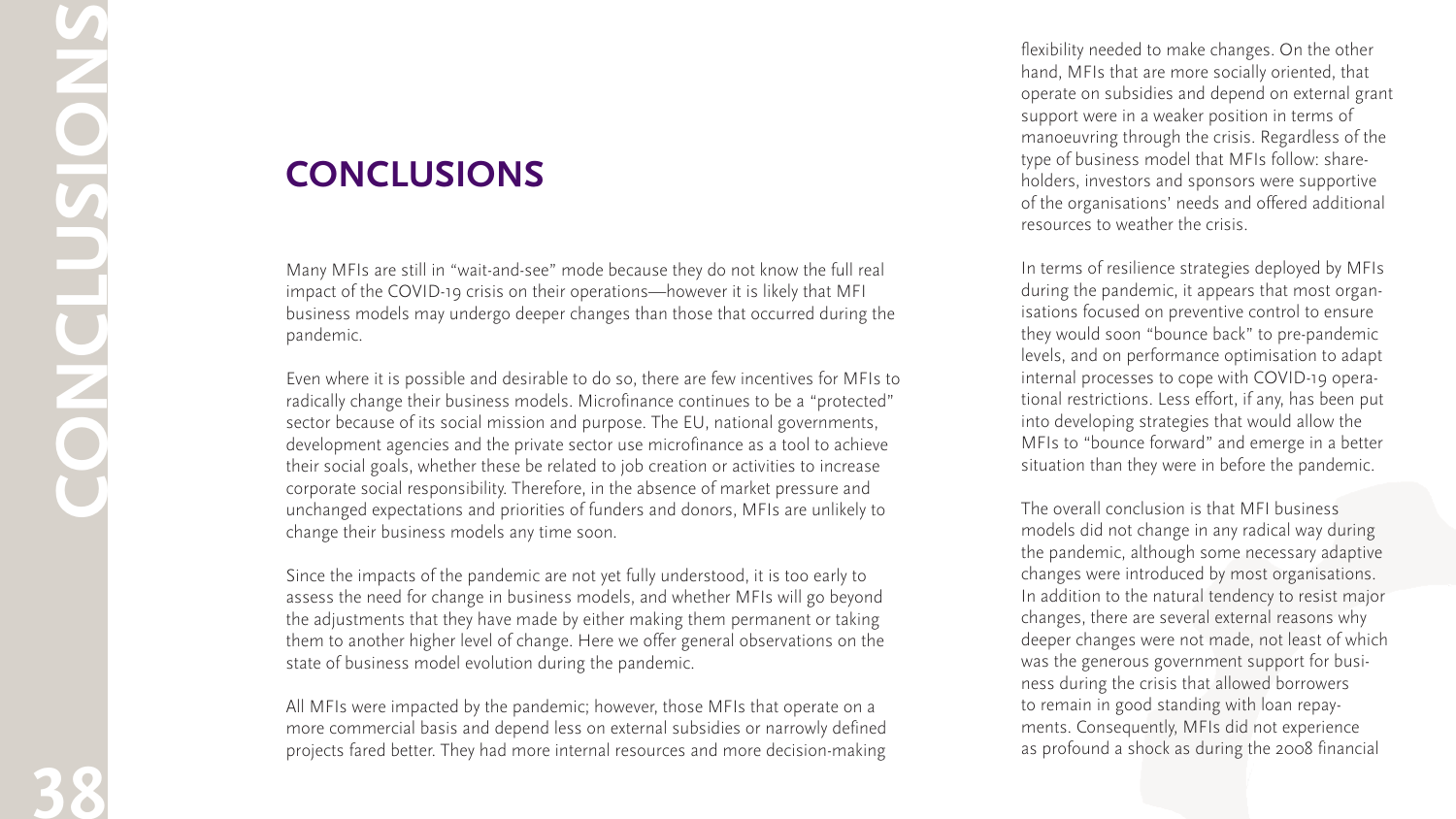

crisis when such support was unavailable. This external support served as a substitute any internal resources that would have had to been generated by the MFIs' business models.

Given that the full impact of the pandemic is still unknown, the topic of the MFI business models should be revisited within the next 18–24 months, by which time the economic situation is likely to normalise and when MFIs may need to review their business models in a more fundamental way. At the same time, the acceleration of digitalisation and virtualisation of services during the pandemic hints at the new opportunities for MFIs to take advantage of soon as new technologies enter the microfinance space. MFIs need to review their digital maturity and readiness for transforma tion, and reposition themselves to better reflect their capabilities and the target market they serve. Moreover, they should take note of the emerging ecosystem-enabled approaches to provide financial services as bundles of complementary products and services beyond the traditional isolated MFIs offering a single type of product. The ecosystem paradigm is far-reaching and will require MFIs to radically change their business models towards shared collaborative systems involving multiple service providers.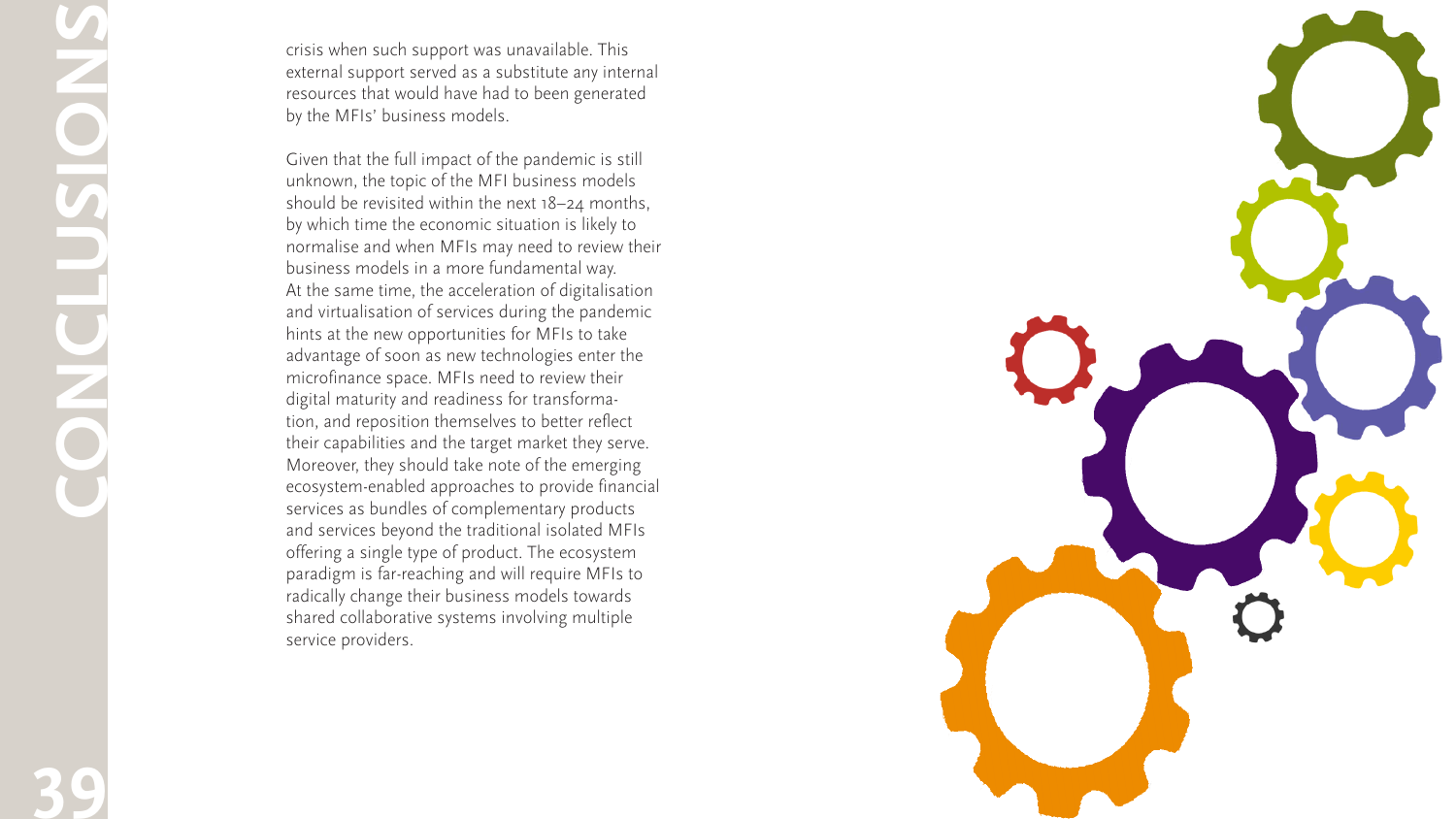# **Annex B: List of mfiS Interviewed**

|                 | <b>MFI</b>            | Interviewee       |
|-----------------|-----------------------|-------------------|
| $\mathbb{L}$    | Alter Modus           | Ana Kentera       |
| $\overline{2}$  | <b>ACF</b>            | Zhanna Zhakupova  |
| 3               | <b>FWW</b>            | Mikołaj Steppa    |
| 4               | Vitas Romania         | Cristian Jurma    |
| 5               | Microlux              | Samuel Paulus     |
| 6               | Hefboom               | Piet Callens      |
| $\overline{I}$  | MicroStart            | Lens Lapauw       |
| 8               | Helenos               | Iza Norek         |
| 9               | Crystal               | Archil Bakhuradze |
| 10              | Fundacion Oportunitas | Francesca Malizia |
| 11              | Per Micro             | Andrea Limone     |
| 12 <sub>1</sub> | Noviti                | Linas Amarlys     |
| 13              | FINCA Armenia         | Vardan Haroyan    |
| 14              | FINCA Azerbaijan      | Tim Tarrant       |
| 15              | ZEF                   | Goran Jeras       |
| 16              | Mikra                 | Aida Ganic        |





# **Annex A: Bibliography**

After the Storm: How Microfinance Can Adapt and Thrive. Blog Series: CGAP Leadership Essay Series **<www.cgap.org/blog/after>-storm-how-microfinance-can-adaptand-thrive**

Microfinance Solvency and COVID-19: A Call for Coordination **[www.cgap.org/research/covid-19-briefing/](www.cgap.org/research/covid-19-briefing/microfinance) [microfinance-](www.cgap.org/research/covid-19-briefing/microfinance)solvency-and-covid-19-call-coordination**

The Sentinel Project blog **<www.financialaccess.org/sentinel>**

The Digital Transformation Guide: Six Strategies to Scale Financial Inclusion

**<www.accion.org/the>-digital-transformation-guide-six-strategies-to-scale-financial-inclusion**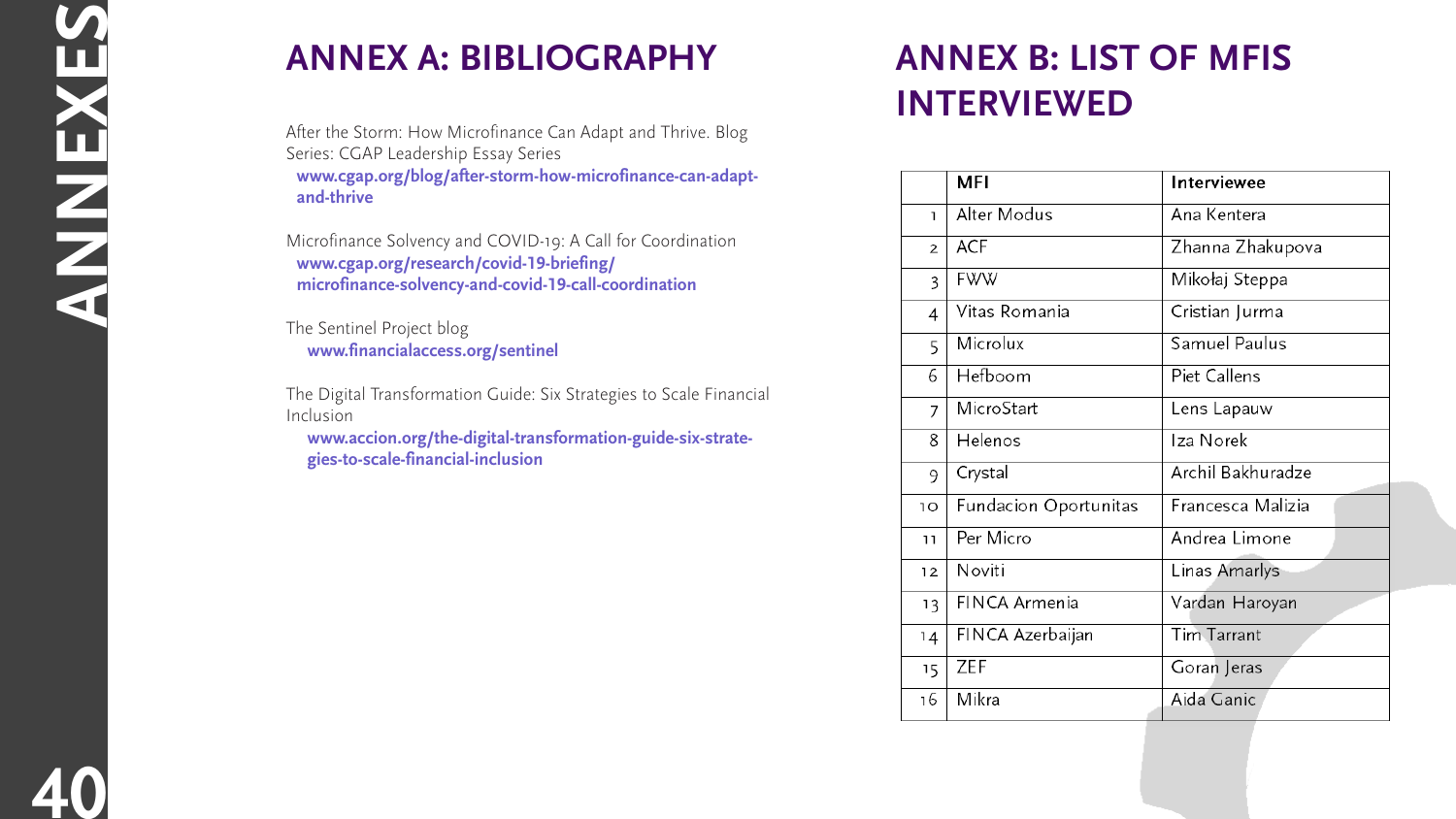Which aspects of your operations will go back to the pre-COVID situation? Which changes will remain the permanent features going forward?

# Part Three: Impact of the Pandemic on the Business **Model**

Let's translate these changes into their impact on the business model itself. How has the COVID pandemic impacted your busi ness model? Which aspects of your business model have been most affected?

How would you say have changed the following features of your business model?

- Purpose
- Sustainability
- Efficiency
- Resilience
- Organisational capacity
- Risk management

# **ANNEX C: GUIDELINES FOR MFI I n t erviews**

# **Part Four: Adaptation of the Business Model to the Post-C O V ID Environment**

Which parts of the business need to be changed or adapted in the post-COVID reality?

- Refining the purpose
- Changing the operations
- Finding new market segments
- Designing appropriate loan products



**41ANNEXES**

- Work organisation
- Market positioning and competitive position
- Funding availability

Microfinance Business Models During COVID-19: Questions for the interviews with the selected MFIs most affected by COVID-19

# **Part One: Current Business Model**

- 1. How would you describe your business model?
- 2. How does your organisation make money?
- 3. Let's review the various components of your business model (use the framework template)
- 4. Has your organisation been sustainable / profitable before the pandemic?
- 5. Has your business model changed over time?

# **Part Two: COVID-19 Experience**

What has COVID-19 changed in your operations? Review the following aspects:

- Demand for funding
- • Credit analysis and risk management
- Service delivery

Which changes or impacts were most profound? Had the strongest or lasting impact on your organisation?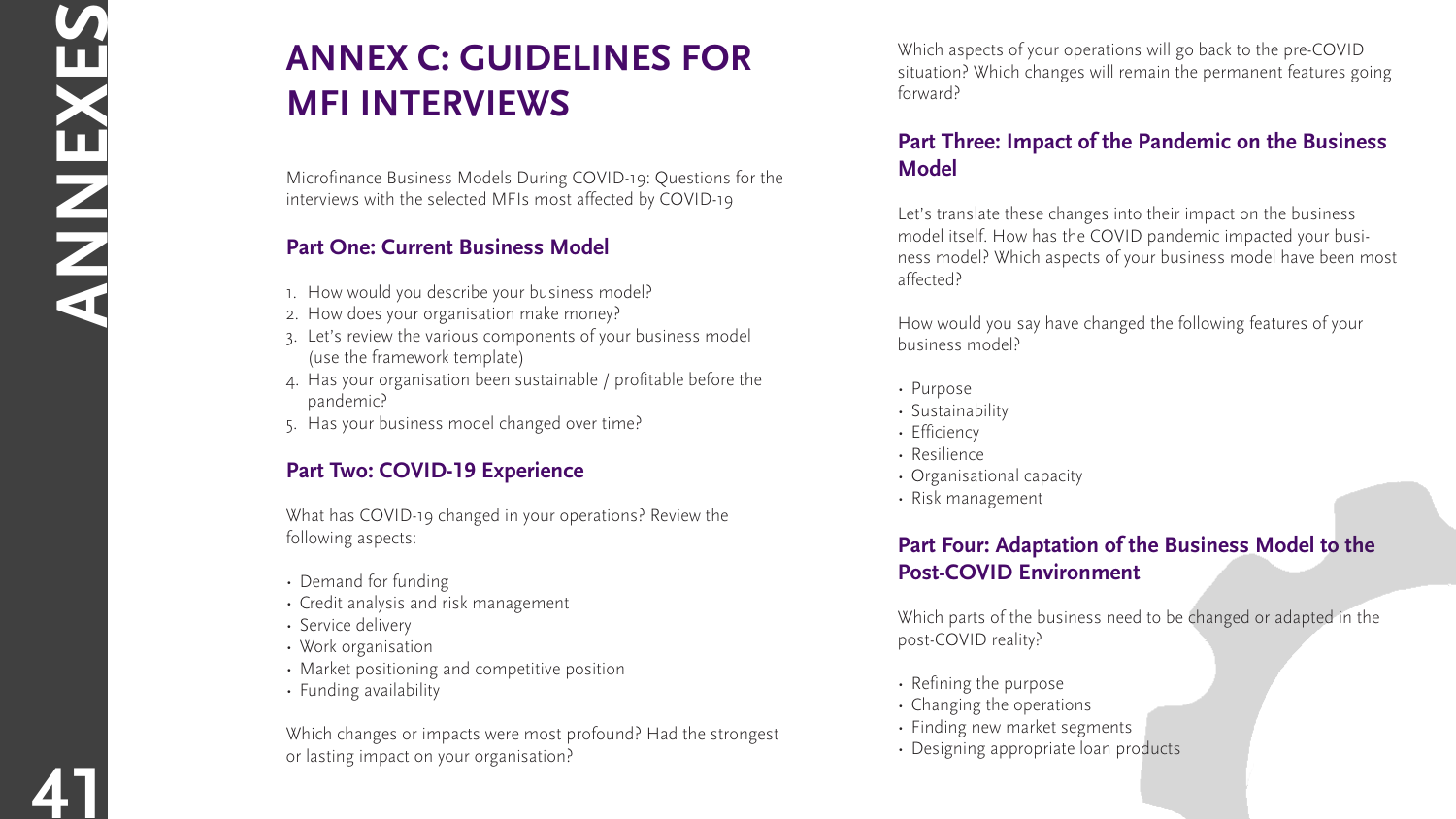# **Annex D: Typology of Microfinance Models in Europe**

|                                 | Purpose                                                                                                           | Organisation                                                                                                | Customers                                                                                                                                                               | Activities                                                                            | Delivery                                                                               | Finan                                       |
|---------------------------------|-------------------------------------------------------------------------------------------------------------------|-------------------------------------------------------------------------------------------------------------|-------------------------------------------------------------------------------------------------------------------------------------------------------------------------|---------------------------------------------------------------------------------------|----------------------------------------------------------------------------------------|---------------------------------------------|
| Social<br>Purpose<br>Project    | Charitable<br>assistance in<br>economic and<br>social inclusion<br>of vulnerable<br>individuals                   | Non-profit/<br>charitable<br>organisation                                                                   | Socially<br>marginalised<br>and excluded<br>individuals and<br>informal<br>enterprises                                                                                  | Mixed<br>activities,<br>BDS and<br>social<br>services plus<br>soft loans or<br>grants | Traditional<br>relationship,<br>close and<br>intensive<br>contact with<br>customers    | Predc<br>if not<br>exclus<br>grant          |
| Social Fringe<br>Lender         | Financial<br>inclusion and<br>financial<br>services for the<br>excluded and<br>underserved<br>individuals         | Various<br>types,<br>typically non-<br>profits,<br>associations,<br>NBFI with a<br>strong social<br>mission | Low-income<br>individuals and<br>microenterprises<br>that do not have<br>access to the<br>mainstream<br>financial system,<br>often start-ups<br>and self-<br>employment | Loans and<br><b>BDS</b>                                                               | Typically,<br>traditional<br>relationship<br>lending plus<br>training and<br>other BDS | Subsi<br>vario<br>and fi<br>differ<br>souro |
| Social<br>Enterprise<br>Lenders | Financing for<br>social<br>enterprises and<br>non-profit<br>organisations<br>that are not<br>targeted by<br>banks | Various<br>types,<br>typically non-<br>profits,<br>associations,<br>NBFI with a<br>strong social<br>mission | Social<br>enterprises,<br>social projects                                                                                                                               | Loans, BDS,<br>linkages to<br>other social<br>programs                                | Traditional<br>relationship-<br>based<br>processes                                     | Subsi<br>fundi<br>vario<br>souro            |

- 
- 



# ncing minantl

sively funded

dised at us levels om~ ent es:

าg from

**42**

- Modernising delivery channels
- Adjusting risk measures
- Revising the funding options

# **Part Five: Outlook for the Future**

How do you see the future of your organisation?

Are you optimistic or pessimistic?

Do you think that by adapting your business model you will be able to recover from the pandemic crisis and get back on the growth path?

How easy or difficult will it be for you to change / adapt your business model?

What are the main constraints for this change?

What actions of EU, investors and industry associations could help you in making the changes to adjust to the new post-COVID reality?